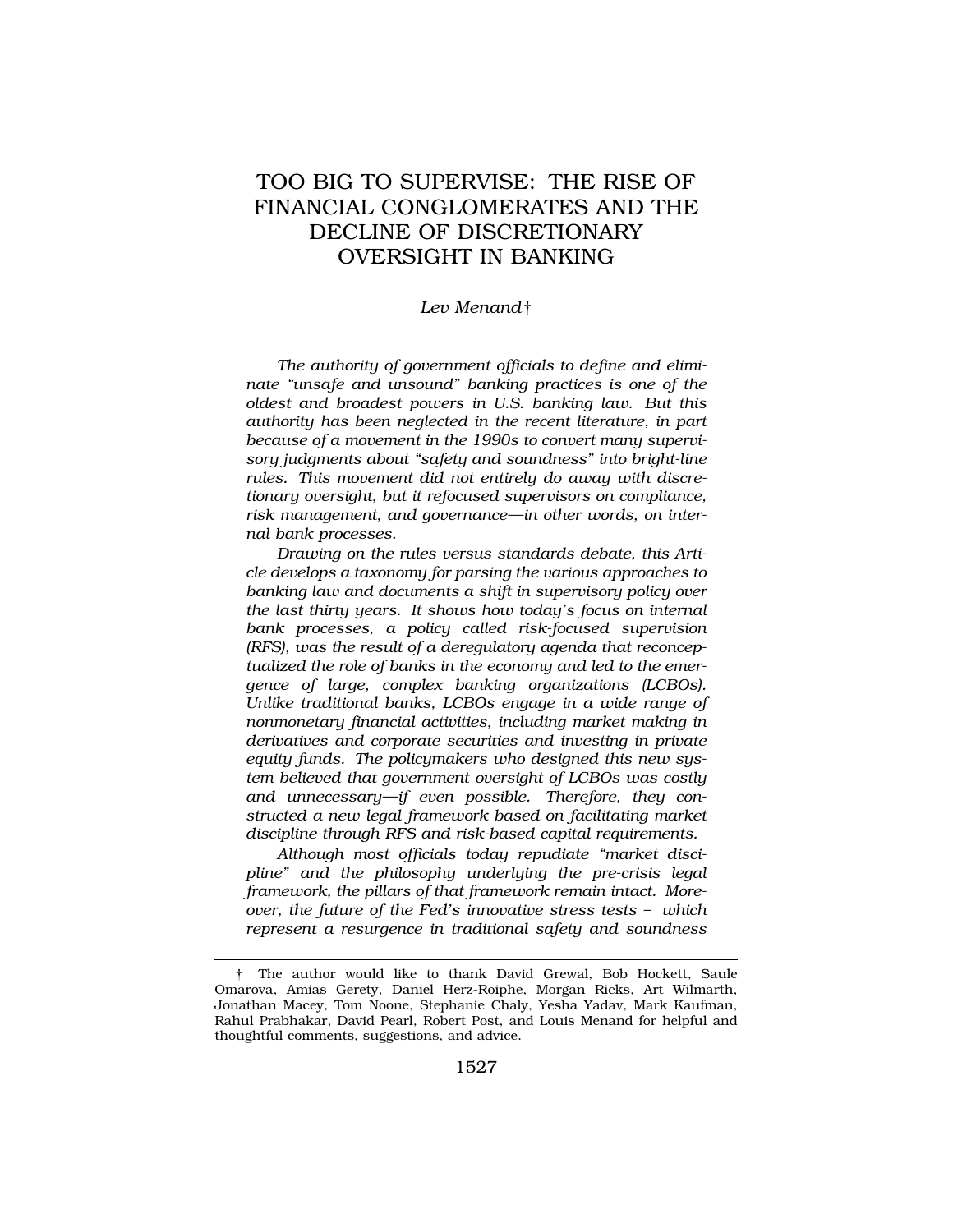*oversight is in doubt. Ultimately, today's conglomerates, which engage in both monetary and nonmonetary activities, may be, as policymakers in the 1990s first postulated, too big to supervise in the traditional sense. This is a problem because a framework that relies on market oversight or rules alone is unlikely to prevent excessive risk taking and the procyclical expansion of bank balance sheets. It is time, therefore, to reconsider the proper role of banks in the economy and our legal strategies for ensuring a stable and efficient monetary system.* 

|      |                 |                                               | 1529 |
|------|-----------------|-----------------------------------------------|------|
| L.   |                 | BEYOND RULES V. STANDARDS                     | 1535 |
|      | Α.              | Rules and Standards                           | 1535 |
|      | В.              | Bans and Formulas                             | 1537 |
|      | $\mathcal{C}$ . | Substantive and Procedural Oversight          | 1539 |
| II.  |                 | THE DECLINE OF DISCRETIONARY OVERSIGHT        | 1541 |
|      | А.              | Supervisory Policy in the Quiet Period        | 1541 |
|      |                 | Safety and Soundness Oversight<br>1.          | 1542 |
|      |                 | The Role of Bans<br>2.                        | 1547 |
|      |                 | Activity Bans<br>a.                           | 1547 |
|      |                 | Scale and Scope Bans<br>b.                    | 1549 |
|      |                 | Competition Bans<br>$\mathbf{c}$ .            | 1550 |
|      |                 | B. Supervisory Policy in the Deregulatory Era | 1551 |
|      |                 | Dismantling Bans<br>1.                        | 1553 |
|      |                 | Writing Formulas<br>$\overline{2}$ .          | 1558 |
|      |                 | Proceduralizing Oversight<br>3.               | 1564 |
|      |                 | Formulas Finalized<br>a.                      | 1565 |
|      |                 | Risk-Based Supervision<br>$\mathbf{b}$ .      | 1565 |
|      |                 | Risk-Focused Supervision<br>$\mathbf{c}$ .    | 1567 |
|      |                 | d.<br>Propagation                             | 1571 |
| III. |                 | DISCRETIONARY OVERSIGHT POST-CRISIS           | 1574 |
|      | A.              | Supervisory Policy Today                      | 1574 |
|      |                 | The Repudiation of Market Oversight<br>1.     | 1574 |
|      |                 | The Persistence of Procedural Oversight<br>2. | 1576 |
|      |                 | Formulas<br>a.                                | 1576 |
|      |                 | Procedural Oversight<br>b.                    | 1577 |
|      |                 | Stress Testing as Substantive Oversight<br>3. | 1580 |
|      |                 | $CCAR$<br>a.                                  | 1580 |
|      |                 | $CCAR$ as a Rule<br>b.                        | 1581 |
|      | В.              | Practical Constraints on Supervising SIFIs    | 1583 |
|      | C.              | Consequences of a Rules-Only Regime           | 1586 |
|      |                 |                                               | 1588 |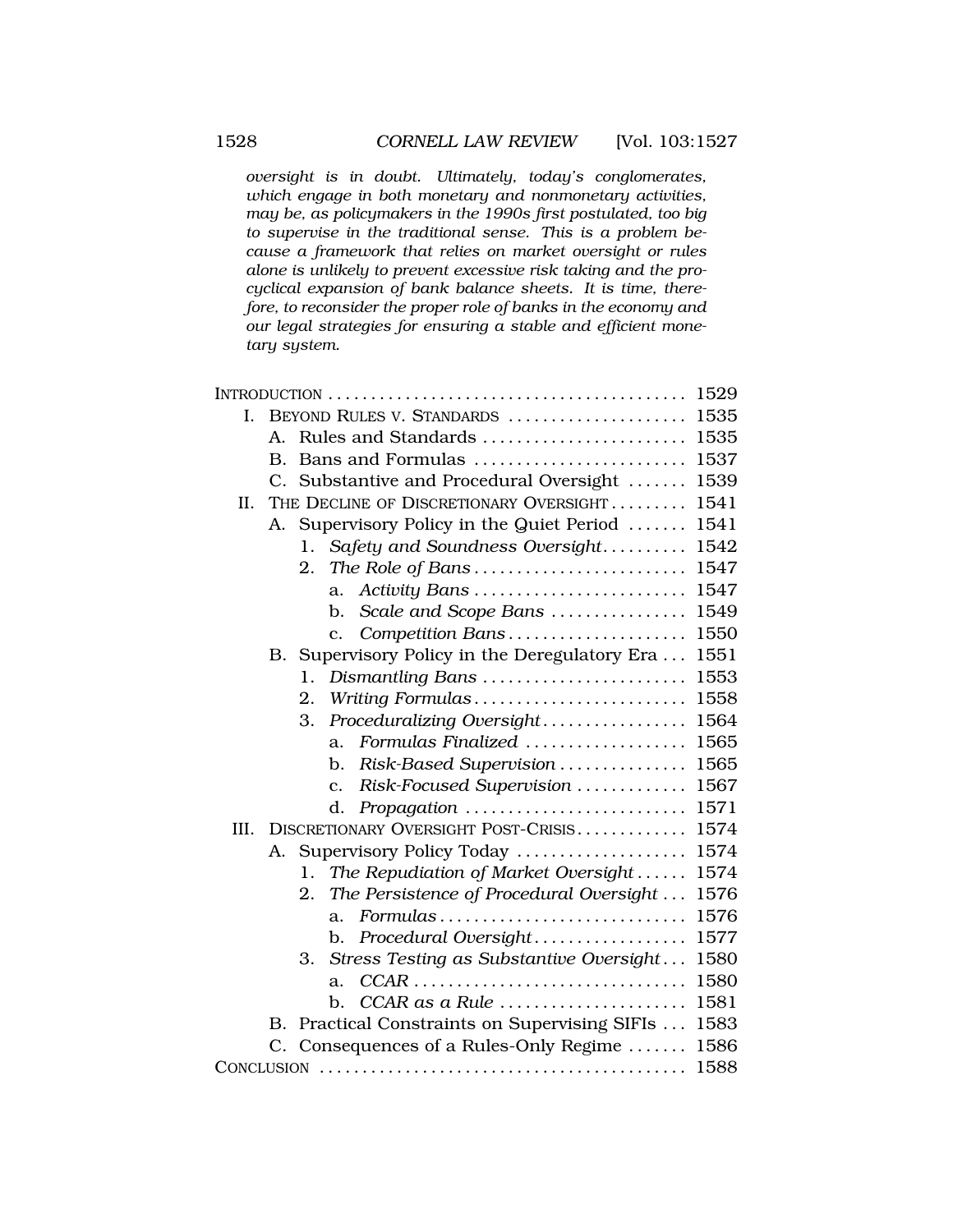#### **INTRODUCTION**

<span id="page-2-0"></span>Wells Fargo is one of the largest banks in the United States, and also one of the country's most closely supervised businesses.1 Yet, over the course of a decade, Wells Fargo issued millions of unwanted debit and credit cards and fraudulently opened millions of checking and savings accounts for hundreds of thousands of unsuspecting customers.2 In 2016, in response to this scandal, the head of the nation's primary banking supervisor, the Comptroller of the Currency, commissioned a report to determine why his agency, the Office of the Comptroller of the Currency (OCC), had not caught the problem sooner. His report, released in April 2017, concluded that, while the OCC's Large Bank Office had been aware of 700 whistleblower complaints about Wells Fargo's sales practices in 2010,3 its oversight had been "untimely and ineffective" because its supervisors had been "focused too heavily on bank processes versus what those processes were actually reporting."4 In other words, the OCC had checked to make sure that Wells Fargo had a whistleblower program, but not that the bank had addressed the complaints it had received through that program.5

What the OCC's report did not say, and what I argue here, is that this myopia was the result of an intentional policy choice made in the late 1990s to change how the government supervises and regulates banks. In other words, the OCC's heavy focus on Wells Fargo's processes was not a mistake; it was by design. As Chair of the Board of Governors of the Federal Reserve System (the Fed) Alan Greenspan described the shift back in 1996: "[S]upervisors' evaluation of [banks] will be focused [more] on process, and less on historical records."6 According to Greenspan, if supervisors focused on "processes"

6 Alan Greenspan, Chairman, Bd. of Governors of the Fed. Reserve Sys., Remarks to the Federation of Bankers Associations of Japan: Banking in the Global Marketplace 8 (Nov. 18, 1996) (transcript available at https://

See BD. OF GOVERNORS OF THE FED. RESERVE SYS., CONSOLIDATED FINANCIAL STATEMENTS FOR HOLDING COMPANIES—FR Y-9C: WELLS FARGO & CO. 13–14 (Aug. 9, 2017).

<sup>2</sup> *See* Stacy Cowley & Jennifer A. Kingson, *Wells Fargo to Claw Back \$75 Million From 2 Former Executives*, N. Y. TIMES: DEALBOOK (Apr. 10, 2017), https:// <www.nytimes.com/2017/04/10/business/wells-fargo-pay-executives-accounts>scandal.html [\[http://perma.cc/5BJD-6UXB\]](http://perma.cc/5BJD-6UXB).

<sup>3</sup> *See* OFFICE OF THE COMPTROLLER OF THE CURRENCY, LESSONS LEARNED REVIEW OF SUPERVISION OF SALES PRACTICES AT WELLS FARGO 5 (2017). 4 *Id*. at 4–5.

<sup>5</sup> When OCC examiners asked Wells Fargo's executives about the numerous complaints, the bank's executives told the examiners that the high volume was a sign that its whistleblower process was working. *Id.* at 5.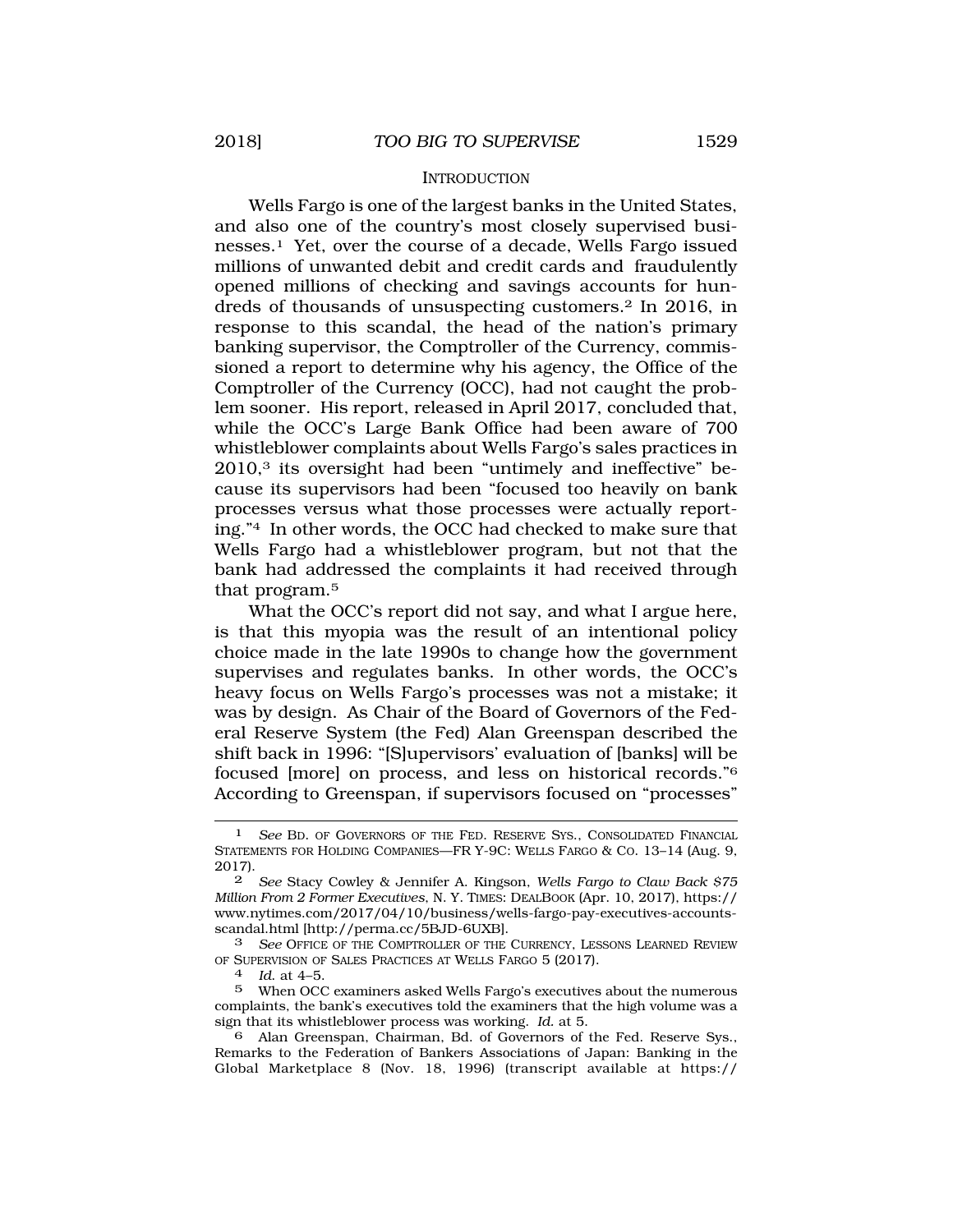and not "after-the-fact results," then the *market*, rather than the government, could do the work of disciplining banks, reducing "moral hazard and inefficient bank management."7 The Fed called this approach "risk-focused supervision" (RFS).8 RFS—still the official policy of the OCC's Large Bank Office today—is not so much about evaluating risk appetite and risktaking as it is about evaluating risk management, internal controls, and the quality of a bank's public disclosures.

The rise of RFS was part of a sea change in the relationship between banks and the government. For most of U.S. history, banks were permitted to engage only in monetary activities: to issue deposits, originate high-quality credit assets, and settle payment flows. To aid banks in doing these things, beginning in the 1930s, the government insured their deposits and offered them access to cheap liquidity, allowing them to trade on the government's full faith and credit.<sup>9</sup> In return, Congress subjected banks to extensive monitoring by special government officials called supervisors, who scrutinized banks' capital adequacy, asset quality, earnings, and liquidity, as well as the honesty and integrity of banks' management. Congress empowered these supervisors to require banks and their directors, officers, employees, and agents to correct "unsafe or unsound" practices,10 meaning "any action, or lack of action, which is contrary to generally accepted standards of prudent operation, the possible consequences of which, if continued, would be abnormal risk or loss or damage to an institution, its shareholders, or the agencies administrating the insurance funds."<sup>11</sup> As one official summed up the prevailing view at the time: the "widespread consequences of misconduct or bad judgment" at a bank "are such as to require governmental rather than market sanction."12

<www.federalreserve.gov/boarddocs/speeches/1996/19961118.htm>) [https:// perma.cc/4776-Z2UG].

Alan Greenspan, Chairman, Bd. of Governors of the Fed. Reserve Sys., Remarks Before the International Conference of Banking Supervisors: Bank Supervision in a World Economy 15–16 (June 13, 1996) (transcript available at <https://www.federalreserve.gov/boarddocs/speeches/1996/19960613.htm>) [[https://perma.cc/7N92-TEG3\]](https://perma.cc/7N92-TEG3).

<sup>8</sup> BD. OF GOVERNORS OF THE FED. RESERVE SYS., FED. RESERVE, SR 99-15, SU-PERVISORY LETTER ON RISK-FOCUSED SUPERVISION OF LARGE COMPLEX BANKING ORGANI-ZATIONS (1999) [hereinafter SUPERVISORY LETTER, SR 99-15].

<sup>9</sup> *See* discussion *infra* subpart II.A.

<sup>10</sup> *See* 12 U.S.C. § 1818 (2016).

<sup>11</sup> *See* 112 CONG. REC. 26,445, 26,474 (1966).

<sup>12</sup> Gerald T. Dunne, *The Legal Basis of Bank Supervision*, 10 ST. LOUIS B.J. 31, 35–37 (1964).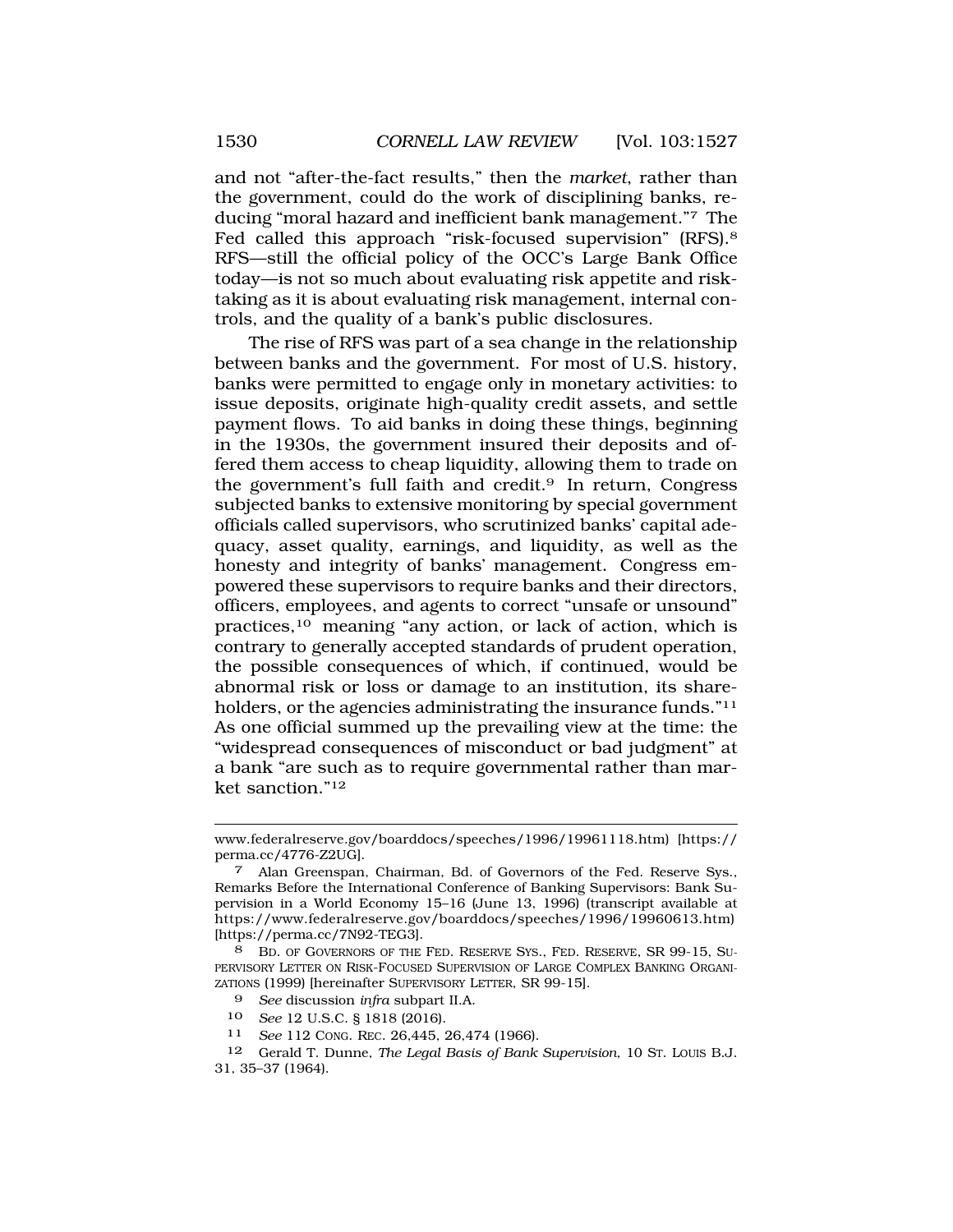To ensure that supervisors had wide latitude in carrying out their duties, Congress did not explicitly define "unsafe and unsound" or "prudent operation." Because banks were businesses "affected with a public interest,"13 Congress wanted supervisors to be able to address deficiencies "when[ever] an institution ha[d] been harmed or the interests of the depositors ha[d] been prejudiced without requiring the agencies to quantify the harm or [the] prejudice."14

Beginning in the late 1980s, however, a group of policymakers reimagined the role of banks in the economy and the role of government in banking. These officials—economists like Greenspan and financiers like Robert Rubin—sought to facilitate the growth of financial conglomerates by tearing down the statutory restrictions that limited banks to performing monetary [functions.15](http:functions.15) The firms that emerged became known as large complex banking organizations (LCBOs).

As LCBOs grew far larger than traditional banks and began engaging in all sorts of activities not historically supervised by the government, Greenspan and others decided that the government could not and should not oversee their operations in the same way that they had overseen the operations of traditional banks in the past. Not only did Fed officials think that LCBOs were too big and complex to supervise using traditional means, they also concluded that discretionary "safety and soundness" oversight was inefficient and costly. Instead, they developed rules called risk-based capital requirements that required bank shareholders to contribute a minimum amount of money, called equity or capital, to fund a bank's investments. The Fed and the OCC thought that capital requirements could, in effect, replace traditional oversight by ensuring that shareholders' stakes in banks would be large enough to allow the government to outsource safety and soundness work to credit rating agencies and professional [investors.16](http:investors.16)

<sup>13</sup> *See, e.g.*, Munn v. Illinois, 94 U.S. 113, 126–30 (1877) (differentiating businesses affected with a public interest).

<sup>14</sup> H.R. REP. NO. 101-222, at 439 (1989) (Conf. Rep.). Courts also accord wide deference to agency judgments in banking. *See* Indep. Bankers Ass'n of Am. v. Heimann, 613 F.2d 1164, 1168–69 (D.C. Cir. 1979) (noting that the "discretionary authority" of the banking agencies "to define and eliminate 'unsafe and unsound conduct' is to be liberally construed").

<sup>15</sup> *See* Lisa M. DeFerrari & David E. Palmer, *Supervision of Large Complex Banking Organizations*, FED. RES. BULL. 47, 50 (2001) (discussing LCBOs and their supervision).

<sup>16</sup> *See* Laurence H. Meyer, *Supervising Large Complex Banking Organizations: Adapting to Change*, *in* PRUDENTIAL SUPERVISION: WHAT WORKS AND WHAT DOESN'T 97 (Frederic S. Mishkin ed., 2001). Interestingly, for smaller firms—those not staffed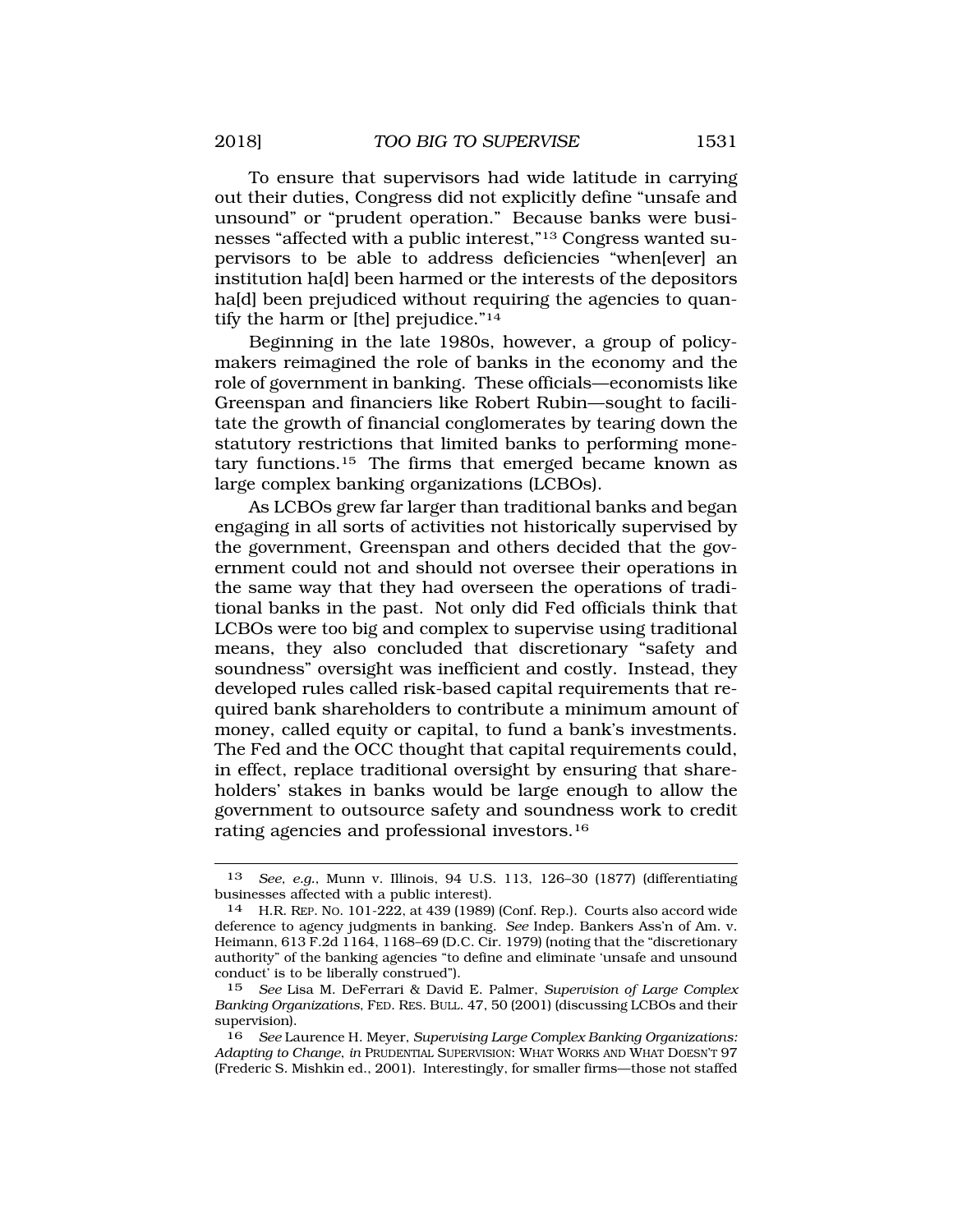In this new regime, policymakers envisioned just two tasks for traditional supervisors: (1) enforcing the capital rules to ensure that shareholders were sufficiently incentivized to oversee risk-taking adequately and (2) policing "processes"—governance frameworks, internal controls, and risk management techniques—to ensure that shareholders were sufficiently informed to oversee risk-taking [effectively.17](http:effectively.17) The latter task, policymakers thought, was necessary to prevent LCBO executives from hiding material information about their activities from market participants. RFS, in other words, was designed to combat the principal-agent problem between managers and shareholders—not to prevent excessive risk-taking or directly ensure safety and soundness.

Following the financial crisis, the lynchpin of this new philosophy—the idea that market oversight could replace government lawmaking—was largely repudiated. And yet, as reflected in the Wells Fargo episode, supervisors continue to focus on processes and not [results.18](http:results.18) Indeed, the OCC's *Large Bank Supervision Handbook* still states that its examiners "do not attempt to restrict risk-taking but rather [to] determine whether banks identify and effectively manage the risks they assume."19 All the while, the pathologies of RFS—blindingly apparent in the Wells Fargo report—have gone largely undiag[nosed.20](http:nosed.20) The academic literature continues to focus on the "regulatory" and "structural" aspects of banking law: the rules promulgated by the banking agencies and the legal provisions, typically enacted directly by statute, which determine what forms of financial support banks receive from the government, what types of activities banks can engage in, and who bears the loss if banks fail. Supervision, when it is mentioned, is often

17 *See* Meyer, *supra* note 16, at 100.

18 This Article argues the opposite of JOHN ARMOUR ET AL., PRINCIPLES OF FINAN-CIAL REGULATION 579–80 (2016) (suggesting that supervision has become more discretionary and less rules-based over the last twenty-five years).

19 OFFICE OF THE COMPTROLLER OF THE CURRENCY, *supra* note 16, at 3.

by sophisticated financiers and subject to the salutary forces of the capital markets—policymakers decided that supervisors should continue to assess "results" (through a program the OCC calls risk-based supervision). *See* OFFICE OF THE COMPTROLLER OF THE CURRENCY, LARGE BANK SUPERVISION: COMPTROLLER'S HANDBOOK 1–2 (2010); *see also* DeFerrari & Palmer, *supra* note 15, at 51–53.

<sup>20</sup> *But see* FIN. CRISIS INQUIRY COMM'N, THE FINANCIAL CRISIS INQUIRY REPORT 170–71, 307–08 (2011) (noting that the "risk-focused" approach to supervision contributed to supervisors' failure to address growing risk levels); Joseph J. Norton, *A Perceived Trend in Modern International Financial Regulation: Increasing Reliance on a Public-Private Partnership*, 37 INT'L LAW. 43, 44–47 (2003) (assessing the rise of RFS).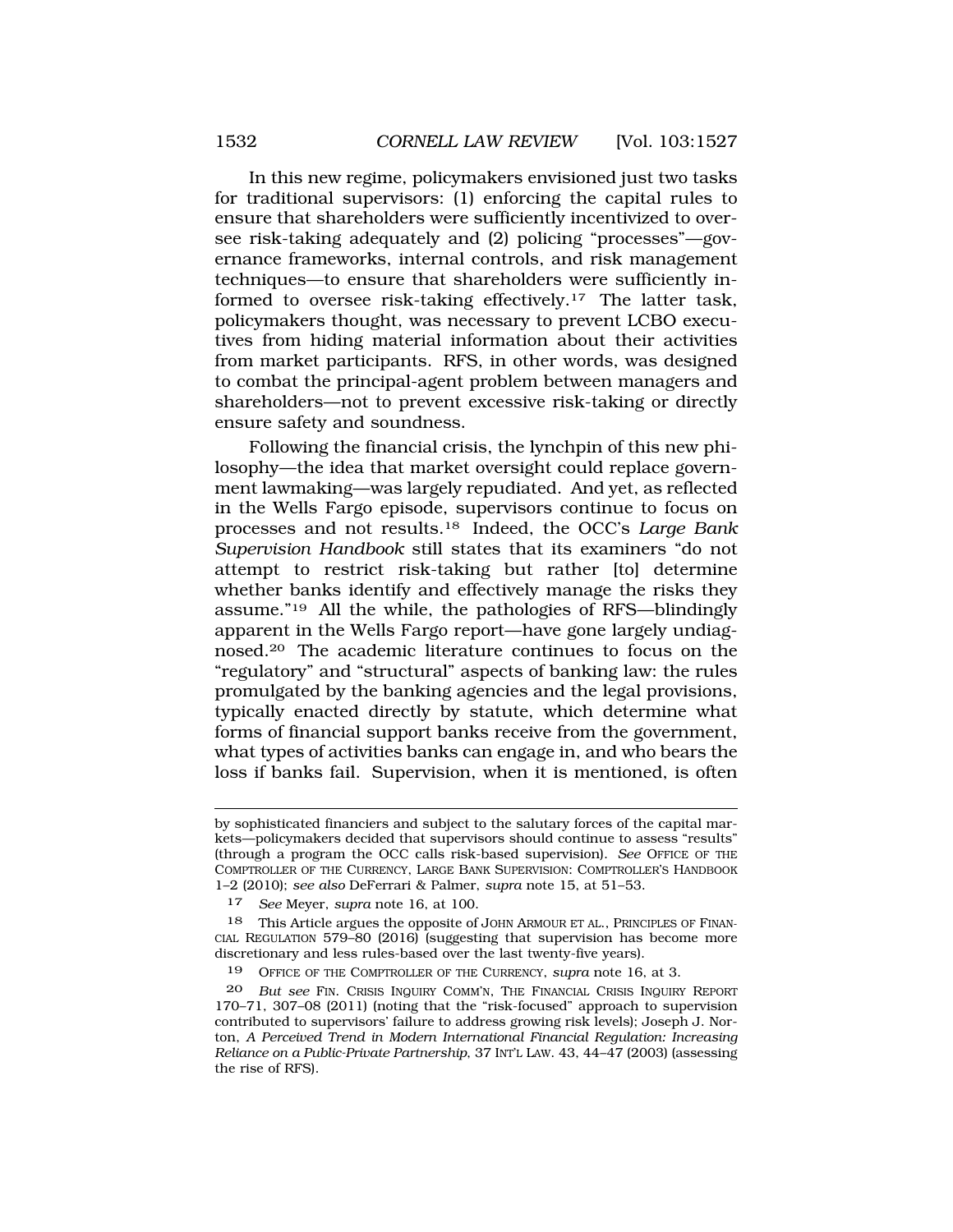conflated with regulation, as if the former were merely the enforcement side of the latter.<sup>21</sup>

This Article seeks to give supervisory policy its due—to explain why, two decades ago, the government shifted its approach to overseeing banks, particularly large ones like Wells Fargo, and to show how this change was part of a larger reorientation of banking's legal architecture.

It proceeds in three parts. Part I develops a taxonomy, drawing from the legal literature on rules and standards. Rules, roughly speaking, are bright-line requirements developed in advance of actual application (e.g., "the speed limit is 60 miles per hour"). Standards are general requirements that must be tailored *ex post* to address specific cases (e.g., "drive safely").<sup>22</sup> As the existing rules versus standards debate fails to account for the wide range of approaches to bank lawmaking, subpart I.A differentiates between two ways of writing rules and two ways of enforcing standards. One way of enforcing a standard, by interrogating outcomes or results, I call *substantive oversight*. Another way of enforcing a standard, by evaluating the processes that lead to those outcomes or results, I call *procedural oversight*. In banking, for example, instead of defining "unsafe and unsound" in terms of "what" risks a bank is taking, supervisors, practicing RFS, define it in terms of "how" a bank is taking risks.

To address the "what" part of the equation, the Fed and the OCC now rely on market oversight and *formulas*. A *formula* is a type of rule that delineates between permissible and impermissible variants of an activity in advance, restricting as little salutary activity as possible. The risk-based capital requirements, for example, are a formula. Another type of rule, which I call a *ban*, is prophylactic, intentionally overbroad, and simple. When choosing how to regulate an activity, policymakers have three choices: they can prohibit the activity (with a ban); permit

<sup>21</sup> *See* Thomas Eisenbach et al., *Supervising Large, Complex Financial Institutions: What Do Supervisors Do?*, ECON. POL'Y REV., Feb. 2017, at 57–58 (noting the widespread conflation of supervision and regulation). When supervision is treated independently, it is often given short shrift. In one of the leading textbooks on financial institutions law, for example, thirteen pages out of 1,246 are devoted to bank supervision and enforcement; RFS is not mentioned at all. *See* MICHAEL S. BARR ET AL., FINANCIAL REGULATION: LAW AND POLICY 831–36, 841–49 (2016). As Professor Roberta Romano aptly puts it, supervisors today are an adjutant "directed at assessing the adequacy of a bank's capital" under the Basel rules. Roberta Romano, *For Diversity in the International Regulation of Financial Institutions: Critiquing and Recalibrating the Basel Architecture*, 31 YALE J. ON REG. 1, 10 (2014).

<sup>22</sup> *See* discussion *infra* subpart I.A.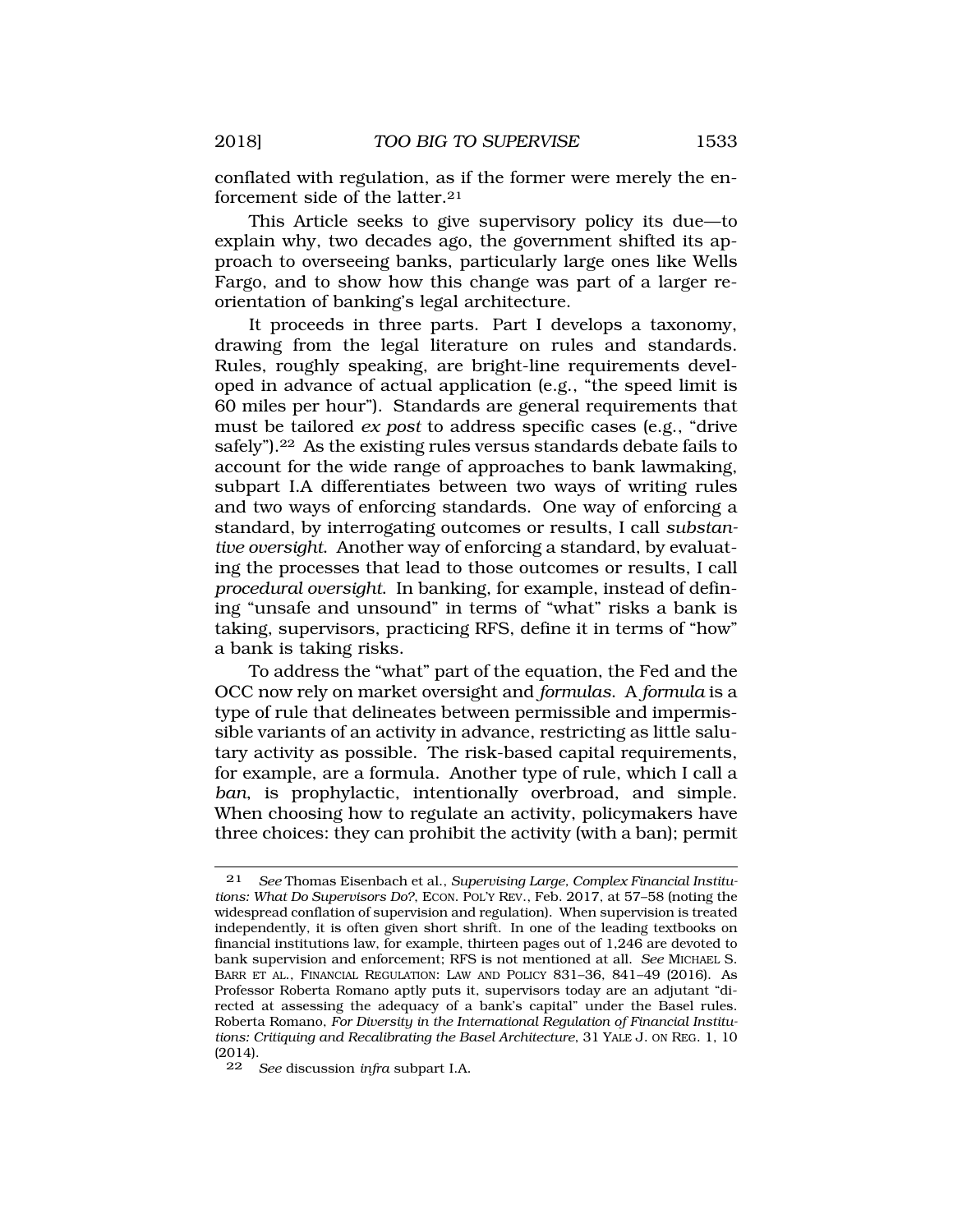the activity and differentiate between permissible and impermissible variants *ex post* (through substantive oversight); or permit the activity and differentiate between permissible and impermissible variants *ex ante* (with a formula).

Part II documents a shift in the choices made by policymakers in banking, charting the decline of a legal regime based on structural bans and substantive oversight and the rise of a legal regime based on formulas (e.g., risk-based capital requirements) and procedural oversight (e.g., RFS). I examine thirty years of public remarks by Fed and OCC officials, and tease out the reasons why they created RFS and risk-based capital requirements. The modern regime, I conclude, is founded upon a belief that banks are no different from other businesses and that targeted government policies designed to counteract the effects of deposit insurance can ensure that the market, not the government, disciplines their executives and advances the public interest.

Part III seeks to explain why this framework endures. It focuses on the difficulty of substantively overseeing nonmonetary financial activities and the enormous pressure large conglomerates exert on the banking agencies. Not only do banks prefer rules, but procedural oversight insulates government officials from legal, professional, and political risks. Part III also considers the Fed's innovative stress testing program, the Comprehensive Capital Assessment and Review (CCAR), which represents a rebirth of traditional [oversight.23](http:oversight.23) CCAR allows supervisors to make independent judgments about banks' risk-taking. Yet increasingly, banks are insisting on changes to CCAR, which would convert it to a rules-based exercise. If the industry succeeds in its efforts, as seems likely, it will suggest that today's financial conglomerates are simply too "big" (in terms of activities, if not assets) to supervise in the traditional sense. Unfortunately, it is not clear that rules on their own are [sufficient.24](http:sufficient.24) Thus it is time to reconsider the changes made in the 1990s, which allowed banks to engage in nonmonetary activities (and non-banks to engage in monetary ac[tivities\).25](http:tivities).25) The appropriate regime for one set of activities may be incompatible with the appropriate regime for the other. Indeed, if we do not act soon we may find ourselves with a post-

<sup>23</sup> *See* discussion *infra* section III.A.3

<sup>24</sup> *See* discussion *infra* subpart III.D.

<sup>25</sup> *See generally* MORGAN RICKS, THE MONEY PROBLEM: RETHINKING FINANCIAL REG-ULATION (2016) (examining the modern monetary and banking system, and recommending changes).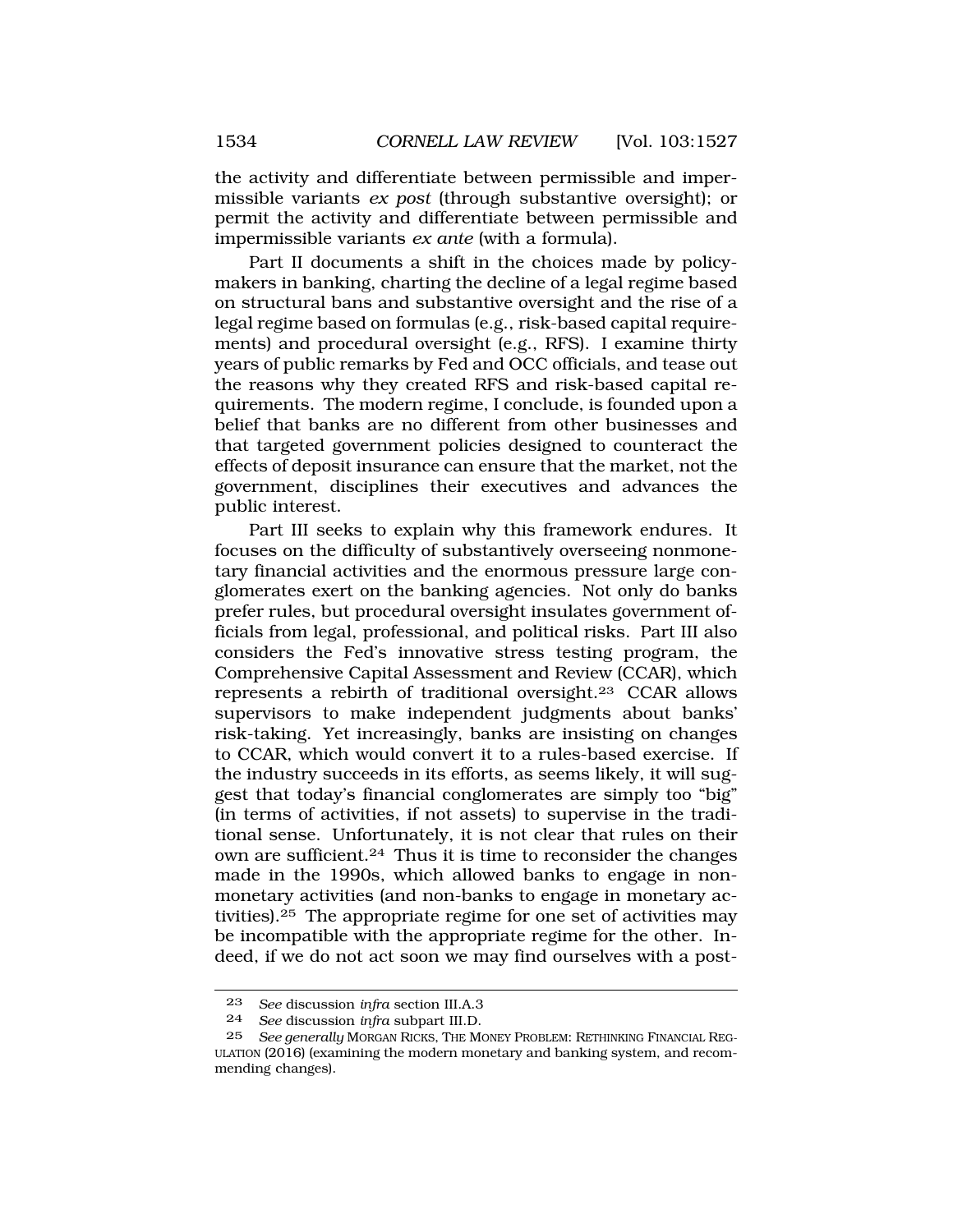<span id="page-8-0"></span>crisis legal structure in banking that, in certain key respects, is not much different from the one we had in 2008.

#### I

#### BEYOND RULES V. STANDARDS

As in other areas of law, the distinction between rules and standards provides a useful starting point for thinking about the tools available to policymakers in [banking.26](http:banking.26) But this dichotomy alone suggests that, methodologically, banking law has not changed much in the last 150 years. After all, both rules and standards have been in place since the mid-nineteenth century, and government supervision has been part of banking for just as long. To better illuminate why and how supervisory policy has changed over the past three decades, this Part defines a set of terms for parsing the evolution of banking law, distinguishing between two ways of writing rules and two ways of enforcing standards. As I will ultimately argue, RFS—a new way of interpreting an old standard—was designed to accompany risk-based capital requirements—a new way of writing rules.

#### A. Rules and Standards

I define a *standard* as an obligation or prohibition governing conduct, for which compliance is assessed through an inter-subjective inquiry. I define a *rule* as an obligation or prohibition governing conduct, for which compliance is assessed through an objective inquiry.<sup>27</sup> As I am using the words, something is inter-subjective, if, to interpret it, we must rely on shared understandings, values, and [norms.28](http:norms.28) Something is objective, by contrast, if we expect any two people to reach

<sup>26</sup> *See, e.g.*, Isaac Ehrlich & Richard A. Posner, *An Economic Analysis of Legal Rulemaking*, 3 J. LEGAL STUD. 257, 258–59 (1974); Duncan Kennedy, *Form and Substance in Private Law Adjudication*, 89 HARV. L. REV. 1685, 1687–89 (1976); Carol M. Rose, *Crystals and Mud in Property Law*, 40 STAN. L. REV. 577, 577–80 (1988); Louis Kaplow, *Rules Versus Standards: An Economic Analysis*, 42 DUKE L.J. 557, 559–63 (1992); Cass Sunstein, *Problems with Rules*, 83 CALIF. L. REV. 953, 957–59 (1995); Kathleen Sullivan, *Foreword: The Justices of Rules and Standards*, 106 HARV. L. REV. 22, 23–24 (1992).

The literature typically defines standards as general requirements that must be tailored *ex post* to specific cases and rules as bright-line requirements developed in advance of actual application. *See* Louis Kaplow, *A Model of the Optimal Complexity of Legal Rules*, 11 J. L. ECON. & ORG. 150, 161 (1995). But all laws must be interpreted *ex post*: the true difference between rules and standards lies in the type of inquiry that is meant to be conducted when the law is applied.

<sup>28</sup> *See, e.g.*, JÜRGEN HABERMAS, BETWEEN FACTS AND NORMS: CONTRIBUTIONS TO A DISCOURSE THEORY OF LAW AND DEMOCRACY 13–14 (1996) (elaborating on the concept of inter-subjectivity).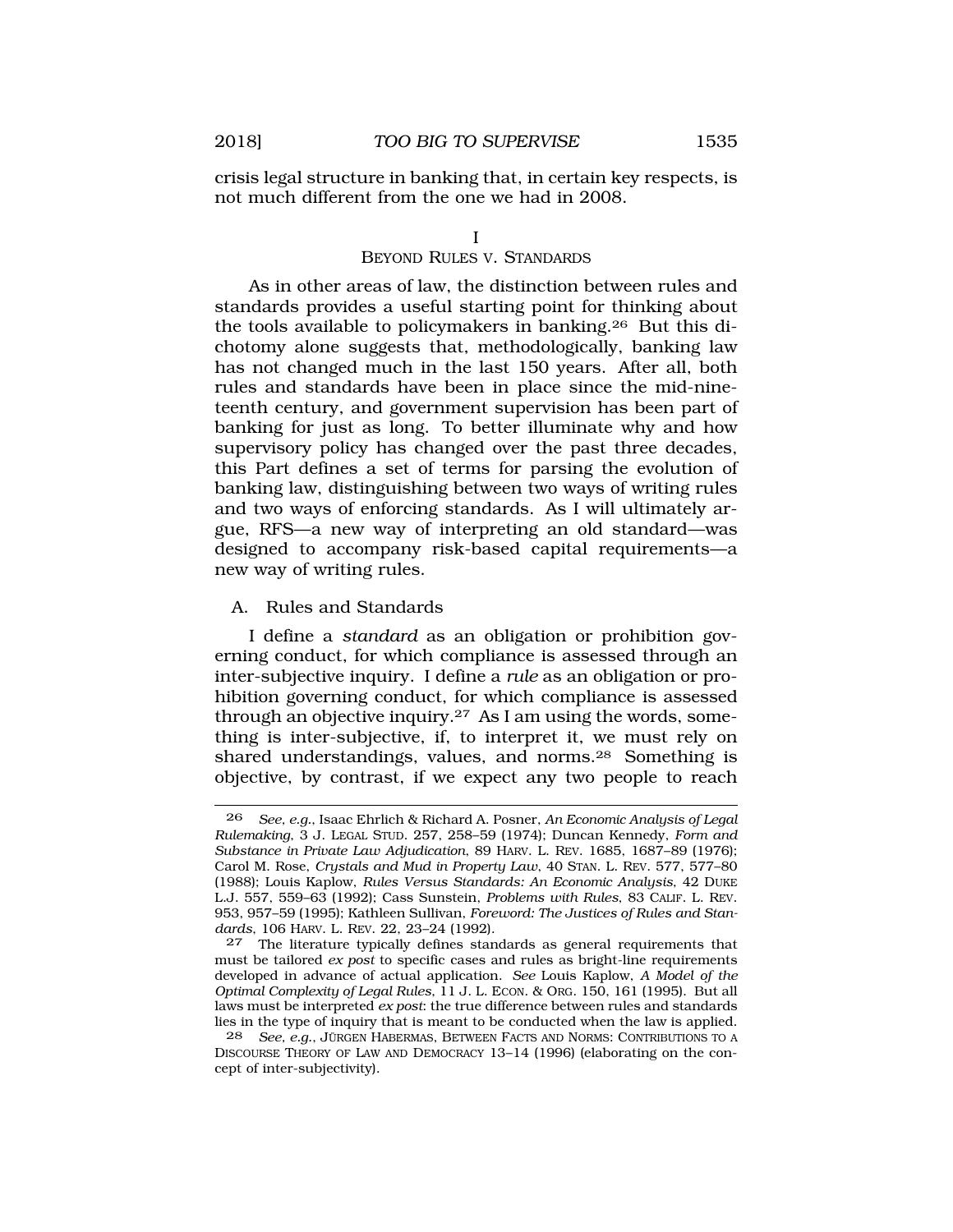similar conclusions about it regardless of their perspectives or experiences. A rule, then, distinguishes between permissible and impermissible conduct in a way that allows us to be relatively certain of our obligations in advance, because it at least purports to offer an objective test for compliance. "Be home by eight" is a rule. "Don't stay out too late" is a standard.

Objectivity, of course, comes in degrees; we can never transcend background context and shared understandings entirely. (Where is "home"? When is "eight"?) An inquiry can be more objective or less objective. If objectivity is valued, as it is with rules, we prefer an inquiry that is more objective. Since a rule specifies conduct in a way that permits as objective an inquiry into compliance as practicable, a rule is really a type of [standard.29](http:standard.29) 

Importantly, a standard does not allow for *subjective* interpretation—which would entail each person determining the standard's meaning for his or her self. Instead, a standard references a set of shared understandings between a group of people. Thus, when a person interprets a standard, he or she must inquire into these shared understandings, reflect on them, and apply them to a specific [situation.30](http:situation.30)

Ontologically, standards precede rules because rules are attempts to further the shared goals reflected in our inter-subjective [understandings.31](http:understandings.31) Consider the obligation to act in good faith. We can write down rules articulating what that duty means in specific cases. Or we can enforce it, articulating what it means after the fact, in effect turning a specific set of circumstances into a rule through adjudication.

The paradigmatic example of rules versus standards is automobile regulation, which relies on both rules *and* standards to promote public safety on the road.32 The speed limit is a rule; the prohibition on "reckless driving" is a standard. Speeding is reckless but so is certain behavior that complies with the speed limit such as driving fast in a downpour, on an icy road,

<sup>29</sup> *But see* Ronald M. Dworkin, *The Model of Rules*, 35 U. CHI. L. REV. 14, 25 (1967) (arguing that rules are logically distinct because they are "applicable in an all-or-nothing fashion").

<sup>30</sup> A standard that can be interpreted independently from shared understandings is sometimes known as a "black hole" or a "gray hole." *See* Adrian Vermeule, *Our Schmittian Administrative Law*, 122 HARV. L. REV. 1095, 1096 (2009).

<sup>31</sup> *See* Habermas, *supra* note 28, at 13–14.

<sup>32</sup> *See e.g.*, Kaplow *supra* note 26, at 560; Sunstein, *supra* note 26, at 959; Ehrlich & Posner, *supra* note 26, at 257. One wonders why scholars use as their canonical example of rules a case in which rule breaking is so widespread and expected.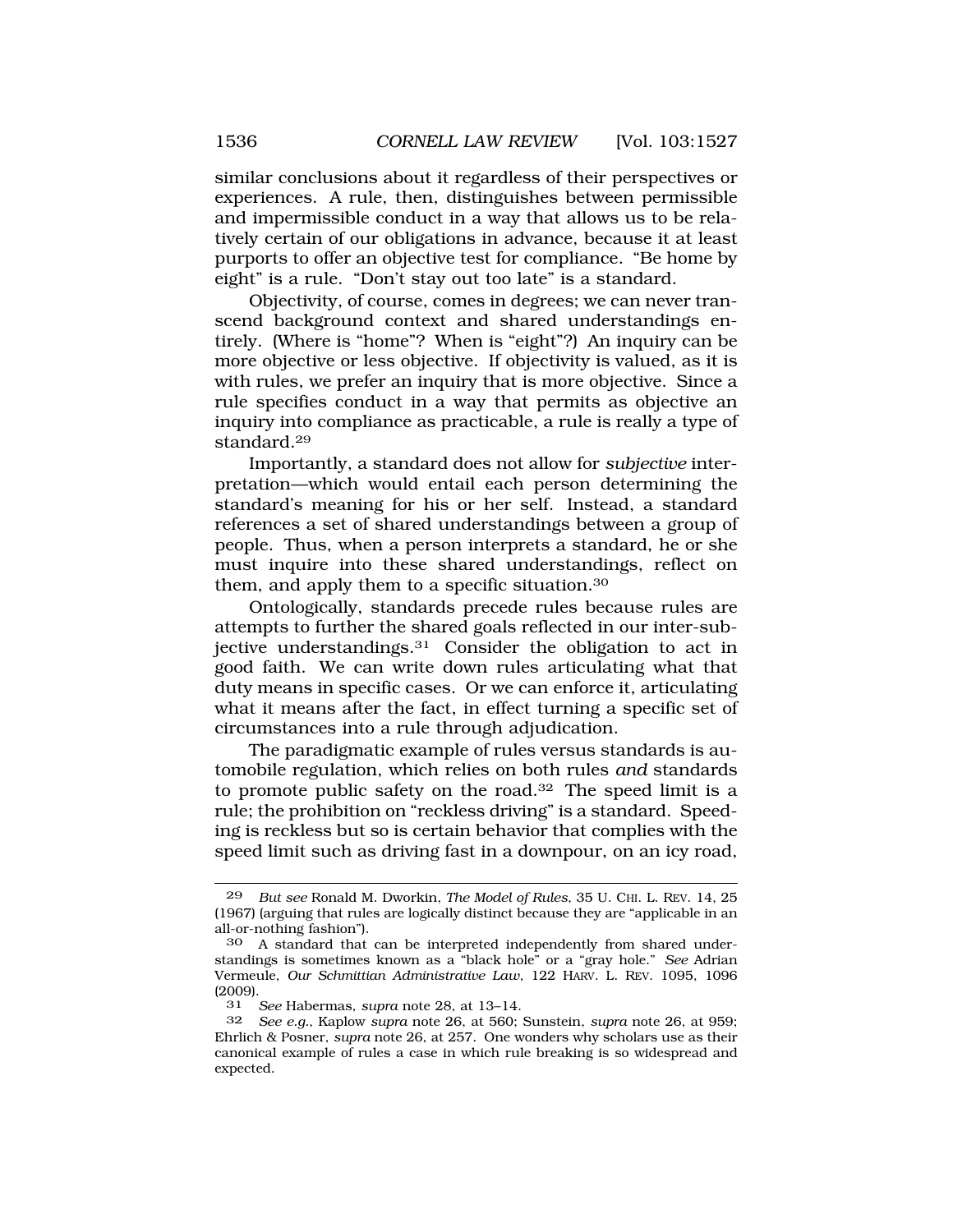<span id="page-10-0"></span>or in heavy traffic. The concept of reckless driving cannot be fully translated into rules. There are too many ways in which driving can be reckless, too many possible scenarios to consider. Thus, policymakers often employ both rules and standards because it is too difficult, perhaps impossible, to anticipate and adequately address the wide diversity and variability of potential real-world situations in advance.<sup>33</sup>

Notwithstanding these limitations, rules are appealing because they increase individual freedom by putting people on notice about precisely what conduct is permitted and what conduct is prohibited. Rules are easier to comply with than standards and easier to enforce. Moreover, a standard-based regime requires adjudicatory discretion, which creates uncertainty about what will be permitted and what will be prohibited. Thus, as a matter of legal design, we should adopt standards in situations where discretion is necessary or even beneficial, and we should write rules in situations where discretion is unnecessary or even harmful.

#### B. Bans and Formulas

A problem with previous incarnations of the rules versus standards debate is that it fails to compare the different ways policymakers can write rules with the different ways they can enforce standards. Policymakers can write rules that are simple and broad, for which it is easy to assess compliance, and policymakers can write rules that are complex and tailored, for which it is technically difficult to assess compliance.<sup>34</sup> The first type of rule I call a *ban* and the second type of rule I call a *[formula](http:formula.35)*.35 As defined earlier, a *ban* is a type of rule that inten-

<sup>33</sup> Aristotle may have been the first to identify this problem, observing that it is impossible to write rules to cover all cases. ARISTOTLE, NICOMACHEAN ETHICS bk. V, at 98 (Roger Crisp ed. & trans., Cambridge Univ. Press rev. ed. 2014) (c. 330 B.C.E.) ("[A]ll law is universal, and there are some things about which one cannot speak correctly in universal terms.").<br>34 There are a few authors who h

There are a few authors who have discussed the complexity of rules, most significantly Louis Kaplow. *See* Kaplow, *supra* note 26 at 151–52, 161. *See also*  Prasad Krishnamurthy, *Rules, Standards, and Complexity in Capital Regulation*, 43 J. LEG. STUD. 273 (2014) (examining choice of rules and standards in the context of bank capital regulation). Unlike these authors, I see bans and formulas as more than just "more complex" and "less complex" rules. Rather than situate bans and formulas on one side and standards on another, I see standards occupying a middle ground between the two in certain key respects.

<sup>35</sup> Cass Sunstein hints at this distinction, although he does not elaborate on it, in observing that "rules may be simple or complex" and that you might even write "a formula for deciding who may drive." *See* Sunstein, *supra* note 26, at 962 (emphasis omitted). Sunstein suggests that such a formula "might look, for example, to age, performance on a written examination, and performance on a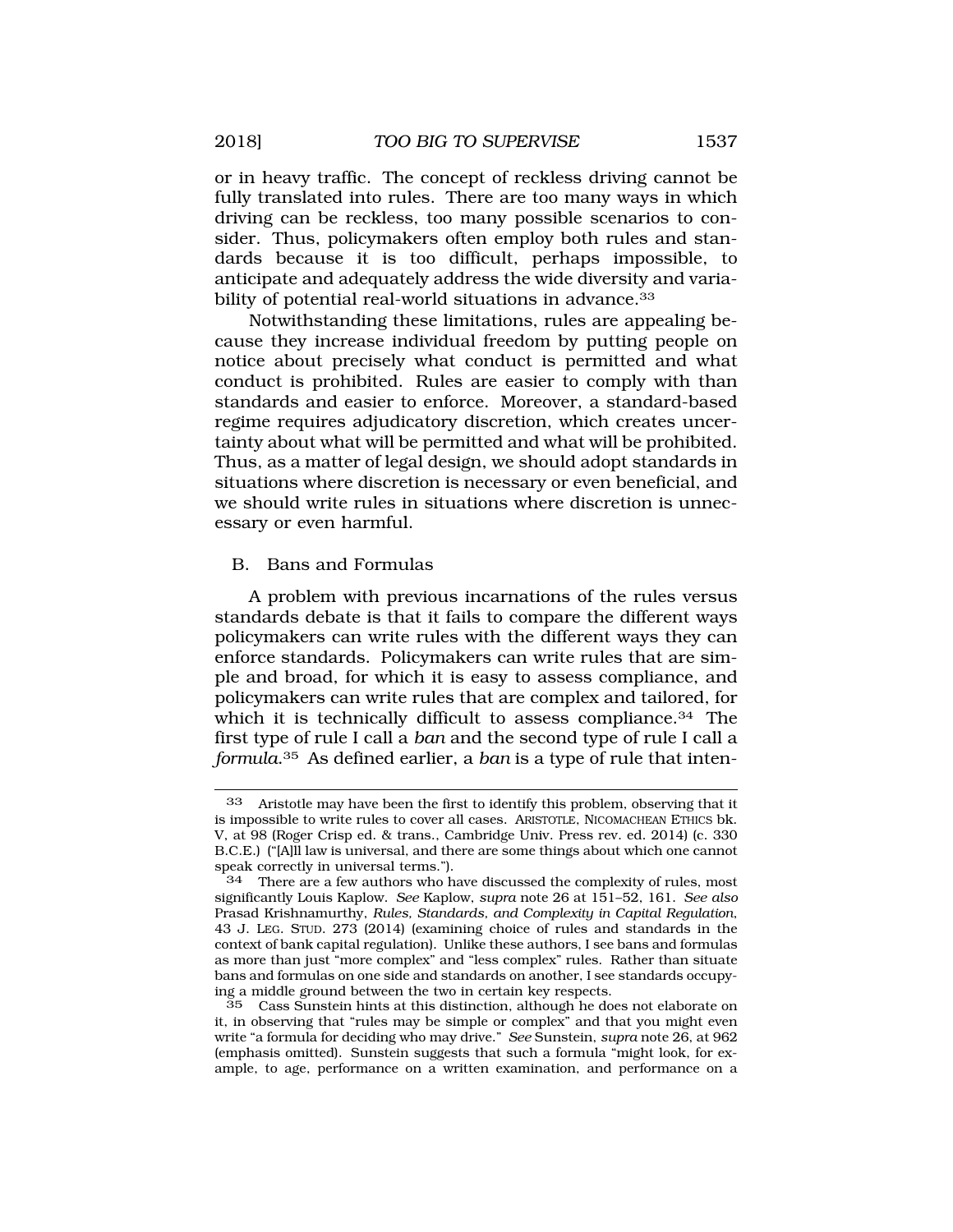tionally and prophylactically restricts an easily distinguishable category of activity, providing a high level of clarity about what is permitted and what is not permitted, both for regulators and regulated entities. A *formula* is a type of rule that delineates an intricate series of permissible and impermissible aspects of an activity in [advance.36](http:advance.36)

As with the distinction between rules and standards, this distinction between formulas and bans is one of family resemblances and not categorical [separateness.37](http:separateness.37) Some rules are more ban-like (e.g., a sign that says, "road closed,") and some more formula-like (e.g., a sign that says, "permit required for winter driving: weekdays only, between dawn and dusk, if there is no accumulated snow."). Rules governing banking include broad activity restrictions akin to bans as well as narrowly tailored formulas that attempt to influence the conduct of an activity as opposed to eliminate it. For example, banks are not allowed to own equity in other businesses (the separation of banking and commerce, a ban).<sup>38</sup> But banks can extend a variety of credits to other businesses, provided that they limit their own overall leverage (risk-based capital requirements, a [formula\).39](http:formula).39) 

Formulas are designed to allow much more activity than bans. If we believe that driving on a road is a social ill at any

37 *See generally*, LUDWIG WITTGENSTEIN, PHILOSOPHICAL INVESTIGATIONS, 32 (1953) (examining the idea of "family resemblances" or "family likenesses").

38 *See* Glass-Steagall Act, 12 U.S.C. § 24, 78, 377–78 (2018); Bank Holding Company Act, 12 U.S.C. § 1841 (2018).

driving test. Each of these three variables might be given a specified numerical weight." *Id*. My definition of a formula is roughly synonymous with Sunstein's, but not identical, since the factors he lists are not all "rules" in my framework. I would characterize a driving test and potentially a written exam as forms of substantive oversight.

<sup>36</sup> There is some similarity between the distinction that I make between formulas and bans and the distinctions that economists make between price and quantity regulation. *See generally*, Martin L. Weitzman, *Prices* vs. *Quantities*, 41 REV. ECON. STUD. 477 (1974) (differentiating between regulating a harmful activity by calculating the right price for the harm and imposing a tax and restricting the quantity of the harmful activity and allowing the market to find its own price). *See also* Andrew G. Haldane, Exec. Dir., Bank of Eng., Remarks at the Federal Reserve Bank of Kansas City's Economic Policy Symposium: The Dog and the Frisbee 18 (Aug. 31, 2012) (transcript available at <https://www.bis.org/review/r120905a> .pdf) [[https://perma.cc/L4JV-4GCW\]](https://perma.cc/L4JV-4GCW) (noting that in the context of banking regulation, regulators have pursued price over quantity-based regulation).

<sup>39</sup> There are hard cases. For example, the Dodd-Frank Act includes a prohibition on proprietary trading, the Volcker Rule, codified at 12 U.S.C. § 1851, a ban. But the hundreds of pages of rules that the banking agencies have written distinguishing between proprietary trading and permissible trading are formulas. Accordingly, since proprietary trading is not an easily distinguished category of activity, Dodd-Frank's ban on it appears to have morphed into a formula.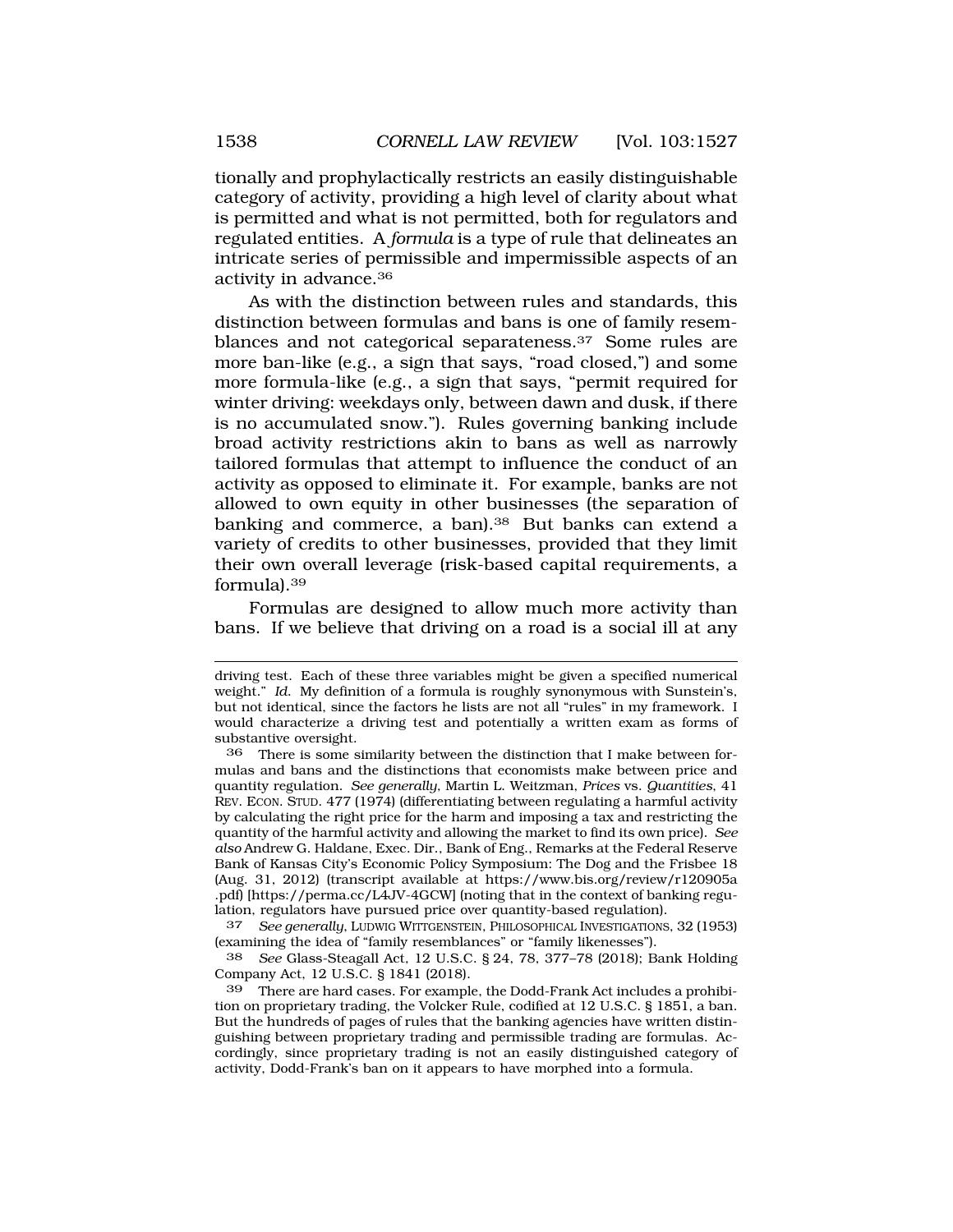<span id="page-12-0"></span>time of the day, then a ban is intuitively appealing. But if we think that there are times when driving on the road might bring about a social benefit, or if we believe that people should be allowed to make that choice for themselves under certain circumstances, then we might find a ban excessively restrictive and write a rule that more closely reflects our intuitions. Closing a potentially dangerous road, for example, may inconvenience a lot of people. A more permissive formula, however, may be hard to develop, follow, and enforce. Troublingly, a formula may fail to capture harmful activity that we want to prohibit. With a ban, what behavior is permitted and what behavior is proscribed is immediately clear, simplifying the task of those who must comply with the rule. When choosing between bans and formulas, we must weigh the increased use of the road, for example, against the likelihood that more people will drive in dangerous conditions.

Another design issue is the feasibility of writing out a workable, objective decision function that distinguishes between permissible and impermissible conduct *ex ante*. Since formula-writers must delineate, in advance, permissible behavior in different states of the world, they presuppose an ability to predict those potential [states.40](http:states.40) Complexity may make formula writing difficult. Uncertainty may make it impossible.<sup>41</sup> If our predictions are unlikely to be correct, or if our predictions are likely to alter real-world activity in unforeseeable ways,<sup>42</sup> then we may be better served by a blunter instrument like a ban or an *ex post* mechanism like a standard.

### C. Substantive and Procedural Oversight

It is also helpful to distinguish between two ways of enforcing standards like the prohibition on unsafe and unsound banking practices. As defined earlier, *substantive oversight* is

Often the best response to a complex, highly interconnected system is a simple rule. Studies have shown that simple rules outperform more complex approaches in a variety of endeavors from diagnosing heart attacks to predicting avalanches. *See* Haldane *supra* note 36, at 4–5 (citing studies, including Gerd Gigerenzer & Stephanie Kurzenhauser, *Fast and Frugal Heuristics in Medical Decision Making, in* SCIENCE AND MEDICINE IN DIALOGUE: THINKING THROUGH PARTICU-LARS AND UNIVERSALS (Roger Bilbace et al. eds., 2005) and Gerd Gigerenzer & Henry Brighton, *Homo Heuristics: Why Biased Minds Make Better Inferences*, 1 TOPICS IN COGNITIVE SCI. 107 (2009)). 41 *See generally* FRANK KNIGHT, RISK, UNCERTAINTY, AND PROFIT ch. VII (1921)

<sup>(</sup>explaining the difference between "risk" and "uncertainty").

<sup>42</sup> *See* Jeffrey N. Gordon, *The Empty Call for Benefit-Cost Analysis in Financial Regulation*, J. LEG. STUD. at 2–4 (2014) (suggesting that new rules in the financial sector, a "constructed system," lead to unpredictable results).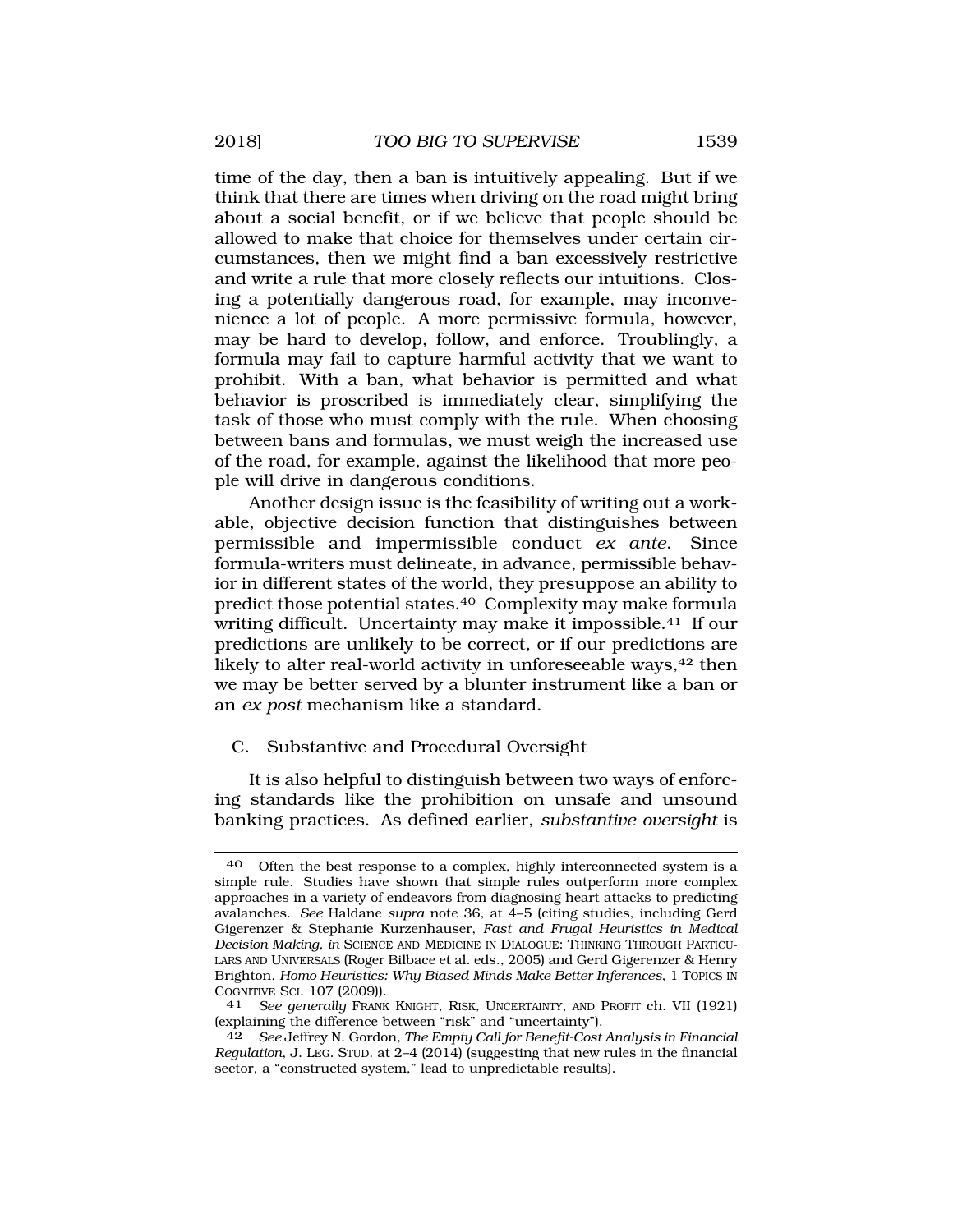the assessment of actual outcomes ("what you did"). *Procedural oversight* is the assessment of "how you did it." For example, a parent might tell a child to "do a good job on their homework." The parent could enforce that standard ("do a good job") procedurally, by assessing whether the child spent enough time working on their homework and answered every question. Or the parent could enforce that standard substantively, by reading the answers and deciding whether the work was good. In the banking context, I define something as procedural if it reflects the bank's wholly internal activities (governance, auditing, risk management) and substantive if it involves the bank's outward actions (extending a loan, buying a security, creating a fake [account\).43](http:account).43)

Generally, substantive oversight is much more tightly connected to underlying policy goals because it involves a direct inquiry into whether the ends we are trying to achieve are being achieved. Procedural oversight includes an additional inference, which is that when certain processes are followed, certain ends are [achieved.44](http:achieved.44) There may be many cases where permissible processes are consistent with impermissible intended outcomes. This is a significant issue in banking, where different risk appetites can be consistent with the same internal procedures for identifying and assuming risks.

Nonetheless, to oversee substantively, a supervisor must be able to assess the substance. And it helps if the supervisor can assess the substance at least as well as the subject can. Returning to the previous example, it might be difficult for parents to assess their children's homework in a foreign language class. But a parent may still be able to check that their child answered every question and spent time working on the assignment. For one, this form of oversight may require less effort; it is easier to check *for* answers than it is to check the answers themselves. For another, it may be less contentious to monitor acceptable procedures than to repeatedly contest acceptable outcomes through *ex post* lawmaking. Returning to

<sup>43</sup> This dichotomy is not always meaningful. But for lawmaking targeted at groups, it is a useful distinction as outcomes are typically the result of many people working together.

<sup>44</sup> An example of this in corporate law is the tendency of courts to police "fair process" when determining "fair price." *See* Jason Halper, *Fair Price and Process in Delaware Appraisals,* HARV. L. SCH. F. ON CORP. GOV. AND FIN. REG. (Nov. 6, 2015), <https://corpgov.law.harvard.edu/2015/11/06/fair-price-and-process-in>delaware-appraisals [\[https://perma.cc/H35L-TJ9L\]](https://perma.cc/H35L-TJ9L) (noting that Delaware courts use "merger price (following an arm's length, thorough and informed sales process)" to determine fair value).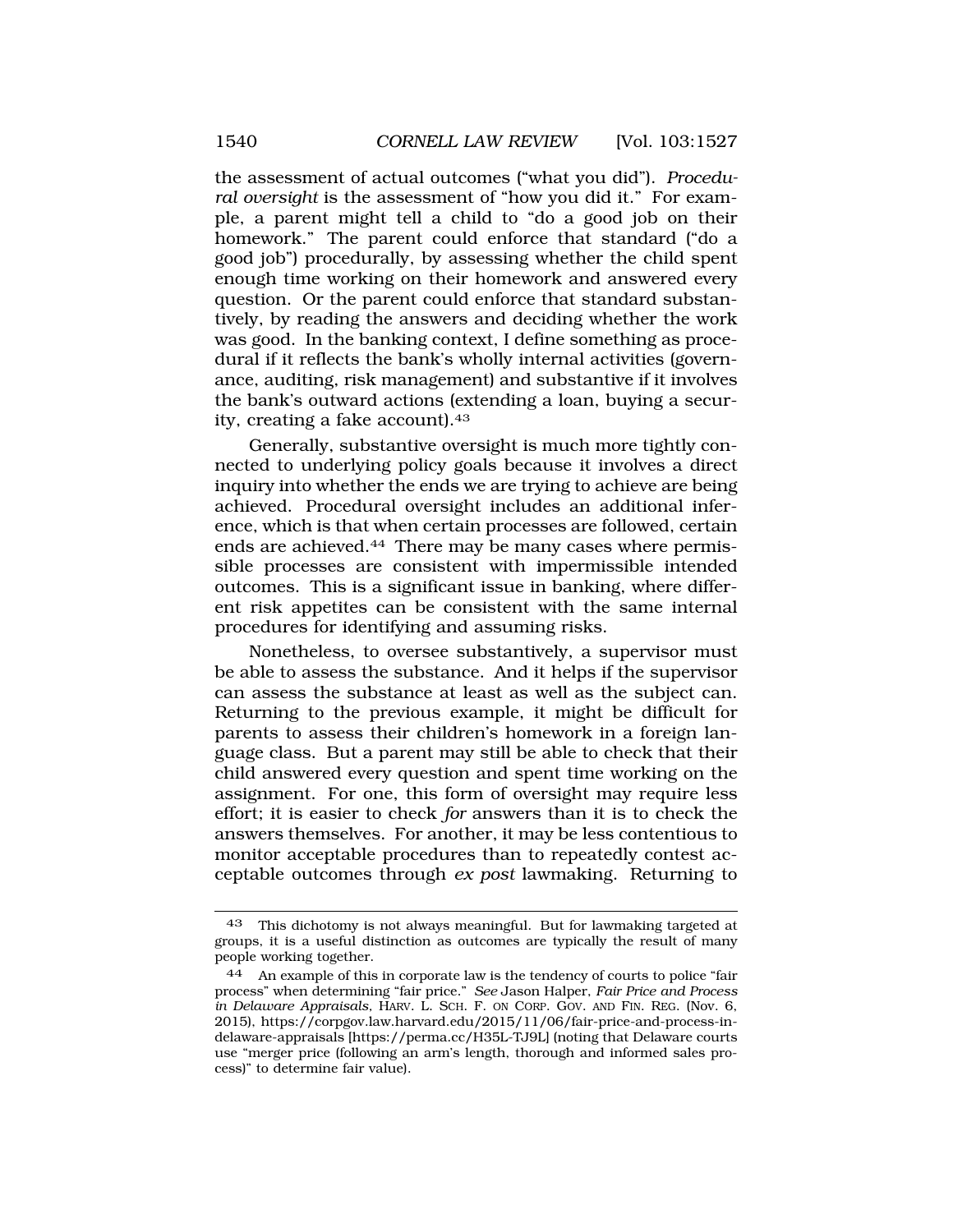<span id="page-14-0"></span>banking, a supervisor taking a procedural approach, rather than assessing the level of risk in a loan or trade, might look at whether internal control functions were involved in the decision to make that loan or trade and if the loan or trade was consistent with the bank's own stated investment policies.

There are other practical reasons why government actors might choose not to enforce a standard substantively. As a matter of legal design, the choice between prohibiting an activity (bans), permitting an activity but differentiating between permissible and impermissible variants *ex post* (substantive oversight), and permitting an activity and differentiating between permissible and impermissible variants *ex ante* (formulas), is complicated by the fact that banks will challenge the legal regime, especially to achieve higher levels of risk and therefore higher returns. Accordingly, external industry pressure will affect which tools the government adopts and whether those tools work. It is in this context that procedural oversight, which does not appear to be a first-best solution, emerges as a dominant strategy. The next Part considers how some of these dynamics affected the evolution of supervisory policy in banking.

II

#### THE DECLINE OF DISCRETIONARY OVERSIGHT

Using the taxonomy developed in Part I, this Part tries to make sense of how banking law has changed over the last three decades. It traces a shift in the 1980s and 1990s from a system in which banks were restricted to core monetary activities by bans, and overseen substantively by state actors, to a system in which banks were allowed to grow into large financial conglomerates, and the responsibility for their oversight was transferred from state actors to the market. This latter regime, still in place today, is governed by complex formulas designed to ensure that the market appropriately disciplines bank executives. Supervisors are primarily deployed to police banks' internal processes as a means to further facilitate such market discipline.

#### A. Supervisory Policy in the Quiet Period

For a period of nearly fifty years, rules, in the form of strict structural bans, limited the scale and scope of banks, and other ban-like provisions limited the rates banks could charge borrowers and pay depositors. Rules did not, however, regulate day-to-day banking activity. Instead, supervisors, exercis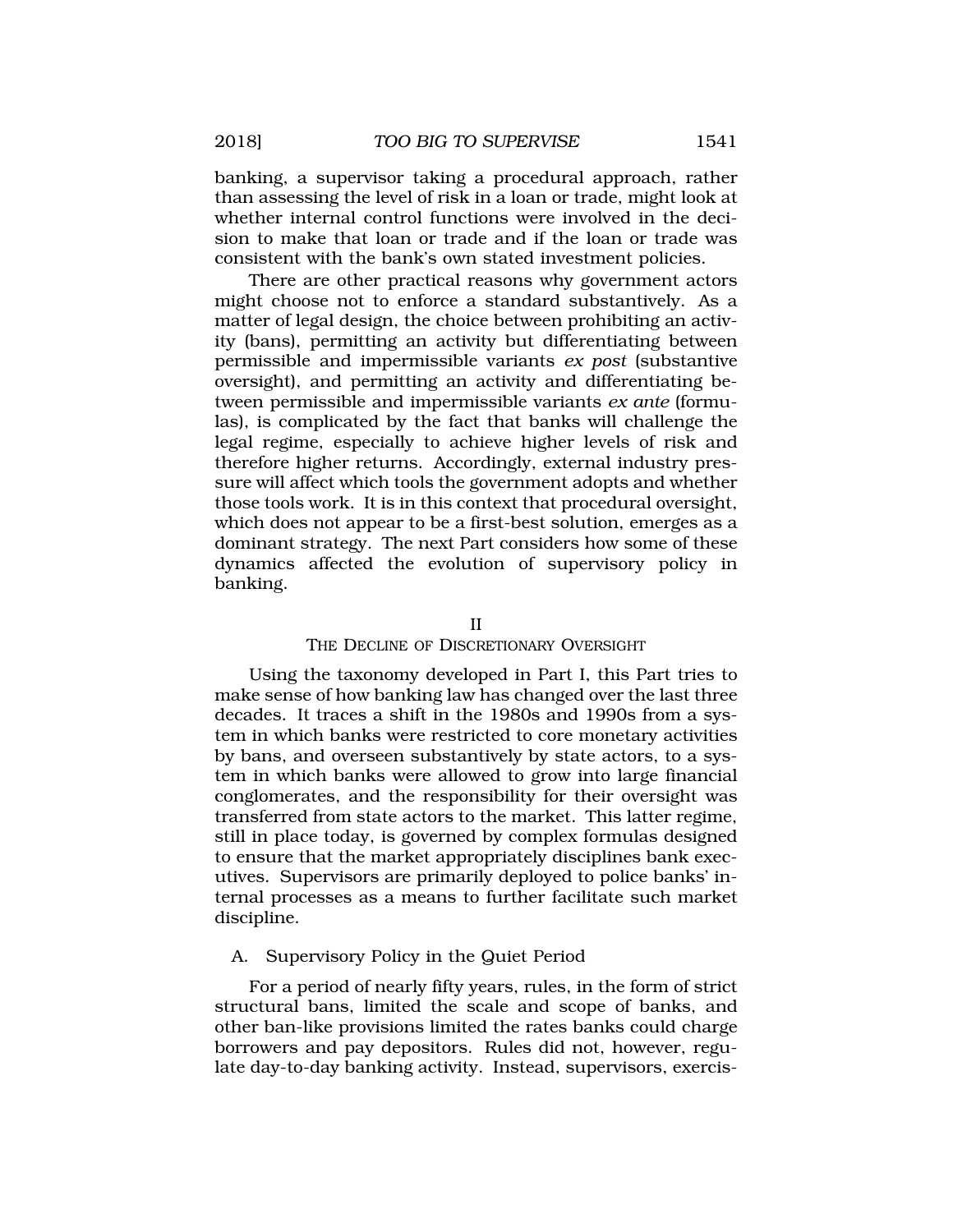<span id="page-15-0"></span>ing discretion, assessed the safety and soundness of banks' balance sheets and business practices. Below, I (1) sketch out this traditional approach to bank supervision and (2) explicate the role of bans in facilitating it.

## 1. *Safety and Soundness Oversight*

The fount of supervisory authority in the U.S. is a statutory standard prohibiting banks from engaging in "unsafe and unsound" practices. This prohibition was first codified in 1847 in New York and was subsequently adopted by over a dozen [states.45](http:states.45) For these early legislatures, the standard was a tool through which the government could fulfill its obligation to establish a stable and efficient monetary system: one in which each banking institution was sound (i.e., solvent) so that the public's money supply would be safe. When supervisors identified practices that they considered "unsafe and unsound," they could take a variety of remedial actions, including removing a bank's officers and directors or revoking its license to issue deposits.

Early legislatures also endowed supervisors with another significant power—visitation—which has an even more ancient pedigree. Visitation derives from the right of the sovereign to enter unannounced, uninvited, and unexpected to examine the affairs of legal entities that it [constitutes.46](http:constitutes.46) Visitation allows the state to protect its interests whenever such an entity is "abusing the power given it" or "acting adversely to the public, or creating a nuisance."47 As the Supreme Court put it, visitation provides a "right to oversee corporate affairs, quite separate from the [general] power to enforce the law."48 When Congress established the OCC in 1864, it granted the agency the exclusive right of visitation over banks it [chartered.49](http:chartered.49) (Previously, U.S. banks were chartered only by state governments,

<sup>45</sup> My research suggests that the phrase first entered the statute books in close to its current form in New York in 1847. Act of Dec. 4, 1847, ch. 419, Laws 1847, 519, *reprinted in* THE BANKING SYSTEM OF THE STATE OF NEW YORK (1864) (empowering the state comptroller to "examine" the "books, papers and affairs" and produce and publish a report on any bank that "in the opinion of the comptroller," is "in an unsound or unsafe condition to do banking business").

<sup>46</sup> *See* Cuomo v. Clearing House Ass'n., 557 U.S. 519, 526 (2009).

<sup>47</sup> Horace L. Wilgus, *Private Corporations, in* AMERICAN LAW AND PROCEDURE 81, 224–25 (James Parker Hall & James DeWitt Andrews, eds., 1910).

<sup>48</sup> *See Cuomo*, 557 U.S. at 526.

<sup>49</sup> Act of June 3, 1864, ch. 106, 1864 Stat. 100 (establishing the OCC).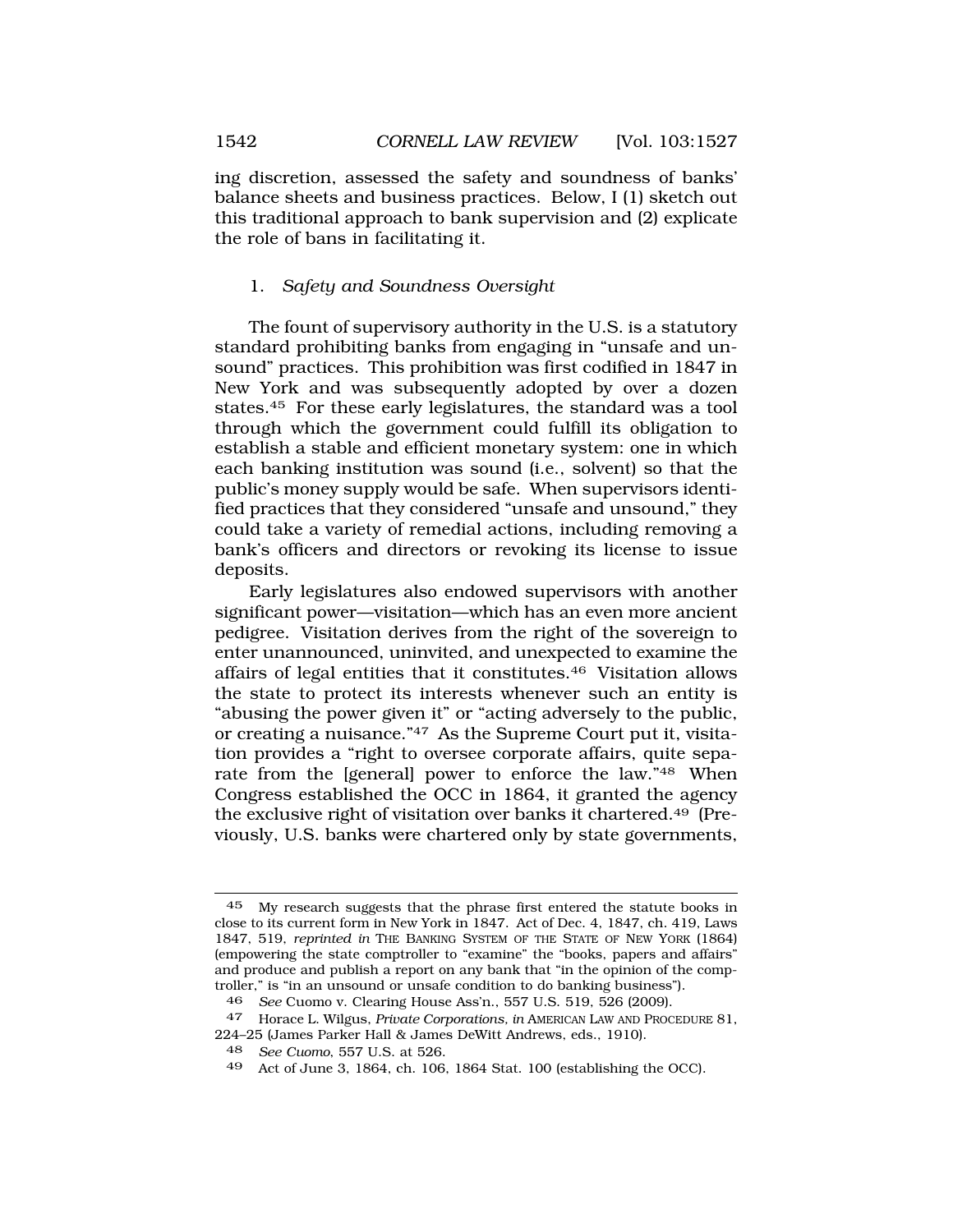often directly by state legislatures, and those governments conferred similar powers to their examiners.)<sup>50</sup>

For most of U.S. history, safety and soundness and visitation powers were relatively unremarkable as banks were understood to be monetary institutions engaged in the critical work of creating money and facilitating payments, functions which they performed on behalf of the state, whose ultimate obligation it was to provide a viable [currency.51](http:currency.51) Supervisors, as agents of the state, policed the activities of these franchisees, ensuring that their efforts served the public [interest.52](http:interest.52) 

The California Supreme Court eloquently described this system in *State Savings & Commercial Bank v. Anderson*,53 affirmed by the U.S. Supreme Court. According to the court, there was "nothing novel in the legislation," which allowed the superintendent to put banks into receivership "[w]henever [he] shall have reason to conclude that any bank is in an unsound or unsafe condition to transact the business for which it is organized."54 Banks, the court argued, performed functions "essentially of a public nature."55 "The capital which [the bank shareholder] has invested and the returns which he receives upon it are insignificant in importance relative to the advantages which society at large derives from the conduct of the banking business."56 Indeed, "the evil consequences of unsound banking are distributed between the banker and the general public in like proportion."57 Thus, the court explained,

52 *See* Robert C. Hockett & Saule T. Omarova, *The Finance Franchise*, 102 CORNELL L. REV. 1143, 1147–49 (2017).

53 State Sav. & Commercial Bank v. Anderson, 165 Cal. 437 (Cal. 1913) *aff'd per curiam,* 238 U.S. 611 (1915).

57 *Id.* "Such legislation adopted so generally has come as the result of years of observation of the intimate relation of banking with the business world, the disas-

<sup>50</sup> *See* Christine E. Blair & Rose M. Kushmeider, *Challenges to the Dual Banking System: The Funding of Bank Supervision*, 18 FED. DEPOSIT INS. CORP. BANKING REV. 1, 2 (2006). The First and Second Banks of the United States are the two exceptions to this: the federal government chartered them. *See generally*  JOHN JAY KNOX, A HISTORY OF BANKING IN THE UNITED STATES (1900) (surveying the early history of American banking).

<sup>51</sup> U.S. CONST. art. I § 8 ("to coin money [and] regulate the value thereof"). *See also* MILTON FRIEDMAN & ANNA JACOBSON SCHWARTZ, A MONETARY HISTORY OF THE UNITED STATES, 1867–1960 (1963) (conceptualizing banks as monetary institutions); MILTON FRIEDMAN, A PROGRAM FOR MONETARY STABILITY 8 (1960) ("Something like a moderately stable monetary framework seems an essential prerequisite for the effective operation of a private market economy. It is dubious that the market can by itself provide such a framework. Hence, the function of providing one is an essential government function on par with the provision of a stable legal framework.").

<sup>54</sup> *Id.* at 439.

<sup>55</sup> *Id.* at 442.

<sup>56</sup> *Id.*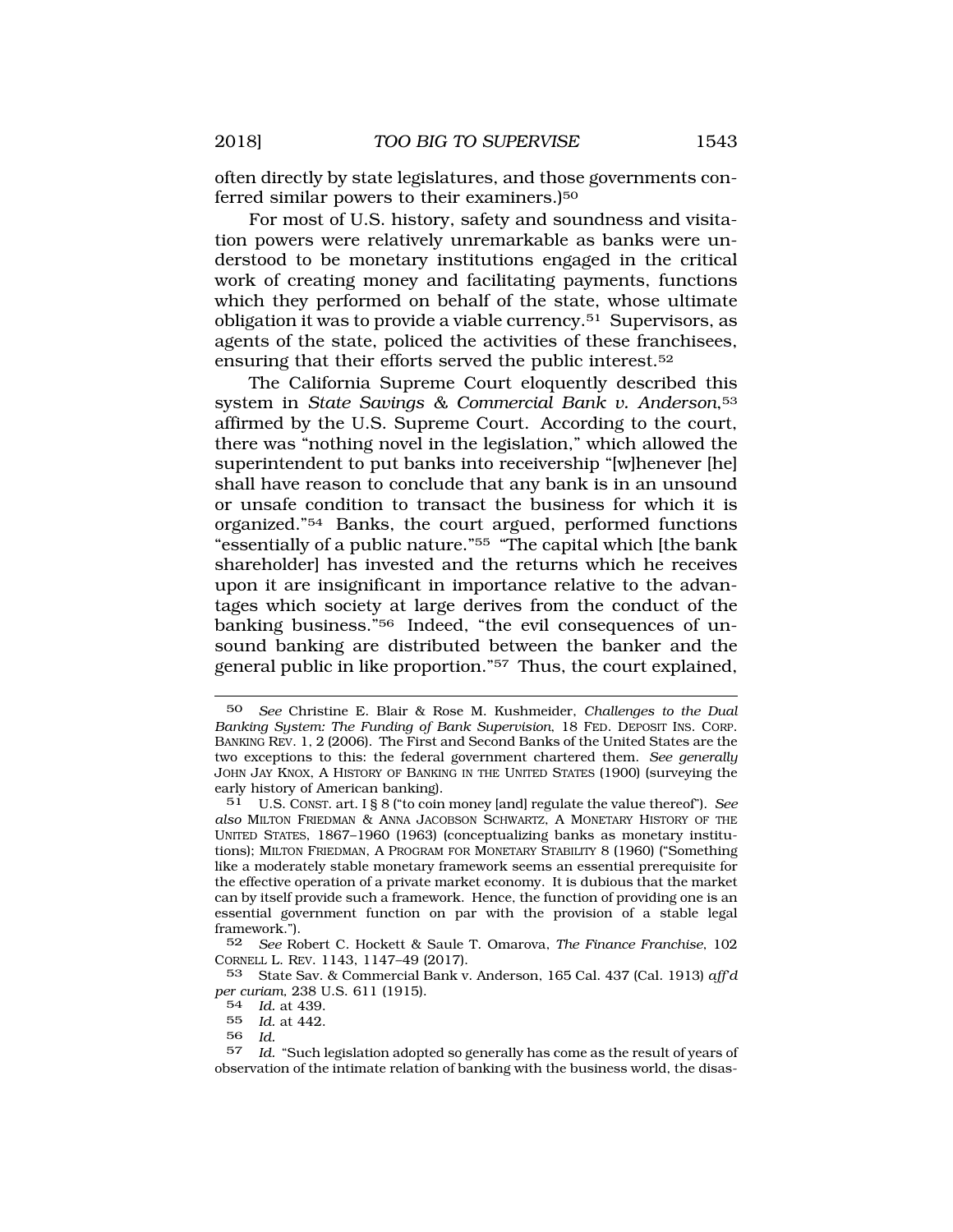it was "well-settled doctrine that the business of banking is a proper subject of legislative control by the state in the exercise of what is known as the police power."58

Bank supervision, then, was originally conceived of as a legal tool for ensuring a stable and efficient monetary system. Banks were vital nodes in that system and carried out essential functions in exchange for certain special privileges. When banks failed, the consequences were severe. Accordingly, in the aftermath of the worst monetary system collapse in American history, the Great Depression, Congress expanded the powers of national supervisory authorities by importing state safety and soundness law into the federal code, granting new authority to the Fed,<sup>59</sup> the FDIC, $60$  and the OCC.

Today, safety and soundness appears in over a dozen places in the federal code. The primary provision is in the Federal Institutions Supervisory and Insurance Act of 1966, codified at 12 U.S.C. § 1818, which reads:

If, in the opinion of the appropriate Federal banking agency [any covered bank] . . . is engaging or has engaged, or the agency has reasonable cause to believe . . . is about to engage, in an unsafe or unsound practice . . . the appropriate Federal banking agency . . . may issue and serve upon [the bank] a notice of [charges.](http:charges.61)<sup>61</sup>

Thereafter, the agency may pursue a range of actions including terminating the bank's deposit insurance, ordering the bank to cease and desist from any unsafe or unsound practice, or removing one or more of the bank's officers and [directors.62](http:directors.62)

According to Congress:

The concept of 'unsafe or unsound practices' is one of general application which touches upon the entire field of the operations of a financial institution. For this reason, it would be virtually impossible to attempt to catalog within a single allinclusive or rigid definition the broad spectrum of activities which are embraced by the term. The formulation of such a definition would probably operate to exclude those practices not set out in the definition, even though they might be

trous consequences of unsound banking and the necessity for prompt measures for the protection of the public therefrom." *Id*. at 446.

<sup>58</sup> *Id.* at 441.

Emergency Banking Act, ch. 1, 48 Stat. 1 (March 9, 1933).

<sup>60</sup> Edwin J. Perkins, *The Divorce of Commercial and Investment Banking: A History*, 88 BANKING L.J. 483, 524 (1971).<br>61 See 12 U.S.C. 8 1818(b)(1)

<sup>61</sup> *See* 12 U.S.C. § 1818(b)(1).

<sup>62</sup> *See id.* at (a)-(e); 12 U.S.C. § 1821(c)(5)(H); *see also* Thomas L. Holzman, *Unsafe or Unsound Practices: Is the Current Judicial Interpretation of the Term Unsafe or Unsound?*, 19 ANN. REV. BANKING L. 425, 428 (2000).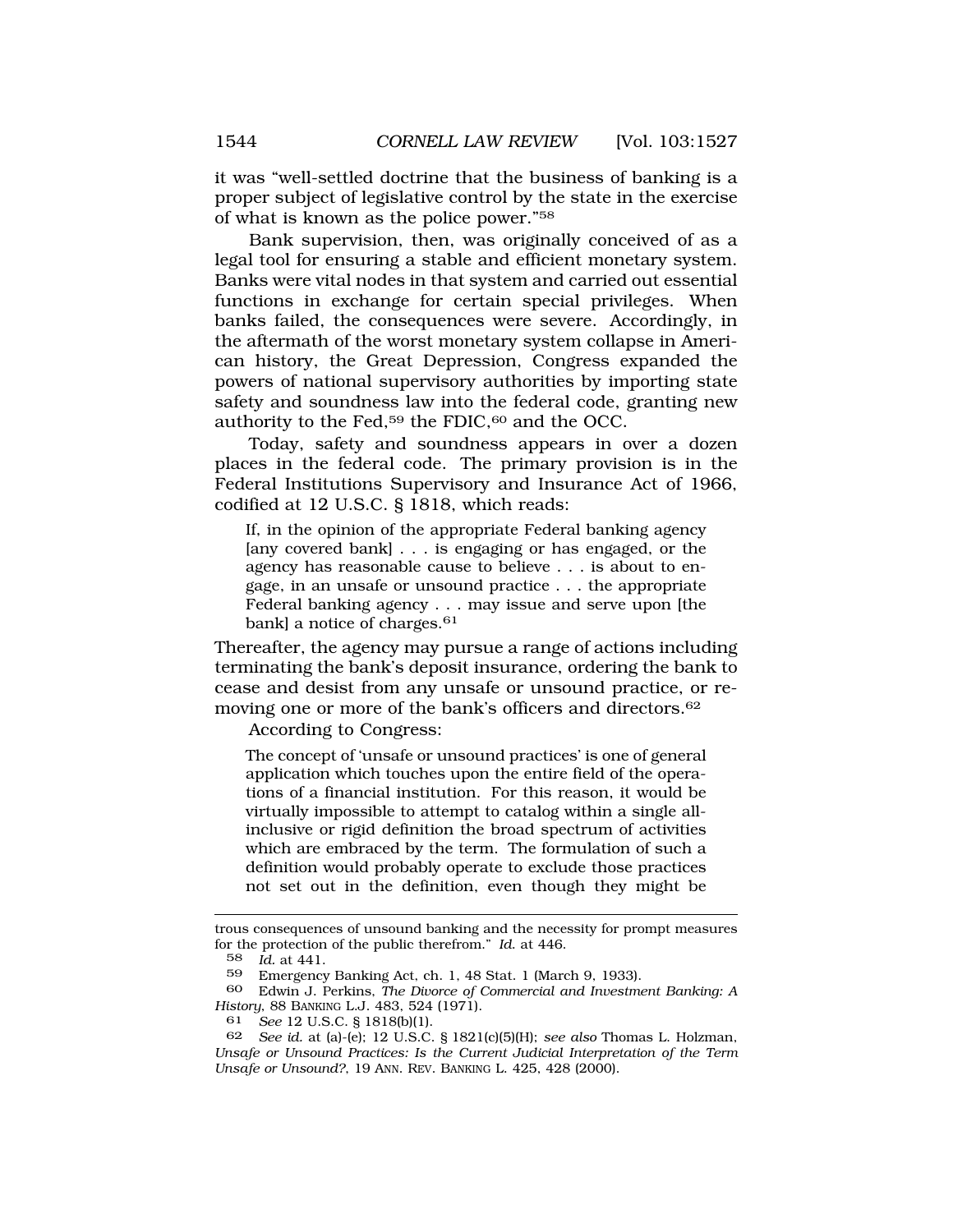highly injurious to an institution under a given set of facts or circumstances or a scheme developed by unscrupulous operators to avoid the reach of the law. . . . [A] particular activity not necessarily unsafe or unsound in every instance may be so when considered in the light of all relevant facts. Thus, what may be an acceptable practice for an institution with a strong reserve position, such as concentration in higher risk lending, may well be unsafe or unsound for a marginal [operation.63](http:operation.63)

The point of the standard, in other words, is to allow the government to make case-by-case judgments about bank investments and activities. To that end, supervisors traditionally interpreted it both substantively and procedurally. The OCC acted to address, for example, the "accumulation of certain unsafe assets in an amount constituting 37% of the Bank's gross capital funds" or a "failure to implement adequate internal controls and auditing procedures."64 Supervisors forced banks to claw back compensation, when they saw "payment of excessive bonuses to Bank officers" or "payment of excessive salaries to Bank officers."65 Supervisors also used their "removal and prohibition"66 power to ban dishonest individuals, one of the earliest goals of safety and soundness law.67 This remedy reflects the government's longstanding concern with the reputability and trustworthiness of the banking business, considerations that transcend the confines of an individual institution's [solvency.68](http:solvency.68) 

66 12 U.S.C. § 1818(e) ("Removal and prohibition authority").

<sup>63</sup> *Financial Institutions Supervisory and Insurance Act of 1966: Hearings on S. 3158 Before the H. Comm. on Banking and Currency*, 89th Cong. 49 (1966).

<sup>64</sup> First Nat. Bank of Eden v. Dep't of Treasury, 568 F.2d 610, 611 n.1 (8th Cir. 1978).

<sup>65</sup> *Id.* 

<sup>67</sup> *See, e.g.*, Act of February 24, 1845, ch. 299, 1845 Ohio Laws 776 (1846).

<sup>68</sup> *See generally*, *Governance and Culture Reform*, FEDERAL RESERVE BANK OF NEW YORK,<https://www.newyorkfed.org/governance-and-culture-reform> [https:/ /perma.cc/2YNX-FB95] (collection of articles and speeches on governance and banking reforms); Mark Carney, Governor of the Bank of Can., Remarks at the 7th Annual Thomas d'Aquino Lecture of Leadership: Rebuilding Trust in Global Banking (Feb. 25, 2013) (transcript available at [https://www.bis.org/review/](https://www.bis.org/review) r130226c.pdf) [<https://perma.cc/T5FK-Y23K>] (discussing the importance of trust in the financial system and the reforms needed to restore it); William Dudley, President and Chief Exec. Officer of the Fed. Reserve Bank of N.Y., Remarks at the Global Economic Policy Forum: Ending Too Big to Fail (Nov. 7, 2013) (transcript available at <https://www.bis.org/review/e131108g.pdf>) [[https://perma.cc/](http:https://perma.cc) UP4E-BGH] (noting "the apparent lack of respect for law, regulation and the public trust" and "evidence of deep-seated cultural and ethical failures at many large financial institutions" and calling it "another critical problem that needs to be addressed"); Mark Carney, Financial Stability Board Chair's Letter to G20 Leaders: Building a Resilient and Open Global Financial System to Support Sus-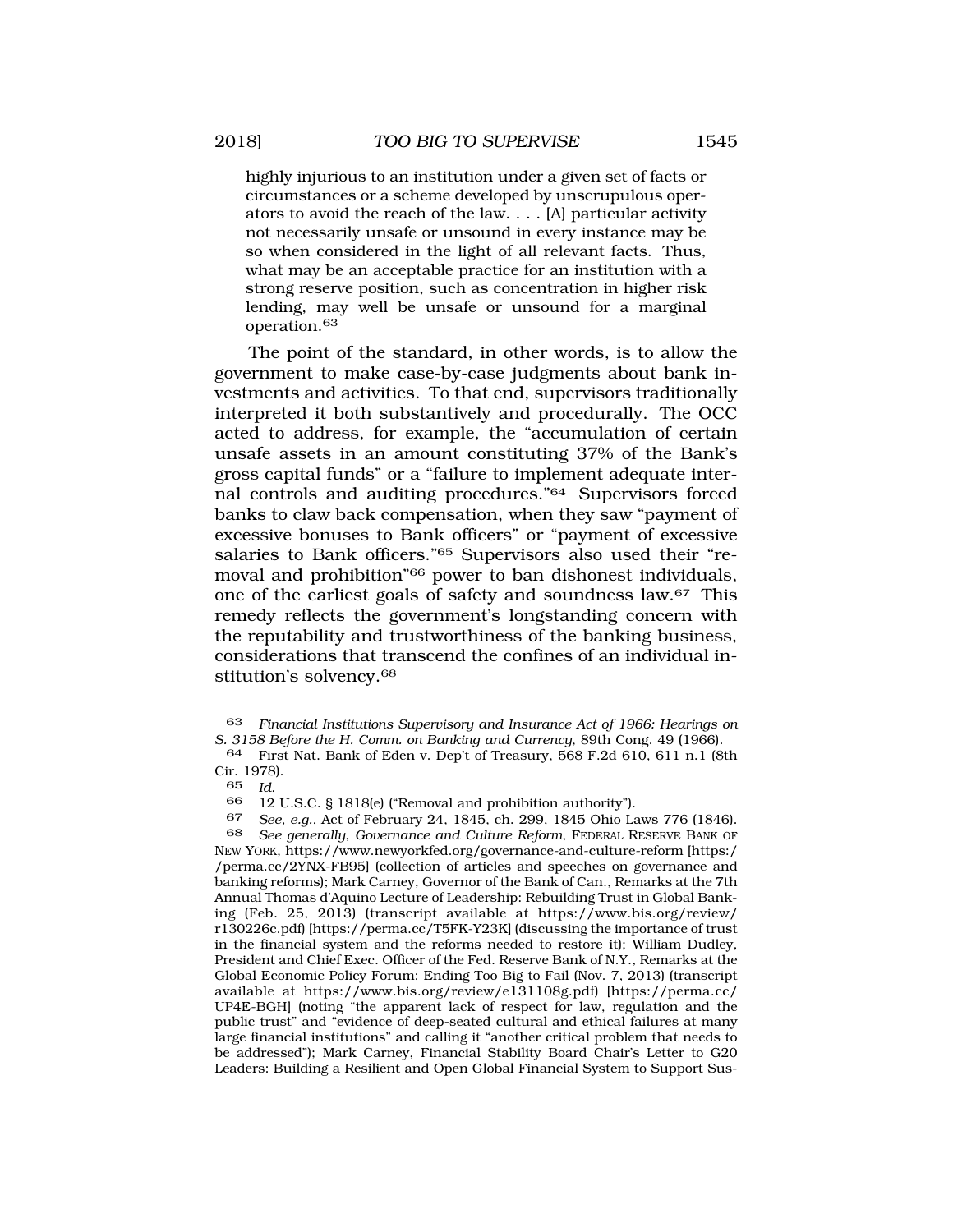Modern safety and soundness law also allows supervisors to require banks to correct specific deficiencies—oversight that demands judgment and discretion. "To be effective," one Fed official explained, a supervisor "must scrupulously avoid imposing conditions 'too quickly and too great,' but he must be even more alert to avoid committing the unpardonable sin of bank supervision of doing 'too little, too late.'"69 Take asset quality, for example. In a bank where it appears to be deteriorating, supervisors must "try to determine whether there had been a weakening in the loan servicing procedures or in the bank's basic lending policies."70 If supervisors found "a noticeable increase" in problem loans, they might issue "a transmittal letter urging the directors to review the bank's lending policies and to take such action as is necessary to obtain additional security for weak loans, reductions or definite repayment programs."71

During the Quiet Period, these judgments were made in a systematized manner, through a regime of periodic on-site examinations, by OCC staff in the case of nationally chartered banks, and Fed staff in the case of holding companies and state member [banks.72](http:banks.72) Starting in the 1970s, the OCC developed a ratings system called CAMELS, which quantified key supervisory judgments regarding capital adequacy, asset quality, management, earnings, liquidity, and interest rate sensitivity.73 Banks with persistent problems or major weaknesses along these dimensions were subject to enforcement actions.

For example, in 1980, the OCC brought an action against a large bank "experiencing unsatisfactory earnings performance," which the agency noted was leading the bank's equity to become "strained."74 Supervisors ordered the bank to improve its asset quality, reconstitute its management committee, and submit a plan to improve its capital position.<sup>75</sup>

75 *Id.* 

tainable Cross-Border Investment (Aug. 30, 2016) (stating that "financial sector misconduct has risen to a level that has the potential to create systemic risks by undermining trust in both financial institutions and markets").

<sup>69</sup> Orville O. Wyrick, *The General Nature of Bank Supervision, in* FED. RESERVE BANK OF ST. LOUIS, BANK SUPERVISION 5 (1963).

<sup>70</sup> *See* Wilbur H. Isbell, *Review and Appraisal, in* FED. RESERVE BANK OF ST. LOUIS, BANK SUPERVISION 29 (1963) (chief examiner of the Federal Reserve Bank of St. Louis).

<sup>71</sup> *Id.* at 31.

*Id.* at 27.

<sup>73</sup> The "management" dimension encompasses many quintessentially procedural concerns such as governance and internal controls.

<sup>74</sup> OFFICE OF THE COMPTROLLER OF THE CURRENCY, ANNUAL REPORT 132 (1980) (including three cases of substantive oversight for the largest banks).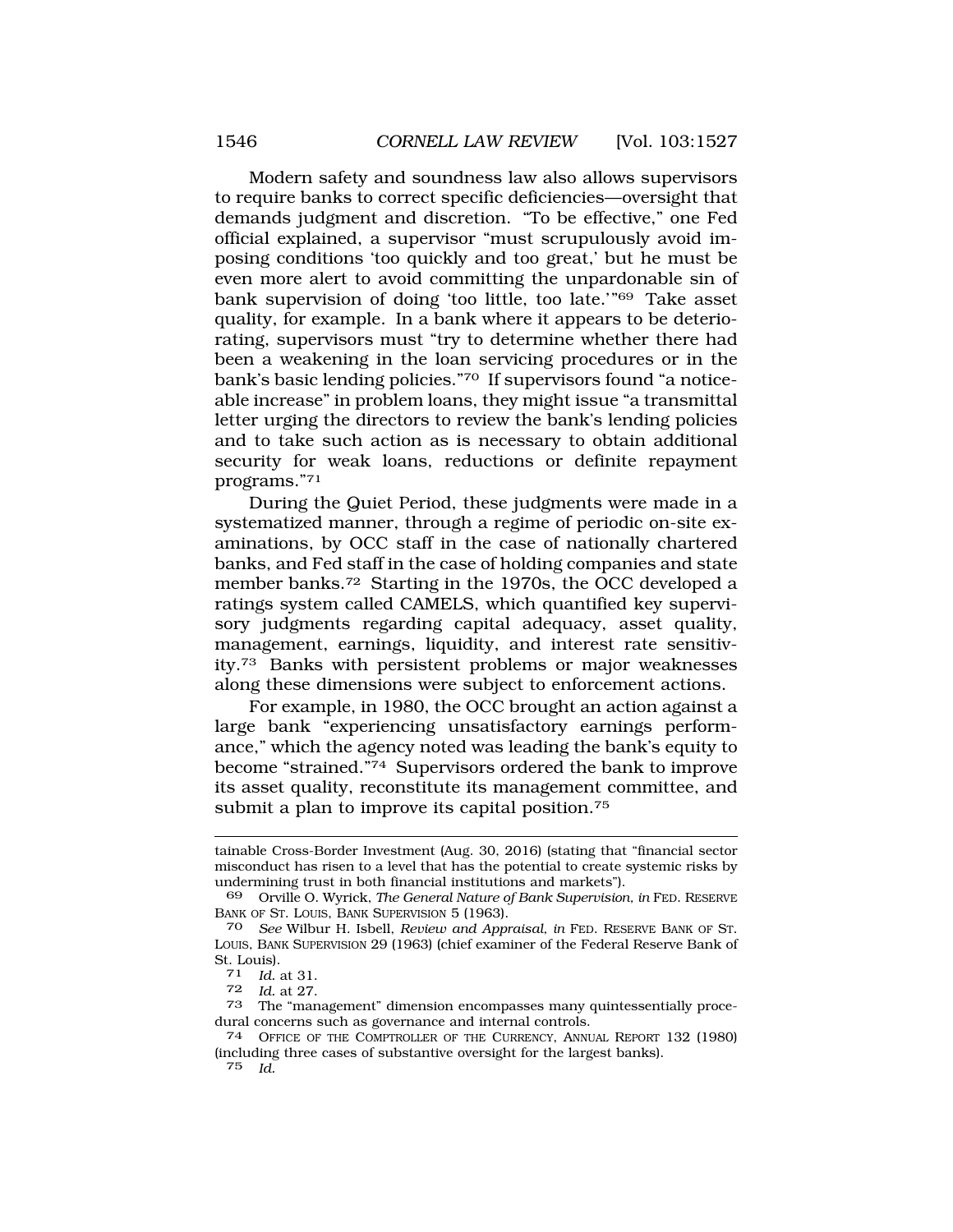<span id="page-20-0"></span>Senior officials also used their discretionary authority to address risks to the larger system. They were attuned, for example, to regulatory arbitrage, and the spread of banking activity outside of banks. For example, in 1980, Fed chairman Paul Volcker was concerned about banks manipulating "certain Euro-dollar transactions to reduce reserve requirements artificially."76 Though no law or regulation "prohibited the practice," it distorted "the international payments system and competitive relationships."77 The Fed resolved the problem, Volcker tells us, by asking "the few banks engaging in the practice to cease."78

Quiet Period oversight was predicated on a shared understanding that the state was a partner in the business of banking and that, to achieve its goals, the state had to have the flexibility and discretion to intervene in a bank's operations on a case-by-case basis. Banks were not like other businesses, for which competition and bankruptcy were part of a salutary process of creative destructive and economic growth; they were institutions that provided vital services to other businesses in conjunction with the state and its "central" bank. When these services were disrupted or improperly rendered, the result was extreme public harm.

### 2. *The Role of Bans*

Rules played a critical role in this regime. Assessing the underlying riskiness of a loan portfolio or determining whether a trade hedges risk or amplifies it is hard, especially when it is in the financial interest of bank management to thwart such efforts. In the 1930s, Congress substantially alleviated the difficulty of supervision by enacting a series of bans that (a) better aligned the interests of bank managers with the interests of other stakeholders (weakening incentives for excessive risktaking) and (b) reduced the complexity of banking so that it was easier to monitor and risk-taking was easier to measure.

### a. *Activity Bans*

Activity bans, the lynchpin of the Quiet Period regime, restricted banks to banking: issuing monetary instruments, fa-

<sup>76</sup> Paul A. Volcker, Chairman, Bd. of Governors of the Fed. Reserve Sys., Remarks at the Annual Convention of the American Bankers Association: The Burden of Banking Regulation 12 (Oct. 14, 1980) (transcript available at https:// [fraser.stlouisfed.org/title/451/item/8226](https://fraser.stlouisfed.org/title/451/item/8226)). [77](https://fraser.stlouisfed.org/title/451/item/8226) *Id.* 

*Id.*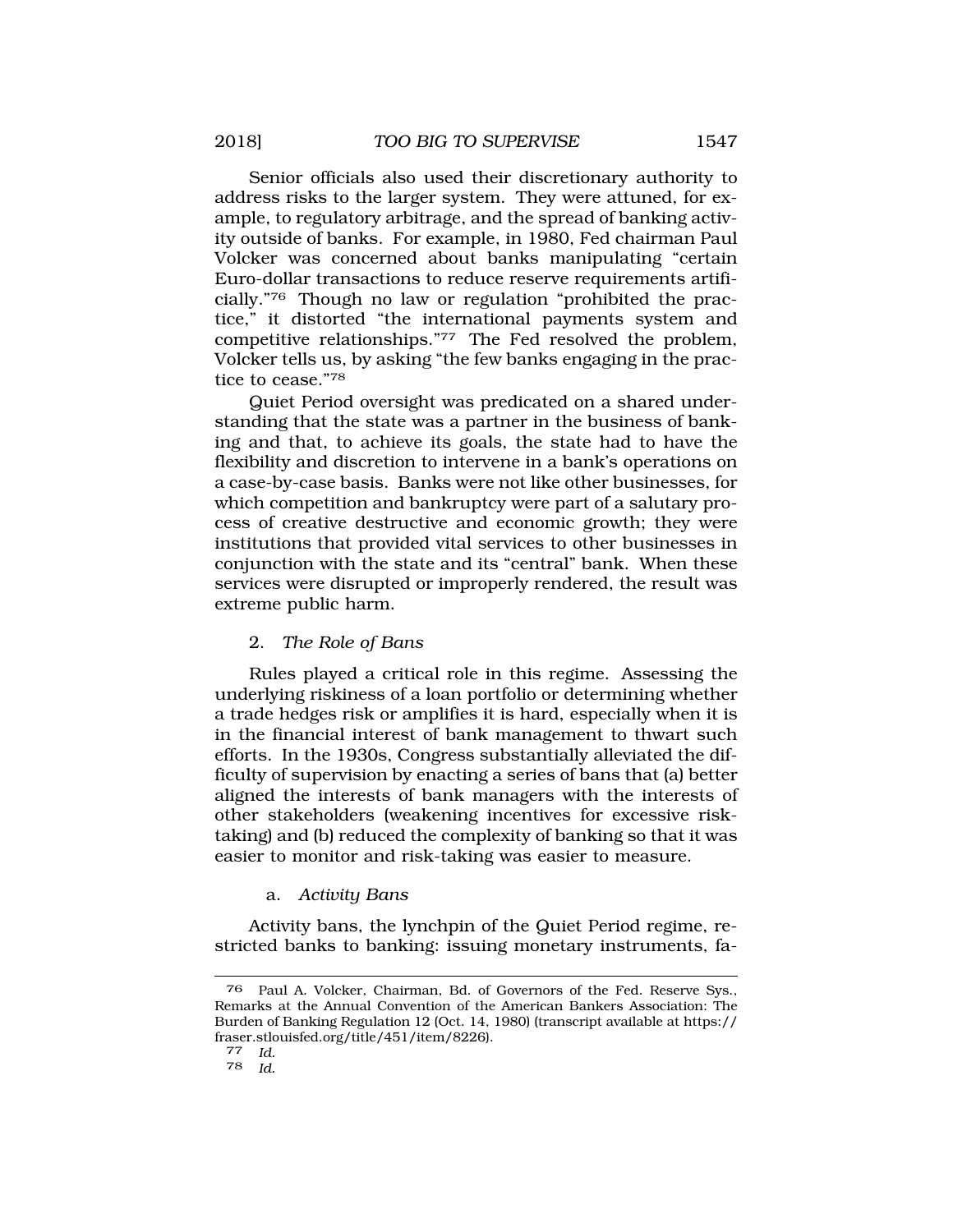cilitating payments, and extending high-quality credit assets. Given the innate funding advantages of banks (they can, within limits, create money),79 governments have typically found activity restrictions necessary to prevent the undue concentration of economic [power.80](http:power.80) These restrictions, however, also serve to prophylactically prevent banks from pursuing highrisk ventures that do not further the monetary aims for which banks receive their special legal privileges and government financial backing.

To that end, U.S. banks have always been prohibited from engaging in non-banking business, a policy known as the separation of banking and [commerce.81](http:commerce.81) In the Banking Act of 1933,82 Congress expanded the prohibition to cover certain other financial activities as well, specifically dealing in nongovernment securities,83 underwriting or distributing non-government securities, 84 investing in non-investment grade securities for their own account, $85$  and affiliating with companies that engage in such activities.<sup>86</sup> Congress also prohibited nonbanks from engaging in banking activities. The purpose of these new restrictions (known as "Glass-Steagall"), according to Congress, was "[t]o provide for the safer and more effective use of the assets of banks, to regulate interbank control, [and] to prevent the undue diversion of funds into speculative operations[.]"87

87 *See* Glass-Steagall Act, ch. 89, 48 Stat. 162 (1933) (discussing the purpose of the Act).

<sup>79</sup> John Maynard Keynes explained this phenomenon as such: "It is certainly not the case that the banks are limited to that kind of deposit, for the creation of which it is necessary that depositors should come on their own initiative bringing cash or cheques. But it is equally clear that the rate at which an individual bank creates deposits on its own initiative [through extending loans and crediting accounts] is subject to certain rules and limitations;—it must keep step with the other banks and cannot raise its own deposits relatively to the total deposits out of proportion to its quota of the banking business of the country." JOHN MAYNARD KEYNES, TREATISE ON MONEY 23-30 (1930).<br>80 See Charles F. Dunbar, The Bank

<sup>80</sup> *See* Charles F. Dunbar, *The Bank of Venice*, 6 Q. J. ECON. 308, 314 (1892) (detailing fourteenth century Venetian restrictions on dealing in commodities).<br>81 See Bernard Shull, *The Separation of Banking and Commerce in the Unite* 

<sup>81</sup> *See* Bernard Shull, *The Separation of Banking and Commerce in the United States: An Examination of Principal Issues* 4 (OFFICE OF THE COMPTROLLER OF THE CURRENCY, Economics Working Paper No. 1999–1). These sorts of restrictions were not codified by statute but placed in banking charters granted by the states and later by the federal government.<br>82 Glass-Steagall Act, ch. 89, 48

<sup>82</sup> Glass-Steagall Act, ch. 89, 48 Stat. 162 (1933).<br>83 Id at 8 20

<sup>83</sup> *Id.* at § 20.

*Id.* at § 21.

<sup>85</sup> *Id*. at § 16.

<sup>86</sup> *Id*. at § 32. Before the 1929 crash, the OCC had the "duty of determining what types of securities were eligible for bank affiliates to underwrite." Perkins, *supra* note 60, at 494 n.27.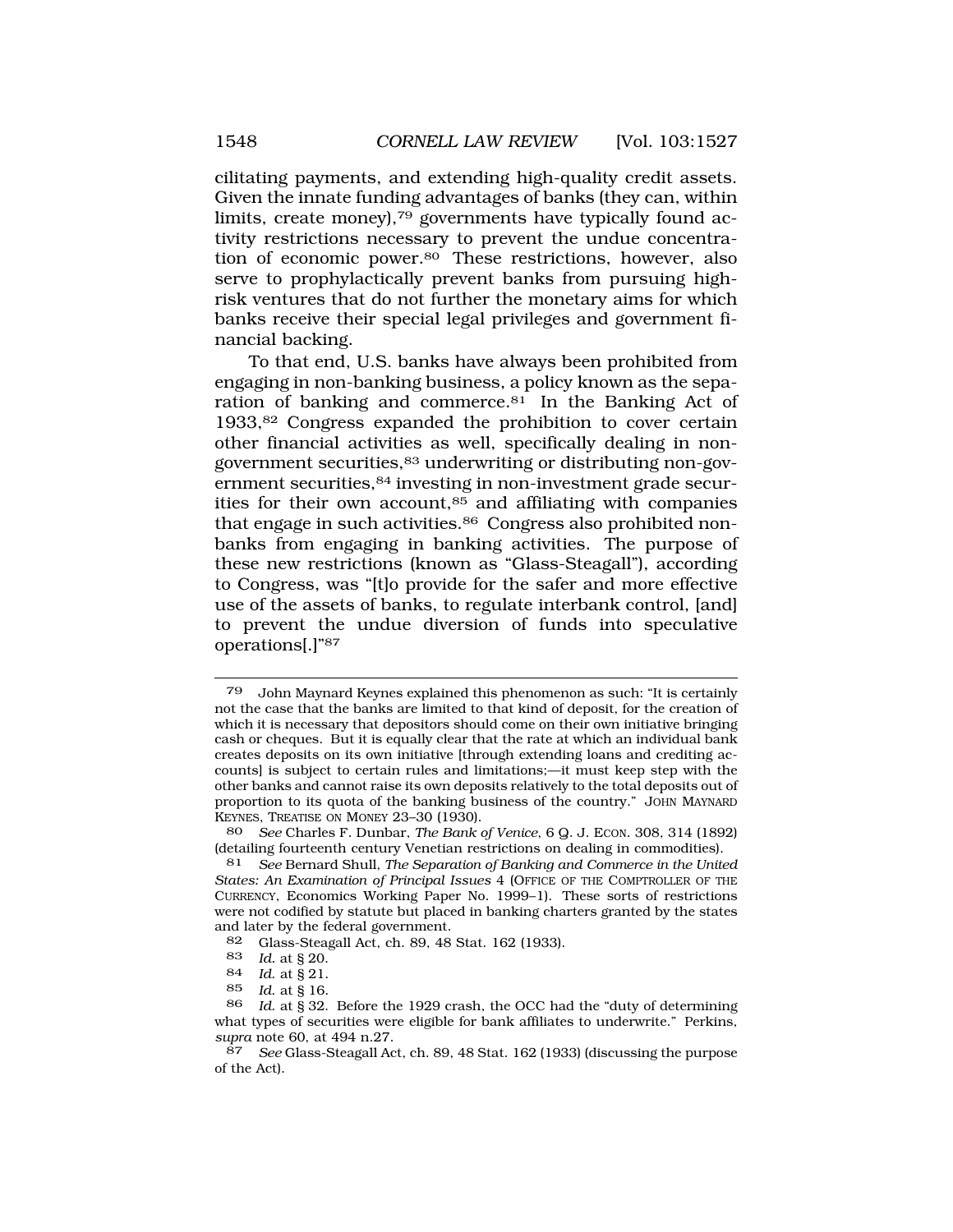<span id="page-22-0"></span>Glass-Steagall was simple and broad, easy to enforce and hard to dodge, politically salient and durable.<sup>88</sup> One way to conceptualize the Act is as a loan covenant: in exchange for backstopping banks, the government required them to refrain from risky, hard-to-monitor activities, much as a lender to an oil company might include a moratorium on new drilling. Although such a covenant might prevent low-risk exploratory drilling projects, given monitoring and transaction costs, it may still be efficient *ex ante*. Because underwriting and trading securities do not advance monetary goals, policymakers decided that these services should be provided instead by private businesses free to compete and fail without harm to the monetary system.

### b. *Scale and Scope Bans*

Scale and scope restrictions were also longstanding features of banking law. They ensured that banks were distributed across the country so that every city and town had access to the payments network and to monetary instruments (bank notes and deposits). A byproduct of these provisions was that individual firms were much easier to oversee. For example, nationally chartered banks were restricted by statute from opening branches across state [lines.89](http:lines.89) Even within states, branching was highly restricted by state legislatures, reducing the systemic footprint and political influence of banks.<sup>90</sup> Banks, therefore, were closely tied to local regions; their employees were generally part of one institution for their entire careers; and their executives often composed a significant percentage of the liability side of their balance sheets. Further, states had a significant stake in the fate of the banks head-

<sup>88</sup> *See generally*, HELEN A. GARTEN, WHY BANK REGULATION FAILED: DESIGNING A BANK REGULATORY STRATEGY FOR THE 1990S, 36–37 (1991) (discussing the Glass-Steagall regime).<br>89 See McFa

<sup>89</sup> *See* McFadden Act, Pub. L. No. 639, 69th Congress, H.R. 2 (1927).

<sup>90</sup> The Act had a variety of unintended risk-reducing effects. Generally, it allowed national banks to branch to the extent permitted by their home states, which meant little branching into other states. Though the law was meant to protect community banks, it also improved profitability and reduced the systemic importance of individual banks.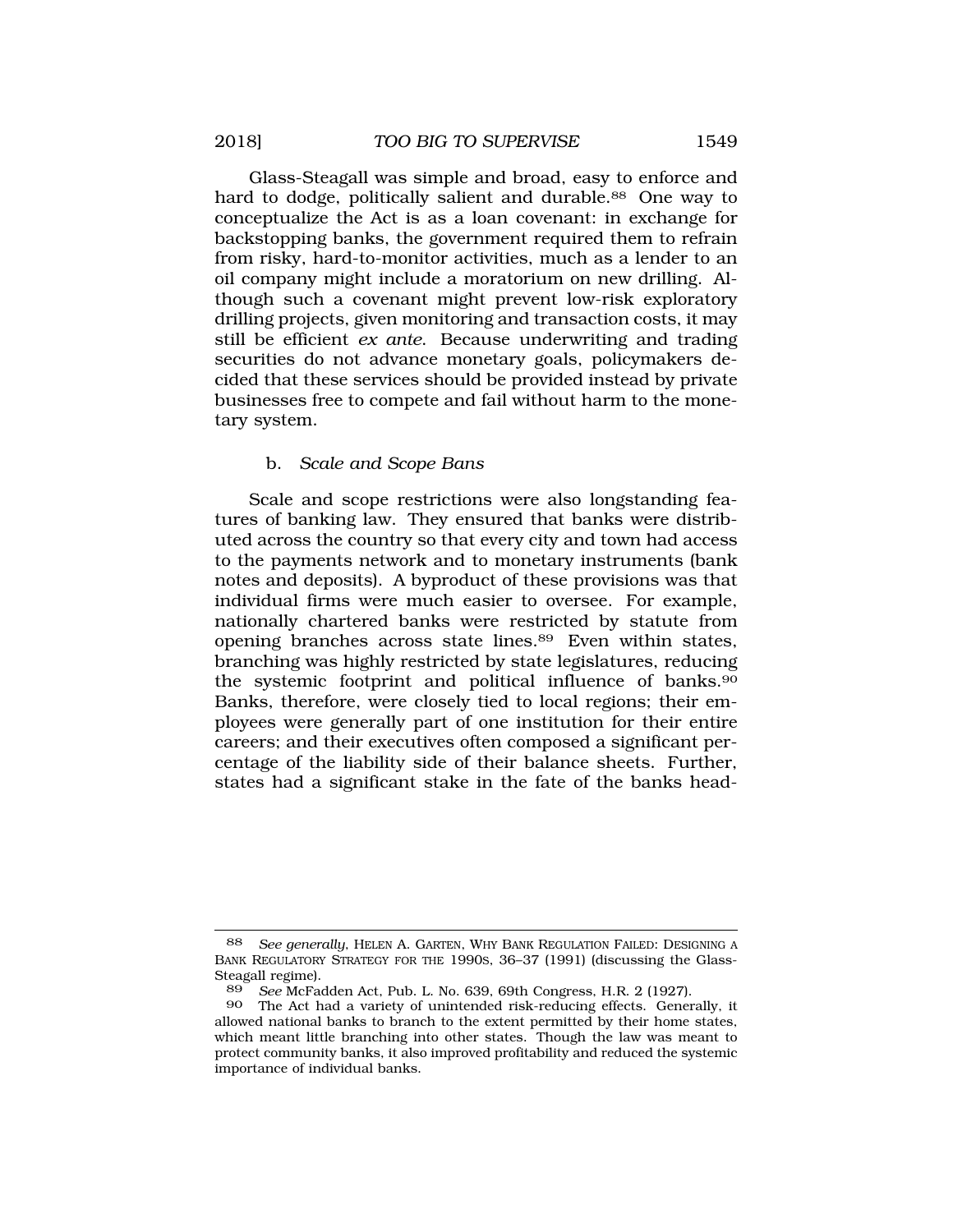<span id="page-23-0"></span>quartered in their [jurisdictions.91](http:jurisdictions.91) These structural provisions aligned the interests of banks with the interests of the [public.92](http:public.92) 

## c. *Competition Bans*

Because banks were monetary institutions, it did not make sense for them to compete on the pricing of money itself—the provision of money was a public good. Regulation Q, promulgated under the Banking Act of 1933, reduced bank risk-taking by establishing interest rate caps for savings accounts and prohibiting interest payments on checking [accounts.93](http:accounts.93) These restrictions prevented banks from luring deposits away from other banks by offering their customers a higher price. Thus, banks were not pressured to competitively reduce their lending standards to earn higher interest income (to afford higher interest expense). Such pressures might prompt a vicious cycle, in which individual banks weaken themselves and other banks simultaneously (banks were free, however, to compete on lending quality). Congress also restricted entry into banking, limiting the number of entities with access to deposit issuance, the payments network, and emergency lending [facilities.94](http:facilities.94) 

Taken together, bans on activities, scale and scope, and competition, reduced the ability of, and the incentive for, bankers to take excessive risk. The law made it hard for banks to pursue high-risk balance sheet strategies by prohibiting banks from trading securities, affiliating with non-banks, and devel-

<sup>91</sup> Until 1978, national banks could not "export" regulations in their home state to their business in other states, averting a regulatory race-to-the-bottom. *See* Marquette Nat'l Bank v. First of Omaha Serv. Corp., 439 U.S. 299, 301 (1978) (holding that state usury laws cannot be enforced against national banks chartered in other states). *See generally*, Steven Mercatane, *The Deregulation of Usury Ceilings, Rise of Easy Credit, and Increasing Consumer Debt*, 53 S.D.L. REV. 37 (2008) (exploring the negative symbiotic relationship between deregulated usury ceilings and consumer debt).

<sup>92</sup> There were downsides to this fragmented system. Banks had little geographical diversity in their loan portfolios and deposit bases, which increased the likelihood of insolvency during regional downturns. In addition, small banks could not fully leverage their fixed costs for basic administrative functions. Nonetheless, the arrangement was politically durable: every congressional district had a bank, an influential constituent, and these banks knew that the McFadden Act restrictions favored them. Small banks feared that they would be driven out of business by big banks if the restrictions were lifted, binding their political coalition together for generations.<br>93 See 12 C.F.R. 8 217 (1)

<sup>93</sup> *See* 12 C.F.R. § 217 (1933).

<sup>94</sup> *See generally*, The National Bank Act, ch. 58 § 10, 12 Stat. 665 (1863) (empowering the comptroller of the currency to charter banks); Federal Reserve Act of 1913, Pub. L. 63-43, ch. 6, 38 Stat. 251, et seq. §§ 221-522 (establishing the Federal Reserve System, the discount window, and the member banking network); Banking Act of 1933, 48 Stat. 162 (establishing the FDIC and the system of deposit insurance).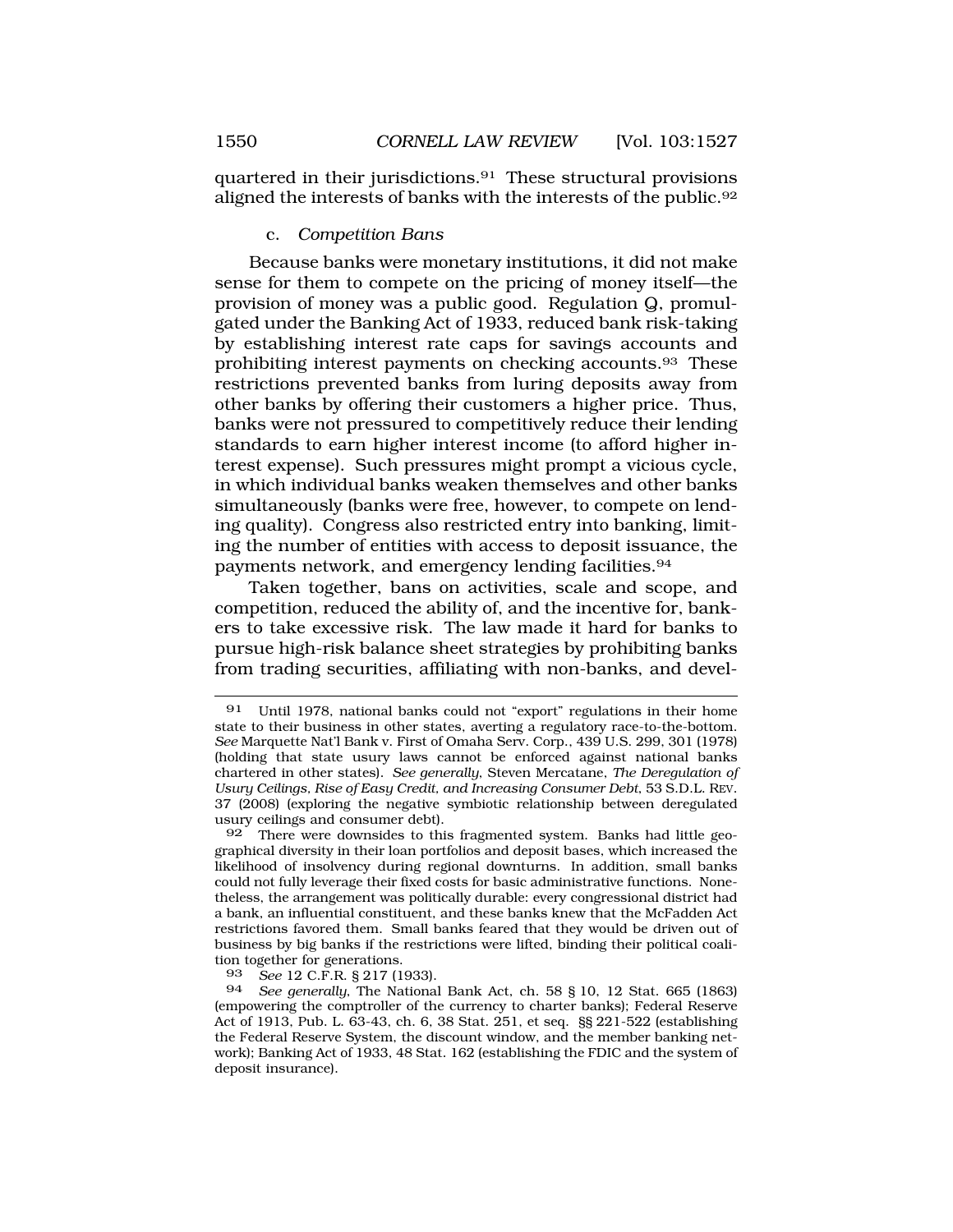<span id="page-24-0"></span>oping large conglomerates that might enjoy too-big-to-fail subsidies. And the law made it easy for banks to collect a steady stream of rents without pursuing high-risk strategies by limiting competition, restricting entry, capping interest expense, and reducing interstate [branching.95](http:branching.95) The law also restricted banks to a core set of critical activities, which supervisors could easily understand and evaluate.

While it is difficult to calculate the costs of this ban and supervision-intensive era, the benefits are easy to estimate: there were no major bank failures or panics in the U.S. between 1935 and 1980—the longest period of financial stability in American [history.96](http:history.96) Based on the historical incidence of bank panics in the U.S., we might have expected two 2008-magnitude calamities during this time.<sup>97</sup>

## B. Supervisory Policy in the Deregulatory Era

Despite the stability generated by the "old regime"—and, perhaps, in part, because of it—it began to unravel in the 1980s. A new generation of policymakers came to Washington, dominated by Ph.D. economists like Alan Greenspan and Laurence Meyer, and former Wall Street executives like Robert Rubin. These officials had a different view of banks and the role of government in [banking.98](http:banking.98) They believed that the Depression-era laws were excessively blunt instruments that repressed efficient economic [activity.99](http:activity.99) They favored the

<sup>95</sup> *See* Helen A. Garten, *Regulatory Growing Pains: A Perspective on Bank Regulation in a Deregulatory Age*, 57 FORDHAM L. REV. 501, 508–09 (1989). In any system of bans, the more profitable the activity prohibited, the greater the incentive for avoidance. One of the easiest ways to skirt bans is to innovate corporate form, i.e., to figure out how to do the same business (issue deposits, make loans) without being subject to regulation.

<sup>96</sup> The first bank failure to draw significantly from the FDIC insurance fund was the collapse of Penn Square Bank in 1982 (the cause was largely risky oil and gas loans). *See* Jeff Gerth, *Penn Square's Insider Dealing*, N.Y. TIMES (1982), <https://www.nytimes.com/1982/08/14/business/penn-square-s-insider-deal>ing.html [<https://perma.cc/K4MM-TAGL>]. Franklin National Bank failed in 1974 due mainly to fraud and self-dealing. *See* John H. Allan, *Franklin Found Insolvent by U.S. and Taken Over*, N.Y. TIMES (Oct. 9, 1974), [https://www.nytimes.com/](http:https://www.nytimes.com) 1974/10/09/archives/franklin-found-insolvent-by-us-and-taken-over-european-group-in.html [<https://perma.cc/7Z6E-L6UP>].

<sup>97</sup> *See* Carmen M. Reinhart & Kenneth S. Rogoff, *Recovery from Financial Crises: Evidence from 100 Episodes*, 104 AM. ECON. REV. PAPERS AND PROCEEDINGS 50 (2014).

<sup>98</sup> *See* Saule T. Omarova, *The Quiet Metamorphosis: How Derivatives Changed the "Business of Banking"*, 63 U. MIAMI L. REV. 1041, 1044–46 (2009).

<sup>99</sup> Greenspan, for example, called the regulatory regime an "outdated competitive straightjacket" and reiterated frequently that banks were subject to an "overregulated and over-restrained structure." Alan Greenspan, Chairman, Bd. of Governors of the Fed. Reserve Sys., Remarks to 28th Annual Conference on Bank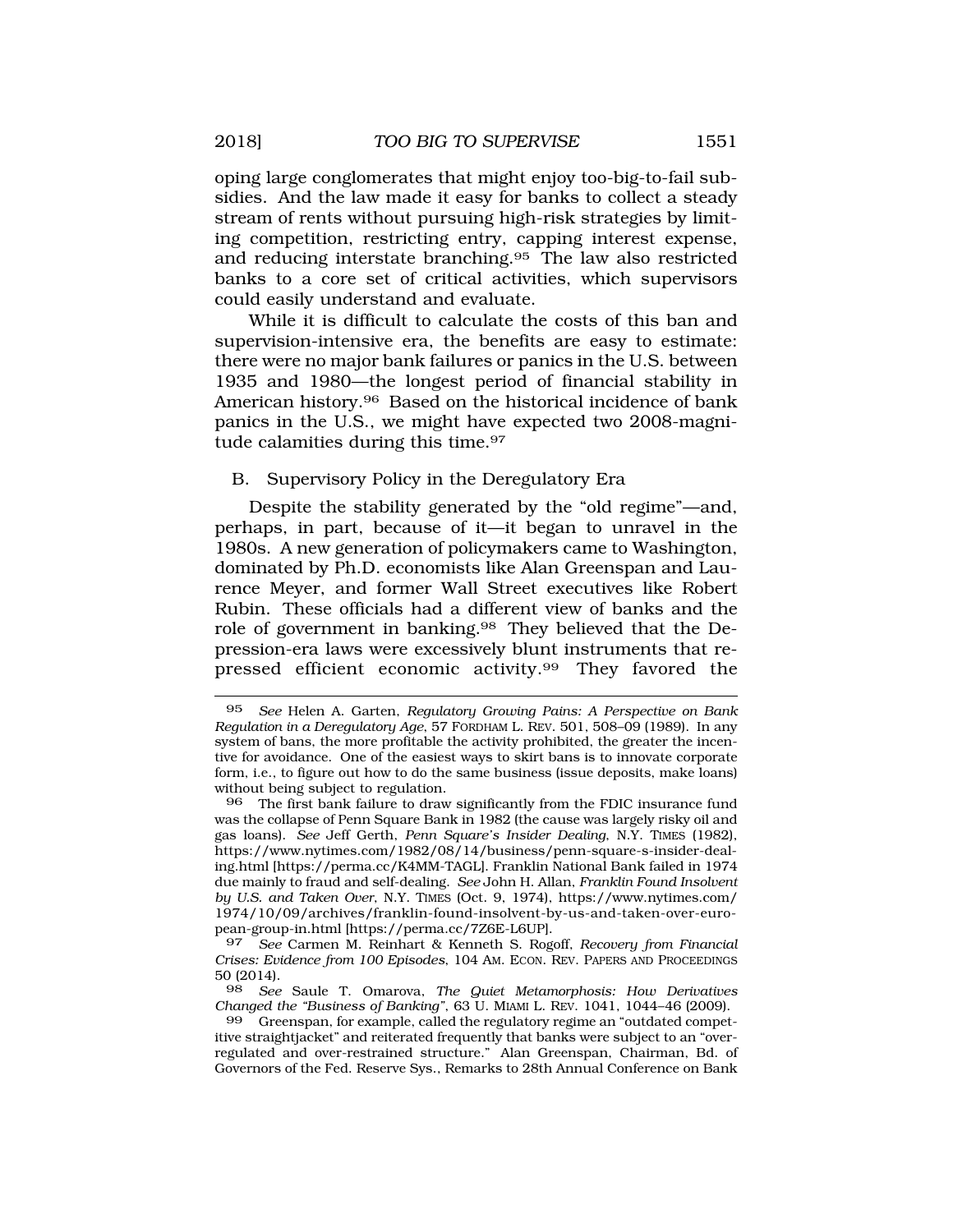conglomeration, diversification, and expansion of banks into other intermediation activities, to enhance banks' stability, increase their profitability, and reduce their earnings volatility. They thought that stronger, bigger banks would spur faster and broader economic growth. They were also internationalists, who sought to build powerful American firms to compete with heavily concentrated financial sectors in Europe and Asia.100 Instead of focusing on protecting bank creditors, like their predecessors had, these men sought to empower bank shareholders. Shareholders, they believed, were the best judges of how to run banks, and, unhampered, could accelerate economic growth and enhance social welfare.101

First, they worked to change the structural law to allow banks to grow into multi-purpose financial conglomerates.<sup>102</sup> Then they changed the way the banking agencies supervised and regulated these firms. Some of these policymakers, like Greenspan, Meyer, and Rubin, believed that market discipline could moderate risk-taking and largely replace government oversight.103 Others, like Gene Ludwig, conceded the need for government oversight, but believed that technocrats could lib-

101 *See* Garten, *supra* note 95, at 505–06.

Structure and Competition: Putting FDICIA in Perspective 7, 10 (May 7, 1992) (transcript available at [https://fraser.stlouisfed.org/content/?item\\_id=8473&file](https://fraser.stlouisfed.org/content/?item_id=8473&file) path=/files/docs/historical/greenspan/Greenspan\_19920507.pdf) [https:// perma.cc/Y7GS-VMZQ].

<sup>100</sup> Eugene A. Ludwig, Comptroller of the Currency, Remarks Before the Exchequer Club (Jan. 24, 1996) (transcript available at [https://www.occ.treas.gov/](http:https://www.occ.treas.gov) news-issuances/news-releases/1996/nr-occ-1996-8.html) [[https://perma.cc/](http:https://perma.cc) PP8F-XS8T] (noting these reforms were critical to "helping the American economy compete internationally").

<sup>102</sup> *See* Saule T. Omarova, *Central Banks, Systemic Risk and Financial Sector Structural Reform*, in RESEARCH HANDBOOK ON CENTRAL BANKING 3 (Rosa Lastra & Peter Conti-Brown eds., 2018); John C. Coates IV, *The Volcker Rule as Structural Law: Implications for Cost-Benefit Analysis and Administrative Law*, 10 CAP. MKTS. L.J. 447, 448 (2015) (defining structural law as an attempt to "organize, constrain and channel activity").

<sup>103</sup> Alan Greenspan, Chairman, Bd. of Governors of the Fed. Reserve Sys., Remarks to the American Bankers Association: The Evolution of Bank Supervision 2 (Oct. 11, 1999) (transcript available at [https://www.federalreserve.gov/](http:https://www.federalreserve.gov) boarddocs/speeches/1999/19991011.htm) [\[https://perma.cc/F69Y-4Y3E](https://perma.cc/F69Y-4Y3E)] [hereinafter Evolution of Bank Supervision] (noting that "supervisors have little choice but to try to rely more—not less—on market discipline—augmented by more effective public disclosures—to carry an increasing share of the oversight load"); Alan Greenspan, Chairman, Bd. of Governors of the Fed. Reserve Sys., Remarks to the International Conference of Banking Supervisors: Bank Supervision in a World Economy 12 (Jun. 13, 1996) (transcript available at https:// <www.federalreserve.gov/boarddocs/speeches/1996/19960613.htm>) [https:// perma.cc/9MWJ-DUBF] (noting that "the technology that has enabled institutions to design complex new products also provides the techniques with which the resulting risks can be identified, measured, and controlled").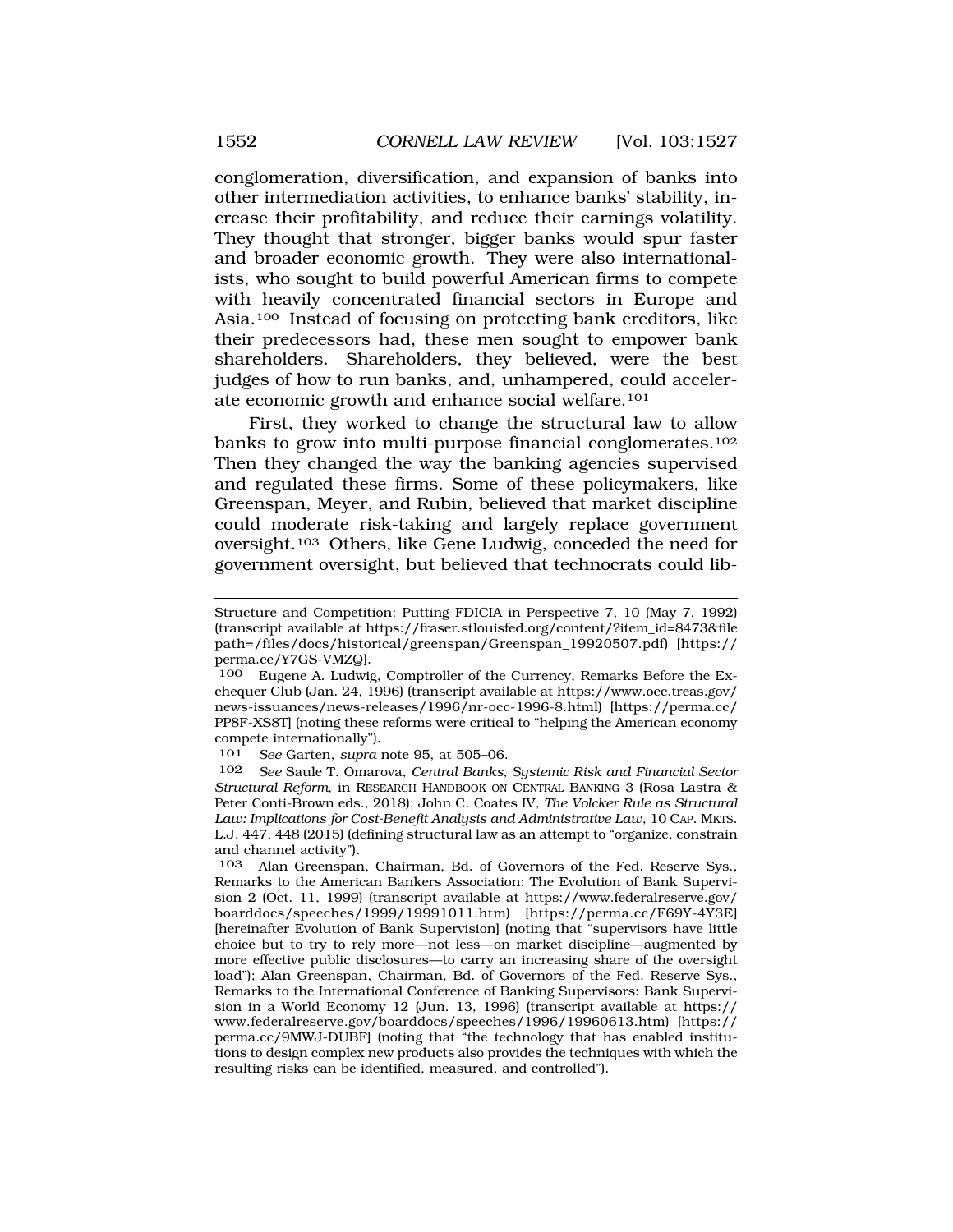<span id="page-26-0"></span>eralize banking law by fine-tuning regulation and limiting supervisory discretion. Nearly all policymakers believed that innovative technological breakthroughs like value-at-risk modeling and credit derivatives made banking more stable and rendered parts of the old regime obsolete.104 The new legal ordering these policymakers established was unlike any that had come before it—with a different design and a different set of guiding principles.

## 1. *Dismantling Bans*

As with many ideological reorientations, the deregulatory movement had a very tangible and material catalyst: economic stagnation. Over the course of the 1970s, inflation soared; unemployment climbed to nearly 10%, and GDP growth plummeted. As a new decade dawned, the economy fell into recession. Given relatively "high" levels of financial stability and "low" levels of economic performance, the government traded a bit of the former to boost the latter. First, Congress repealed Regulation Q, allowing depository institutions to raid each other's deposits.105 This policy spurred competition between banks. It also led to competition between banks and thrifts non-banks permitted to sell savings accounts and residential mortgages. Then, to help constituents buy homes, <sup>106</sup> Congress exempted thrifts from restrictions on interest expense, interstate branching, and non-banking activities, and allowed them to make commercial loans and issue checkable deposits. Thrifts boomed.107

<sup>104</sup> Alan Greenspan, Chairman, Bd. of Governors of the Fed. Reserve Sys., Remarks to the Annual Convention of the American Bankers Association (Oct. 5, 1996) (transcript available at [https://www.federalreserve.gov/boarddocs/](https://www.federalreserve.gov/boarddocs) speeches/1996/19961005.htm) [[https://perma.cc/75UQ-7B9C\]](https://perma.cc/75UQ-7B9C) (arguing that better and more quantifiable estimates of risk are tantamount to risk reduction).<br>105 Regulation O was phased out over six years beginning in 1980 by the Regulation Q was phased out over six years beginning in 1980 by the Depository Institutions Deregulation and Monetary Control Act. *See* Pub. L. 96–221, 94 Stat. 132 (1980) (codified at 12 U.S.C. § 226).

As Volcker noted in 1984: "[T]he public policy rationale for the favorable regulatory, tax, and credit treatment of thrift institutions is fundamentally rooted in their activity as home lenders." *Statement Before the S. Comm. on Banking, Hous., & Urban Affairs*, 98th Cong. 5 (1984) (statement of Paul A. Volcker, Chairman, Bd. of Governors of the Fed. Reserve Sys.) (transcript available at https:// [fraser.stlouisfed.org/title/451/item/8288](https://fraser.stlouisfed.org/title/451/item/8288)) [<https://perma.cc/J4DQ-K6AJ>].

<sup>107</sup> Assets at thrifts grew from \$604 billion in 1980 to \$1.35 trillion in 1988. *See* DIV. OF RESEARCH & STATISTICS, FDIC, AN EXAMINATION OF THE BANKING CRISES OF THE 1980S AND EARLY 1990S, 168–69 (1997)<https://www.fdic.gov/bank/historical> /history/vol1.html [\[https://perma.cc/ETV9-LY7W](https://perma.cc/ETV9-LY7W)].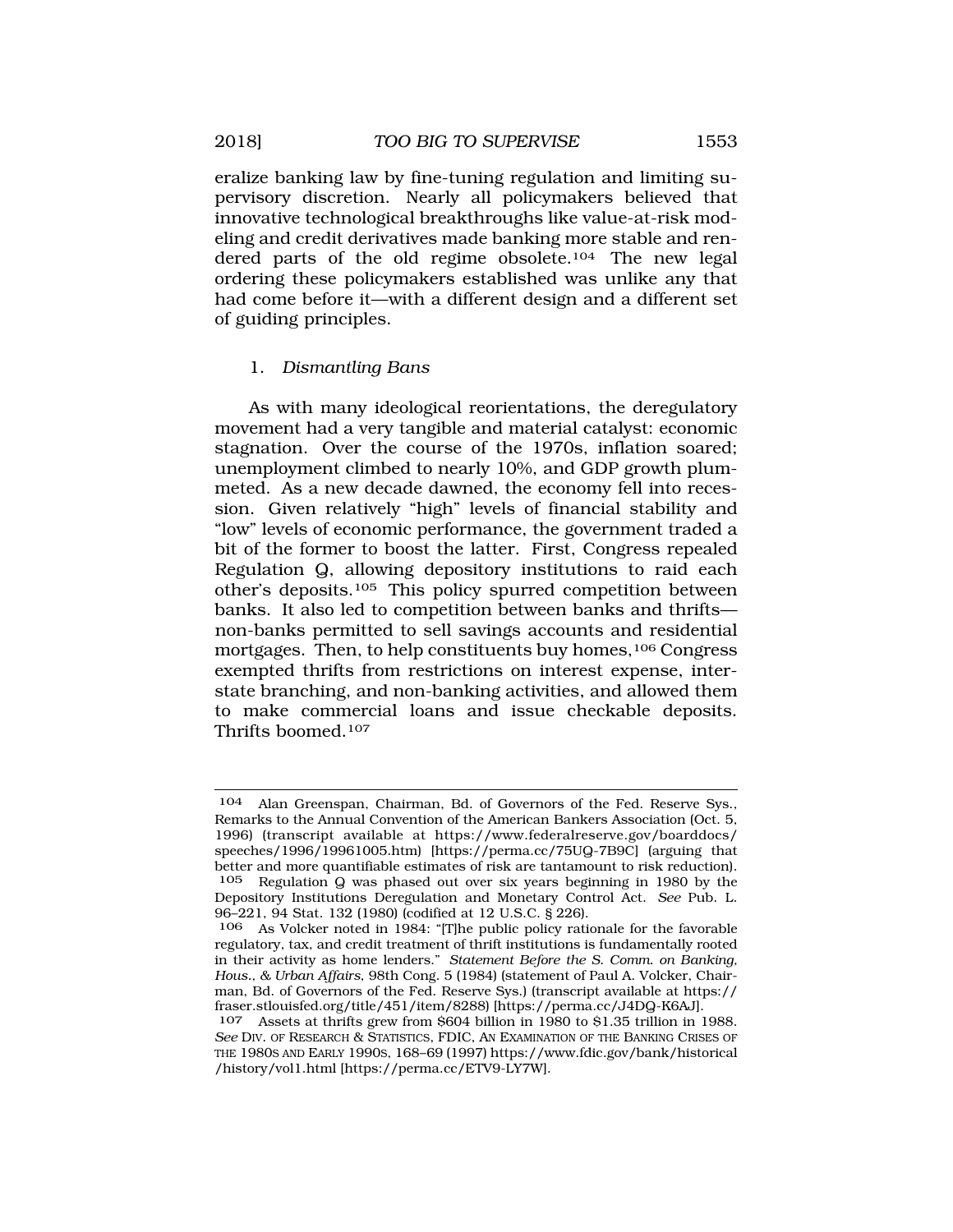The competition put financial pressure on banks.<sup>108</sup> Banks were not pleased. As the banks saw it, thrifts lacked the strict prudential oversight to which banks were subject, yet were permitted to conduct similar activities. Seeking alternative sources of revenue, banks stepped up their lobbying in Washington. Although some adjustments were made,<sup>109</sup> prominent policymakers, like Paul Volcker at the Fed, defended the existing legal regime.

Volcker thought that banks (and thrifts, if they were allowed to conduct banking activities) had a special "fiduciary responsibility" to the public, which necessitated their close supervision. As trustees of the public's money, these organizations must, as he put it, invest "prudently while making loans available competitively, productively, and impartially to all sectors of the economy."110 Accordingly, Volcker resisted industry efforts to undermine regulations. At the annual conference of the American Bankers Association (ABA) in 1983, he derided the "banking lobbyists scurrying around Washington," telling bank executives that "the role of a supervisor," is not "that of chief industry cheerleader."111

To Volcker, the problem was not that banks were too regulated, but that "the non-bank bank has become a device for tearing down the separation of commerce and banking by permitting a commercial firm to enter the traditional banking business without abiding by the provisions of the Bank Holding Company Act."112 "Both thrift and bank regulators," he told Congress, "need additional tools to deal with pressing problems," as "[p]articular institutions . . . are responding to the shifting competitive pressures . . . by exploiting loopholes and inconsistencies . . . in ways that will ultimately threaten

<sup>108</sup> *See* Garten, *supra* note 95, at 524.

For example, the Fed lowered reserve requirements so that banks could lend out more of their funds. *See* Joshua N. Feinman, *Reserve Requirements: History, Current Practice, and Potential Reform*, 79 FED. RES. BULL. 569, 581 (1993).

<sup>110</sup> *Statement Before the S. Comm. on Banking, Hous., & Urban Affairs*, 100th Cong. 7 (1987) (statement of Paul A. Volcker, Chairman, Bd. of Governors of the Fed. Reserve Sys.) (transcript available at [https://fraser.stlouisfed.org/title/451/](https://fraser.stlouisfed.org/title/451) item/8351 [[https://perma.cc/9EFF-7CVC\]](https://perma.cc/9EFF-7CVC)].<br><sup>111</sup> Paul Volcker, Chairman, Bd. of Governors of the Fed. Reserve Sys., Re-

marks at the Annual Convention of the American Bankers Association 15 (Oct. 10, 1983) (transcript available at [https://fraser.stlouisfed.org/title/451/item/](https://fraser.stlouisfed.org/title/451/item) 8282 [\[https://perma.cc/2UTY-BTKX\]](https://perma.cc/2UTY-BTKX)).

<sup>112</sup> *Statement Before the S. Comm. on Banking, Hous., & Urban Affairs*, 100th Cong. 5 (1987) (statement of Paul A. Volcker, Chairman, Bd. of Governors of the Fed. Reserve Sys.) (transcript available at [https://fraser.stlouisfed.org/title/451/](https://fraser.stlouisfed.org/title/451) item/8351 [[https://perma.cc/9EFF-7CVC\]](https://perma.cc/9EFF-7CVC)).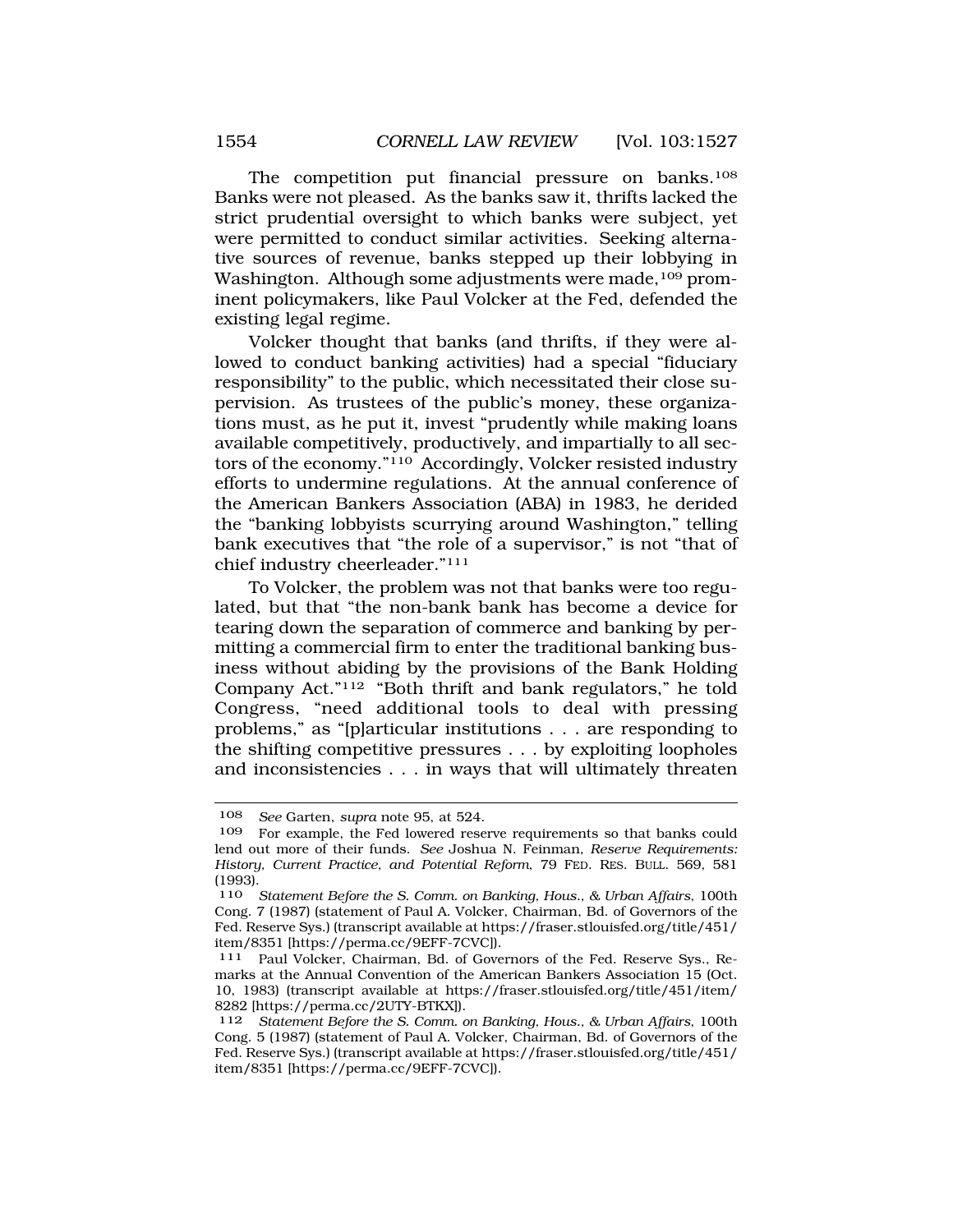the integrity of the whole."113 Volcker proposed enhanced oversight of thrifts to restore the level playing field. Regulatory arbitrage, Volcker told Congress, must be "halted before irretrievable damage is done."114 Needless to say, Volcker's advice went unheeded.

In 1987, Greenspan succeeded Volcker as chairman of the Fed. Greenspan had an entirely different view of banking. To Greenspan, banks were just like other businesses, except for the fact that their failure often started panics, which harmed other banks and businesses. The government safety net, including deposit insurance and liquidity insurance, reduced these externalities but distorted the market by incentivizing bankers to make higher-risk loans and increase leverage. Government oversight was necessary not because banks were partners of the state in the creation and circulation of money, but because banks might try to socialize their losses. If the government's intervention in the banking business was not highly tailored—and this point was critical to Greenspan and his followers—it would further distort markets and lead to even worse outcomes.115 "The self-interest of market participants generates private market regulation," Greenspan explained. Thus, "the real question is not whether a market should be regulated. Rather the real question is whether government intervention strengthens or weakens private regulation."116

According to Greenspan, the New Deal regime was of the weakening variety—a "regulatory straitjacket that stifles innovation and prudent risk management."117 Since it did much more harm than good, Greenspan implored Congress to tear it down. In his view, the growth of the non-bank sector "significantly eroded the ability of the present structure to sustain competition and safe-and-sound financial institutions in a fair

<sup>113</sup>*Id.* at 1–2. 114 *Id.* at 4.

<sup>115</sup> The fundamental error in Greenspan's model is his tendency to view banks as "financial intermediaries" rather than money issuers and credit creators. *See*  Hockett and Omarova, *supra* note 52, at 1158.

<sup>116</sup> Alan Greenspan, Chairman, Bd. of Governors of the Fed. Reserve Sys., Remarks at the Financial Markets Conference of the Federal Reserve Bank of Atlanta: Government Regulation and Derivatives Contracts (Feb. 21, 1997) (transcript available at [https://www.federalreserve.gov/boarddocs/speeches/1997/](https://www.federalreserve.gov/boarddocs/speeches/1997) 19970221.htm)[<https://perma.cc/9LLW-829N>].<br>117 Alan Greenspan, Chairman, Bd. of Gove

Alan Greenspan, Chairman, Bd. of Governors of the Fed. Reserve Sys., Remarks at the 29th Annual Conference on Bank Structure and Competition: FDICIA and the Future of Banking Law and Regulation 13 (May 6, 1993) (transcript available at [https://fraser.stlouisfed.org/content/?item\\_id\]=8486&file](https://fraser.stlouisfed.org/content/?item_id]=8486&file) path=/files/docs/historical/greenspan/Greenspan\_19930506.pdf) [https:// perma.cc/6P3T-A9V7].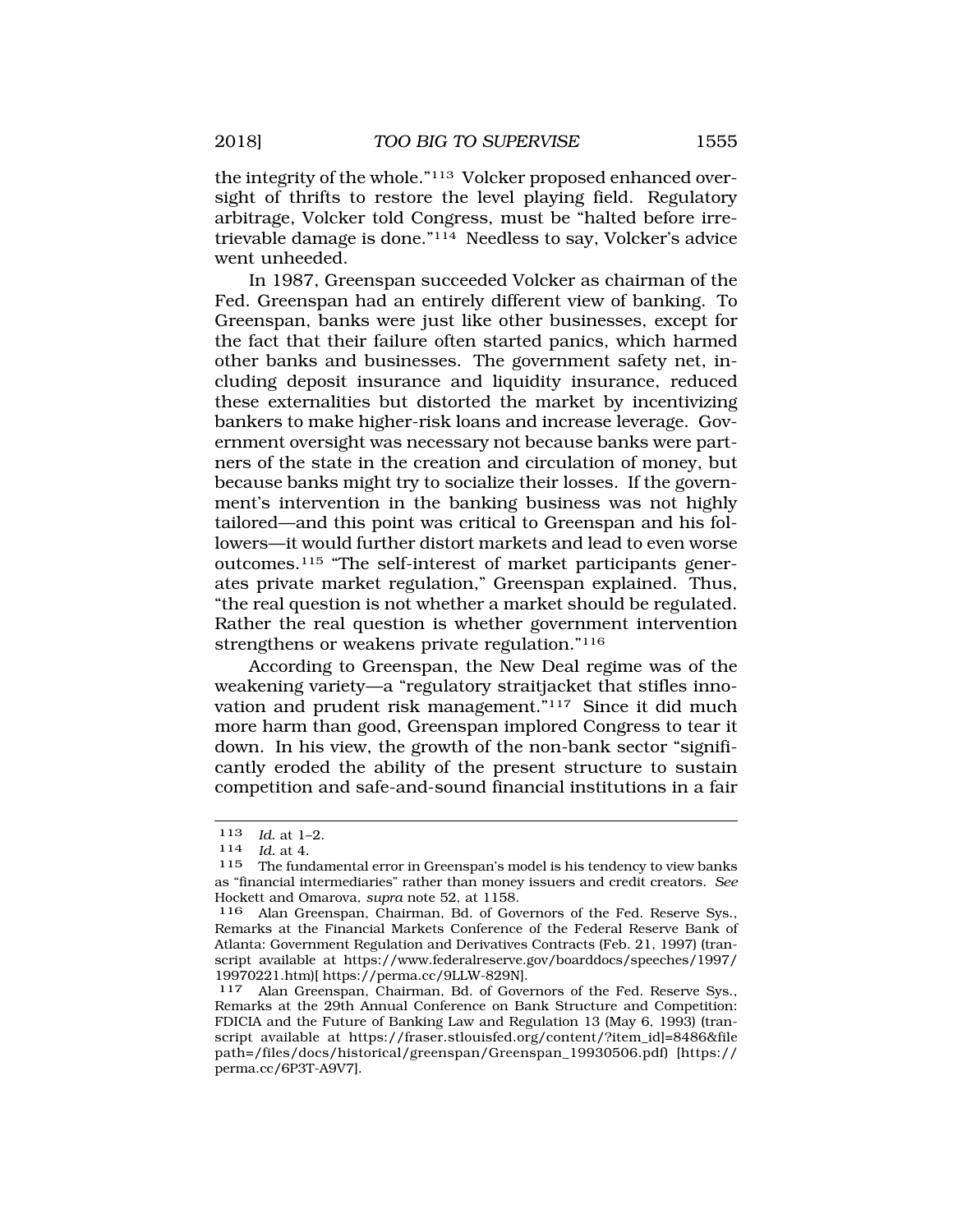and equitable way."118 It "is essential," he told Congress, that the government "put in place a new, more flexible framework."119 Specifically, he sought the repeal of Glass-Steagall, which he said depressed the franchise value of banks, reduced their capital, and raised the costs of financial services.<sup>120</sup>

But Congress did not listen to Greenspan. The country was in the midst of its first banking crisis since the Great Depression. Excessive risk-taking by thrifts—and banks under competitive pressures from thrifts—prompted 262 FDICinsured institutions to fail or require assistance, the most in the history of the insurance fund. In September of 1987, the stock market plummeted nearly 23% in one day. The next year, another 470 insured depository institutions failed, including 168 thrifts. In 1989, another 534 depository institutions failed, including 275 thrifts. Greenspan, however, stuck with his message: "[I]n the Board's view, the single most important step [toward restoring stability] . . . is to repeal . . . Glass-Steagall<sup>[1]</sup><sup>121</sup> To that end, Greenspan used the Fed's administrative authority to weaken Glass-Steagall by allowing banks to derive a portion of their revenues from investment banking activities.122

Following the savings and loan crisis, many questioned the initial deregulatory moves made in the 1980s, and Congress passed a major new law strengthening government oversight. But Greenspan and others argued that *more* liberalization was the solution. The problems in the banking system were not symptoms of too little regulation but too much. Congress had simply not gone far enough; the "key laws and regulations that impose significant costs on many banks have been re-

<sup>118</sup> *Testimony Before the H. Subcomm. on Fin. Insts. Supervision, Regulation & Ins. of the H. Comm. on Banking, Fin. & Urban Affairs*, 100th Cong. 1 (1987) (testimony of Alan Greenspan, Chairman, Bd. of Governors of the Fed. Reserve Sys.) (transcript available at <https://fraser.stlouisfed.org/title/452/item/8367> [[https://perma.cc/4Z54-SBWR\]](https://perma.cc/4Z54-SBWR)).

<sup>119</sup> *Id.* 

<sup>120</sup> *Id.* at 3.

<sup>121</sup> Alan Greenspan, Chairman, Bd. of Governors of the Fed. Reserve Sys., Remarks at the 24th Annual Conference on Bank Structure and Competition: An Overview of Financial Restructuring 8 (May 12, 1988) (transcript available at [https://fraser.stlouisfed.org/content/?item\\_id=8380&filepath=/files/docs/his](https://fraser.stlouisfed.org/content/?item_id=8380&filepath=/files/docs/his) torical/greenspan/Greenspan\_19880512.pdf) [[https://perma.cc/CT7K-ALDE\]](https://perma.cc/CT7K-ALDE).

<sup>122</sup> *See* Bd. of Governors of the Fed. Reserve Sys., *Legal Developments*, 73 FED. RES. BULL. 453, 473 (1987) ("Order Approving Applications to Engage in Limited Underwriting and Dealing in Certain Securities"); Bd. of Governors of the Fed. Reserve Sys., *Legal Developments*, 73 FED. RES. BULL. 717, 731 (1987) ("Order Approving Applications to Engage in Limited Underwriting and Dealing in Consumer-Receivable-Related Securities").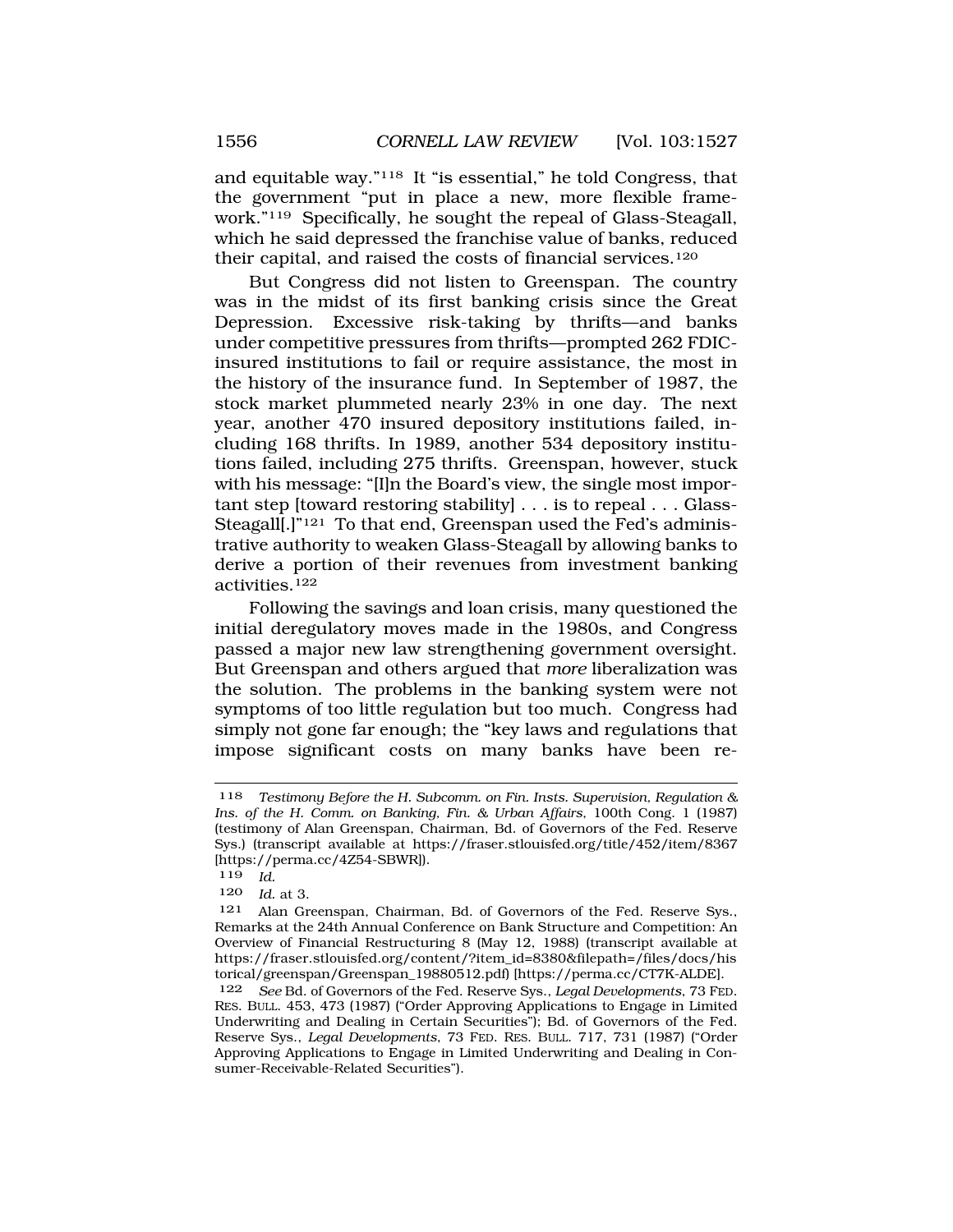tained[,] . . . [including] the McFadden Act's restrictions on interstate branching, the Glass-Steagall Act's constraints on combinations of commercial and investment banking, [and] restrictions on the integration of banking and insurance[.]"<sup>123</sup> Activity migration continued, but rather than seek to reverse it as Volcker had, Greenspan argued that it revealed the need for further deregulation.<sup>124</sup> The Treasury Department even published a report in 1991, recommending that Congress eliminate the separation of banking and commerce and allow non-bank businesses to buy and own banks, arguing that this would reduce the need for bailouts by providing a new source of capital to absorb loan losses.125

The Fed continued to weaken Glass-Steagall by raising the limit on investment banking revenues in commercial banks to 25%; an aggressive interpretation of the 1933 statute.126 The Fed also looked the other way as large conglomerates exploited a loophole in the Bank Holding Company Act to acquire nonbanks that either refrained from commercial lending or from issuing deposits.127

In 1993, the Clinton administration installed deregulatory leaders at the Treasury Department and its bureau, the OCC. The new Comptroller, Gene Ludwig, supported both "activities diversification" (the repeal of Glass-Steagall) and "geographic diversification" (the repeal of McFadden). Like Greenspan, Ludwig thought that these changes would allow banks to better "meet the needs of their local customers and communities as

<sup>123</sup> Alan Greenspan, Chairman, Bd. of Governors of the Fed. Reserve Sys., Remarks at the 27th Annual Conference on Bank Structure and Competition: Banking in the 21st Century 2 (May 2, 1991) (transcript available at https:// fraser.stlouisfed.org/content/?item\_id=8455&filepath=/files/docs/historical/ greenspan/Greenspan\_19910502.pdf) [\[https://perma.cc/4WP8-95MT](https://perma.cc/4WP8-95MT)].

<sup>124</sup> *See* Greenspan, *supra* note 118, at 7, 10 (noting that "[a]ttempts to hold the present structure in place will be defeated through the inevitable loopholes that innovation forced by competitive necessity will develop, although there will be heavy costs in terms of competitive fairness and respect for law" and that "banking organizations are nearing the limits of their ability to act within existing law; and spending real resources to interpret outmoded law creatively is hardly wise"). 125 *See* U.S. TREASURY DEP'T, MODERNIZING THE FINANCIAL SYSTEM: RECOMMENDA-TIONS FOR SAFER, MORE COMPETITIVE BANKS 57 (1991) (arguing that "allowing combinations of banking and commerce is particularly compelling in the context of permitting commercial firms to acquire failed banks").

<sup>126</sup> Bd. of Governors of the Fed. Reserve Sys., Notice, Revenue Limit on Bank-Ineligible Activities of Subsidiaries of Bank Holding Companies Engaged in Underwriting and Dealing in Securities, Board of Governors of the Federal Reserve System, Docket No. R-0841 (Dec. 20, 1996).

<sup>127</sup> *See* Shull, *supra* note 81, at 22.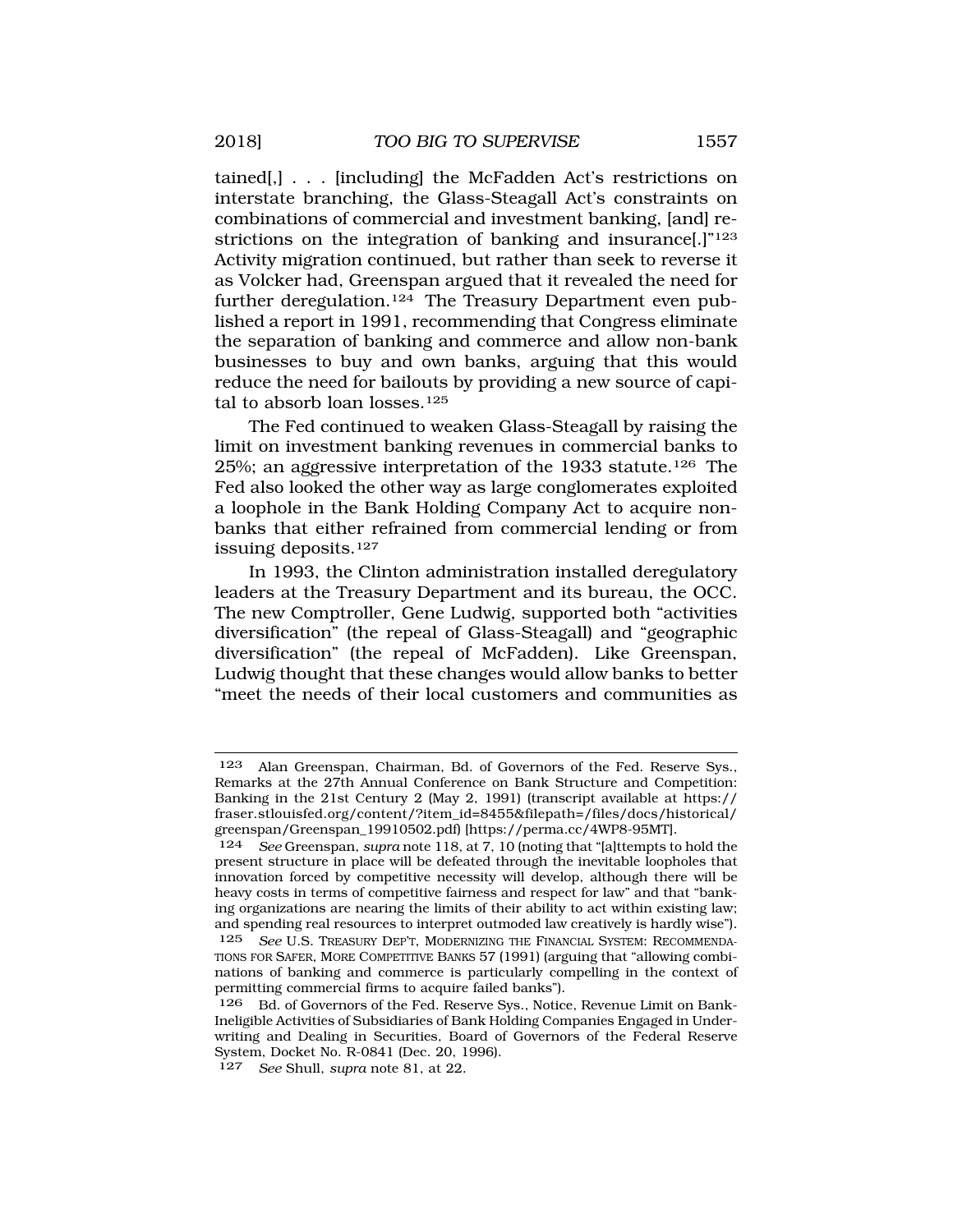<span id="page-31-0"></span>well as remain competitive in international financial markets."128

Embracing the vision of bankers like Hugh McColl, who thought the best way for the banking industry to recover from the thrift crisis was to "let the strong take over the weak," the Clinton administration prioritized the liberalization of interstate branching.129 In 1994, President Clinton pushed the Riegle-Neal Act through Congress, repealing the McFadden restrictions, and kicking off a decade-long mergers bonanza.130 Within five years, the three largest banks in the country held 20% of all banking assets, twice their 1990 share. Several of these growing banks sought to acquire insurance companies and investment banks. Congress, with the support of the Treasury Department, the Fed, and the White House, finally repealed Glass-Steagall in 1999.131 Eight years later, the three largest banks in the country held over 40% of all banking assets.132

This structural transformation set the stage for a dramatic shift in day-to-day supervision and regulation. Banks were no longer specialized monetary institutions, they were sprawling financial businesses. With banks' unique public purposes obscured by their new activities, it no longer seemed clear why the government should be involved in closely monitoring their business through substantive supervision.

### 2. *Writing Formulas*

Thus, a key plank of the reform agenda was minimizing discretionary oversight. The new generation of policymakers thought that substantive oversight, like bans, had deleterious effects on salutary risk-taking, and they built a rules-based

<sup>128</sup> *Testimony Before the H. Comm. on Banking & Fin. Servs.*, 104th Cong. 1 (1995) (testimony of Eugene A. Ludwig, Comptroller of the Currency) (transcript available at <https://www.occ.treas.gov/news-issuances/congressional-testi> mony/1995/pub-test-1995-133-written.pdf [[https://perma.cc/CM3G-CFU8\]](https://perma.cc/CM3G-CFU8)).

<sup>129</sup> Bill Medley, *Riegle-Neal Interstate Banking and Branching Efficiency Act of 1994*, FED. RESERVE HISTORY (Sept. 1994), [https://www.federalreservehistory.org/](http:https://www.federalreservehistory.org) essays/riegle\_neal\_act\_of\_1994 [\[https://perma.cc//RHF9-BQND\]](https://perma.cc//RHF9-BQND).

<sup>130</sup> Keith Bradsher, *Interstate-Banking Bill Gets Final Approval in Congress*, N.Y. TIMES (Sept. 14, 1994), [https://www.nytimes.com/1994/09/14/business/](https://www.nytimes.com/1994/09/14/business) interstate-banking-bill-gets-final-approval-in-congress.html [[https://perma.cc/](http:https://perma.cc) HB93-EKJ2].<br>131 Gramn

<sup>131</sup> Gramm-Leach-Bliley Act, Pub. L. No. 106-102, 113 Stat. 1338 (1999).

<sup>132</sup> *See* Andrew Haldane, Exec. Dir., Fin. Stability, Bank of Eng., Remarks at the Institute of Regulation and Risk Conference: The \$100 Billion Question 18 (Mar. 30, 2010) (transcript available at <https://www.bis.org/review/r100406d> .pdf) [<https://perma.cc/9B6P-YT4P>] (depicting graphically the "[c]oncentration of the US banking system in Chart 2").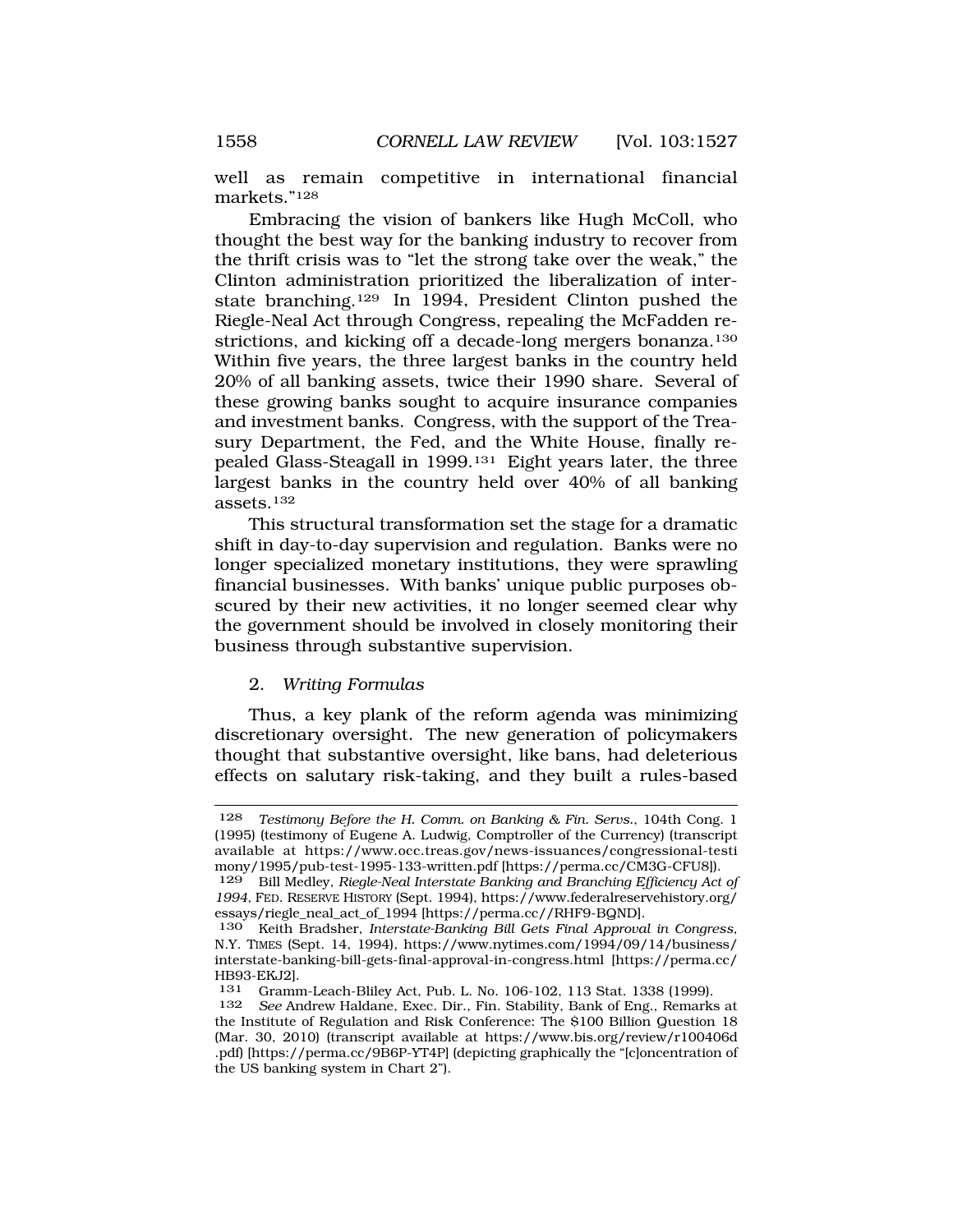regime in its place, converting the concept of safety-andsoundness into formulas. They believed that dramatically reducing discretionary oversight would increase bank profits, enhance system-wide resiliency and long-term stability, and ensure U.S. supremacy in the global financial marketplace.

As with structural deregulation, the shift toward rules began in the early 1980s. But, unlike structural deregulation, the promulgation of the first major rules was initially part of a crackdown on bank risk-taking. In the beginning, the banking agencies did not think much of rules as a method; they adopted them more as a clear statement of supervisory policy.<sup>133</sup>

As mentioned earlier, the government traditionally assessed equity levels alongside loan portfolio quality, managerial capability, funding mix, and economic conditions, as part of a holistic safety and soundness review. Supervisors shunned the sort of one-size-fits-all approach inherent in a rule. As one senior OCC official noted in 1972, "such arbitrary formulas do not always take into account important factors."134 Or as the FDIC Manual of Examination Policies stated, capital ratios are "but a first approximation of a bank's ability to withstand adversity. A low capital ratio by itself is no more conclusive of a bank's weakness than a high ratio is of its invulnerability."135 Volcker noted on more than one occasion that capital ratios were "crude."136

But because equity capital stands between a bank and disorderly default, inadequate levels of it are a critical concern. In 1982, severe economic stagnation left banks with their lowest levels of equity funding ever (less than 4% of total assets at the largest firms), and bank failures spiked to their highest point since the 1930s. (Failures continued to rise every year of Volcker's term and did not drop below pre-1982 levels until

<sup>133</sup> Between 1970 and 1981, the capital ratios for the then-largest banks in the country (those with over \$5 billion in assets) dropped 20%. Paul Volcker, Chairman, Bd. of Governors of the Fed. Reserve Sys., Remarks at the Annual Convention of the American Bankers Association: Banking; A Framework for the Future 13 (Oct. 7, 1981) (transcript available at [https://fraser.stlouisfed.org/content/](https://fraser.stlouisfed.org/content) ?item\_id=8245&filepath=/files/docs/historical/volcker/Volcker\_19811007.pdf) [[https://perma.cc/RF6F-TVG5\]](https://perma.cc/RF6F-TVG5).

<sup>134</sup> Susan Burhouse et al., *Basel and the Evolution of Capital Regulation: Moving Forward, Looking Back*, FDIC (Jan. 14, 2003), [https://www.fdic.gov/bank/](https://www.fdic.gov/bank) analytical/fyi/2003/011403fyi.html [\[https://perma.cc/YQM5-F8NZ](https://perma.cc/YQM5-F8NZ)]. 135 *Id.* 

<sup>136</sup> Paul A. Volcker, Chairman, Bd. of Governors of the Fed. Reserve Sys., Remarks at the Annual Convention of the American Banking Association 8 (Oct. 21, 1985) (transcript available at [https://fraser.stlouisfed.org/content/?item\\_id=](https://fraser.stlouisfed.org/content/?item_id) 8332&filepath=/files/docs/historical/volcker/Volcker\_19851021.pdf) [https:// perma.cc/FU7F-RPKZ].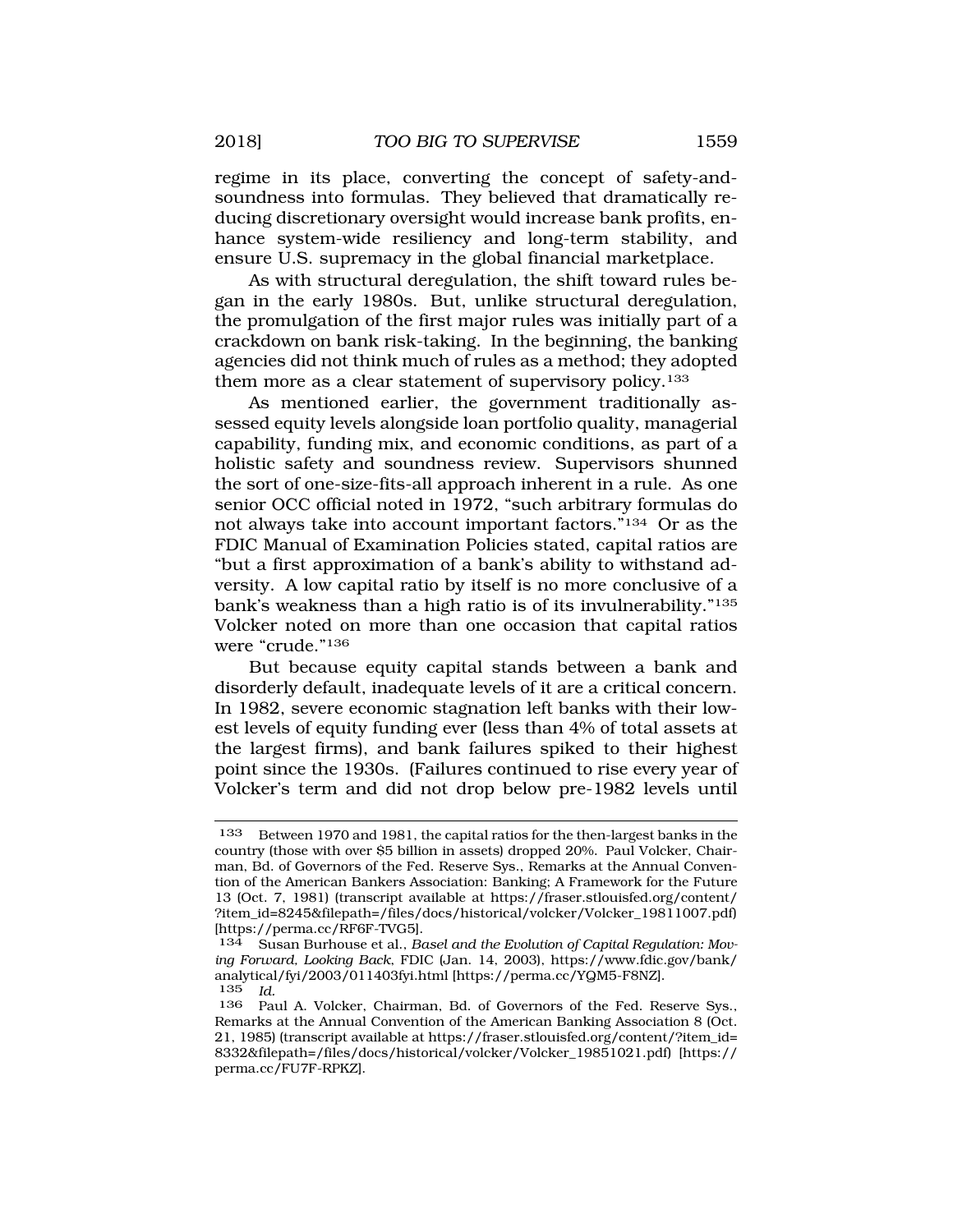1994.)137 Increasing bank leverage posed a challenge for supervisors. In 1981, to put all firms on notice, the Fed, drawing on its § 1818 safety and soundness authority, issued guidance regarding capital minimums in the form of a leverage ratio, with equity capital in the numerator and total assets in the denominator.

Even this seemingly simple ratio was a complex formula. The numerator and denominator can both be manipulated (capital may include preferred shares or equity-like debt instruments, and assets may include goodwill and other intangibles, or off-balance sheet exposures that can be hard to value). The ratio was also blunt. But it was not meant to be a primary regulatory tool—Volcker referred to it as an "arbitrary 'rule of thumb.'"138 In conjunction with the guidance, the Fed announced that supervisors would "monitor closely the capital position of large banking organizations."139

And they did. Over the next few years, both the Fed and the OCC issued cease and desist orders under §1818 to address inadequate capital levels.<sup>140</sup> Given the competition with thrifts, some banks were not keen to comply. As Volcker himself acknowledged, there were "strong competitive pressures . . . pushing toward more leverage,"141 and as Greenspan later put it, "[b]ank owners have incentives to minimize their capital investments in order to maximize their returns[.]"142 For example, in 1983, Continental Illinois, one of the biggest banks in the country, ran into trouble. Volcker pressured the bank's management to reduce risk, but the bank responded with half measures.<sup>143</sup> In 1984, the bank collapsed, and the

<sup>137</sup> *See* Failures and Assistance Transactions—Historical Statistics on Banking, FDIC, <https://www5.fdic.gov/hsob/SelectRpt.asp?EntryTyp=30&Header=1> [<https://perma.cc/C9AG-D6WM>].

<sup>138</sup> Volcker, *supra* note 136, at 9.

<sup>139</sup> FED. RESERVE BOARD, ORDER APPROVING FORMATION OF BANK HOLDING COM-PANY, ACQUISITION OF NONBANK AND EDGE ACT SUBSIDIARIES AND RETENTION OF NONBANK COMPANIES; ORDER DENYING RETENTION OF TRAVEL AGENCY ACTIVITIES OF THOMAS COOK. INC. 6 (1981).

<sup>140</sup> Stephen K. Huber, *Enforcement Powers of Federal Banking Agencies*, 7 ANN. REV. BANKING L. 123, 147 (1988).

<sup>141</sup> Volcker, *supra* note 136, at 8.

<sup>142</sup> Alan Greenspan, Chairman, Bd. of Governors of the Fed. Reserve Sys., Remarks to the Annual Convention of the American Bankers Association 3 (Oct. 16, 1989) (transcript available at [https://fraser.stlouisfed.org/content/?item\\_id=](https://fraser.stlouisfed.org/content/?item_id) 8417&filepath=/files/docs/historical/greenspan/Greenspan\_19891016.pdf) [<https://perma.cc/Y9J2-PKXY>].

<sup>143</sup> Conversation with Paul Volcker, New Haven, Ct. (2012).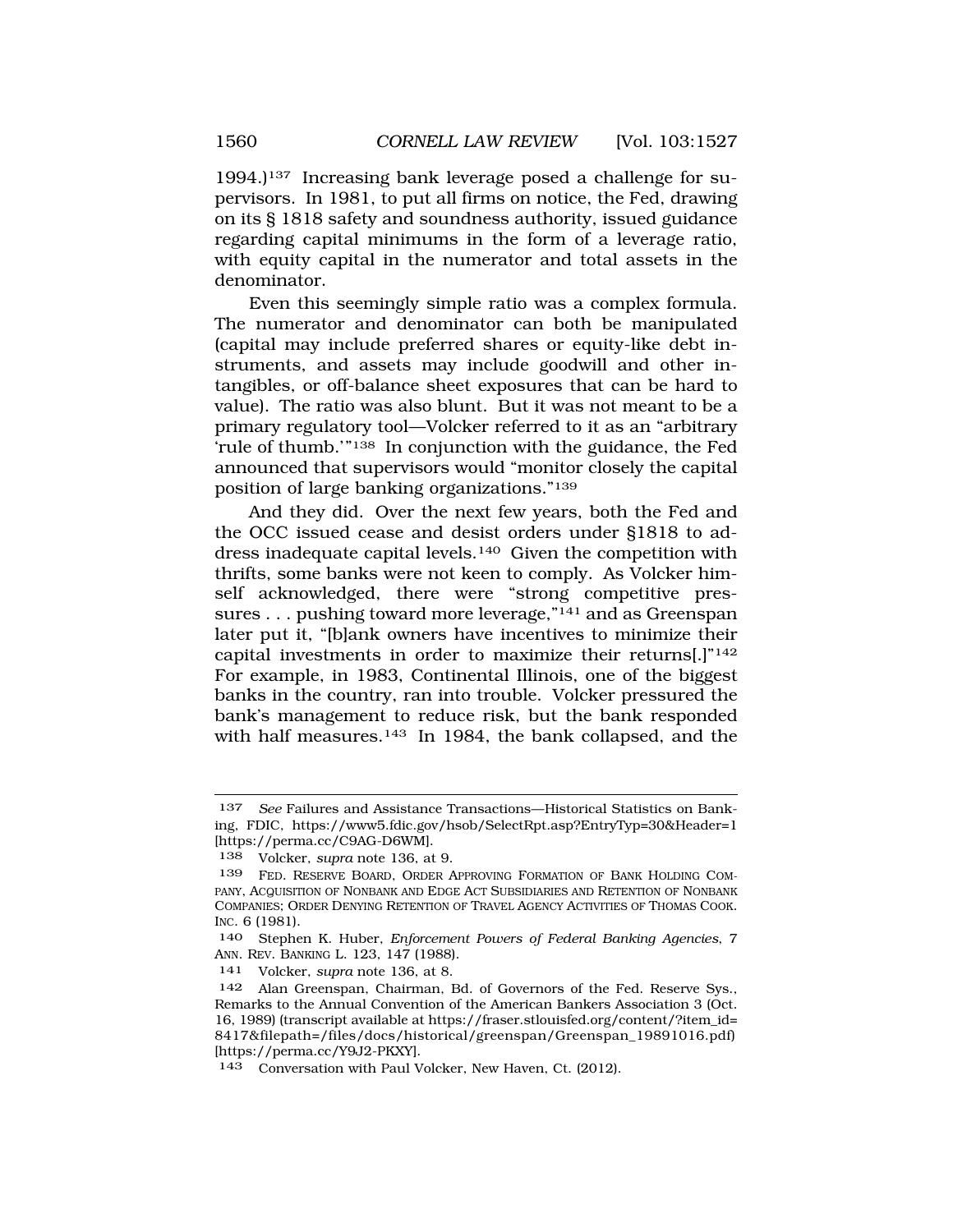government stepped in to rescue it. With assets of \$40 billion, it was, by far, the largest bank failure in American history.144

That same year, the First National Bank of Bellaire sued the OCC claiming that the government did not have the authority to force it to reduce its leverage. The Fifth Circuit Court of Appeals handed down a shocking decision, finding that the evidence presented by the OCC was insufficient to sustain its capital order.145 In response, the banking agencies turned to Congress. The International Lending Supervision Act of 1983 (ILSA), passed largely to address risky investments by U.S. banks in Latin America, included provisions restricting precluding judicial review of capital orders and buttressing the discretionary latitude of the banking agencies under § 1818. The law also authorized the agencies to promulgate binding capital minimums through notice and comment rulemaking.146

Ironically, in trying to save substantive oversight, Congress may have hastened its demise.147 Concerned by the increasing number of bank failures, in 1985, the banking agencies drew on their authority under ILSA to establish a leverage ratio.148 This new rule was meant to play only a supporting role (at least initially). Volcker explained that it was "simply [a] capital/asset ratio[ ] that cannot really reflect the diversity of risk among banks[,]" further noting that it "seem[s] to provide some perverse incentives to reduce liquidity or relatively safe but lowmargin assets to curtail asset growth, while encouraging extraordinary growth in off-balance sheet risks, particularly at very large banking organizations."149 Volcker expected super-

<sup>144</sup> *See* Failures and Assistance Transactions—Historical Statistics on Banking, *supra* note 137.

<sup>145</sup> First Nat'l Bank of Bellaire v. Comptroller of Currency, 697 F.2d 674, 685–87 (5th Cir. 1983).

<sup>146</sup> International Lending Supervision Act of 1983, Pub. L. No. 98–181, §§ 902–913, 97 Stat. 1153, 1278 (1983) (codified at 12 U.S.C. §§ 3901–3912 (Supp. IV 1986)). Congress specifically overturned *Bellaire*  in part of the statute. *See* 12 U.S.C. § 3907(b)(1) (Supp. III 1985) (stating that "[f]ailure . . . to maintain capital at or above its minimum level . . . may be deemed by the appropriate Federal banking agency, in its discretion, to constitute an unsafe and unsound practice within the meaning of section 1818"). *See also*  Michael P. Malloy, *U.S. International Banking and the New Capital Adequacy Requirements: New, Old and Unexpected*, 7 ANN. REV. BANKING L. 75, 76 (1988). 147 *See* Huber, *supra* note 140, at 147; Jack S. Older & Howard N. Cayne,

*Capital Standards: Regulators Wield Big New Stick,* LEGAL TIMES, Apr. 30, 1984, at 11.<br>148

Minimum Capital Ratios, 50 Fed. Reg. 10,207 (Mar. 14, 1985) (codified at 12 C.F.R. pts. 3  $\&$  7) (adopting a final regulation on capital requirements for national banks).

<sup>149</sup> Volcker, *supra* note 136, at 8.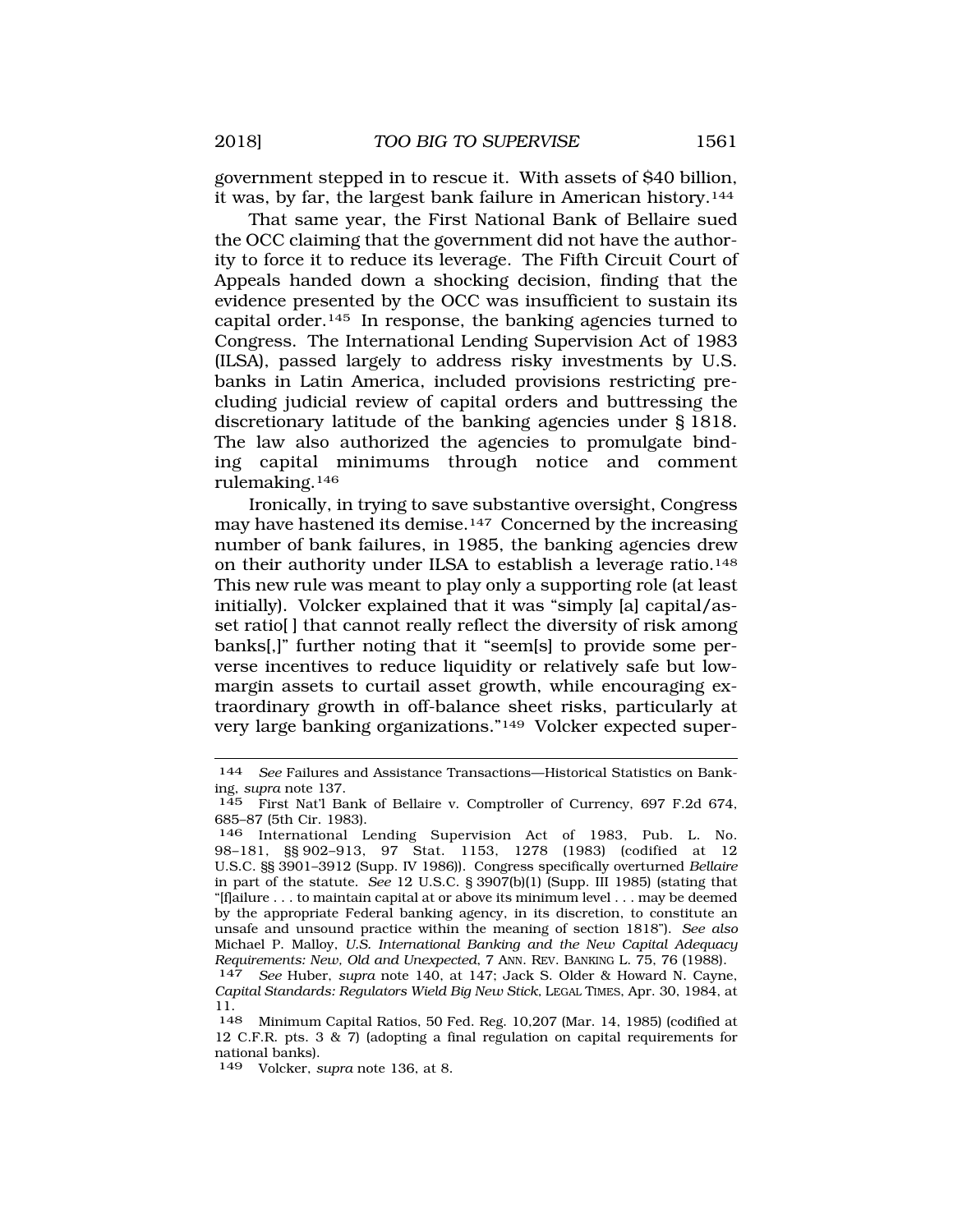visors to still take the lead, and the Fed announced "a number of [ ] steps to enhance the effectiveness of our supervisory activities . . . [including] intensifying the frequency and scope of our examinations and inspections of larger banking organizations[.]"150

When Greenspan succeeded Volcker in 1987, however, the central bank changed course. Greenspan sought to use the capital rules to limit supervisory discretion. To do this, the rules would have to be refined. Greenspan and economists like Anthony Santomero, the President of the Federal Reserve Bank of Philadelphia, agreed with Volcker that leverage ratios could be thwarted if banks shifted investments into higher risk assets.151 Since there were two ways for a bank to increase risk changing asset allocation by making riskier investments or borrowing more money by reducing the amount of equity behind each investment—blocking off one avenue while leaving the other open achieves very little. In fact, Santomero thought it would make matters worse.152 If regulators treated all assets alike, bankers would sell their safe assets and buy higher yielding, riskier ones. Instead of investing in treasuries, for example, bankers might make unsecured consumer loans. From the perspective of a profit-maximizing shareholder, increasing leverage and increasing portfolio risk are economically equivalent.

In 1988, the Fed reached an international agreement with nine other advanced economies through the Basel Committee on Bank Supervision (Basel I).153 The countries agreed to common capital standards and risk-weights.154 The new regime aimed to reduce overall enterprise risk by requiring more (or less) capital depending on asset type.155 It grouped assets into different categories (e.g., residential mortgages, business loans, cash, and sovereign debt) and assigned them different risk weights (e.g., 0%, 20%, 50%, and 100%).156 Regulators reduced the required percentage of equity funding (8% of total

<sup>150</sup> *Id.* at 9.

<sup>151</sup> *See generally* Michael Koehn & Anthony M. Santomero, *Regulation of Bank Capital and Portfolio Risk*, 35 J. FIN. 1235 (1980); Daesik Kim & Anthony M. Santomero, *Risk in Banking and Capital Regulation*, 43 J. FIN. 1219 (1988).

<sup>152</sup> Koehn & Santomero, *supra* note 151, at 1235 ("[T]he results of a higher required capital-asset ratio in terms of the average probability of failure are ambiguous, while the intra-industry dispersion of the probability of failure unambiguously increases").

<sup>153</sup> BASEL COMM. ON BANKING SUPERVISION, INTERNATIONAL CONVERGENCE OF CAPITAL MEASUREMENT AND CAPITAL STANDARDS (1988).

<sup>154</sup> *See id.* at 3–13.

<sup>155</sup> *See id.* at 1.

<sup>156</sup> *See id.* at 21–22.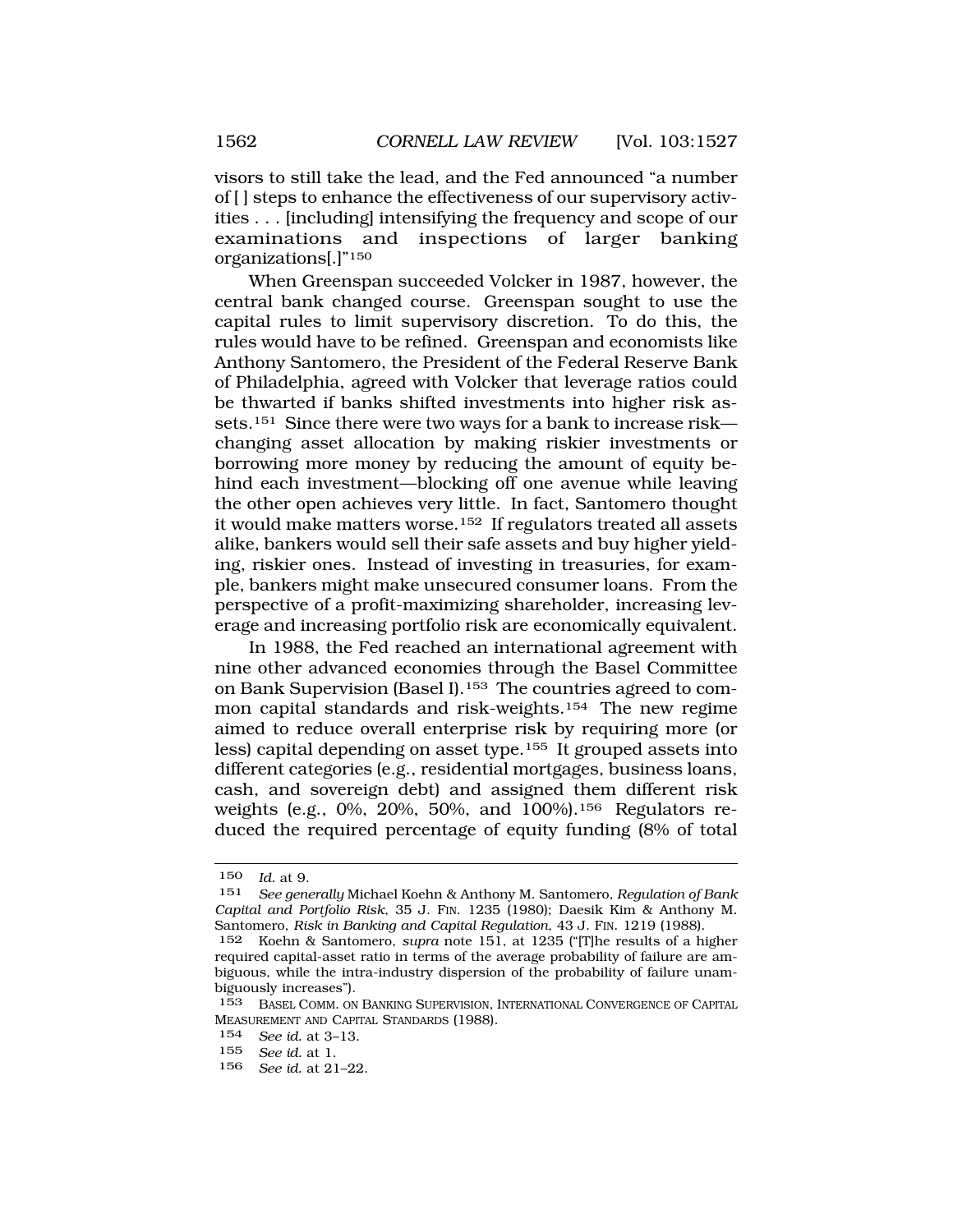assets) by weight, creating an incentive for banks to hold lower risk assets (thus, banks were required to fund 4% of their residential mortgages, subject to the 50% weighting, with money from shareholders).<sup>157</sup>

For those like Greenspan who saw the growth of U.S. firms into international megabanks as a key strategic priority for U.S. economic policy, harmonization of regulatory standards was of paramount importance. Yet Greenspan did not immediately expect supervision to fall away: "We will surely always require supervision, monitoring, and regulation of some aspects of banking organizations," he said in 1988, "[b]ut having in place an effective risk-based capital system—and one that is also widely used by the major industrial nations—would be a major step in the right direction."158 Or, as he put it in another context, Basel I was "an important first step toward having in place market oriented regulatory policies that encourage banking organizations to maintain adequate capital and prudently manage their risk."159

In the 1990s, the rules movement found new sources of support in Congress who suspected that regulatory capture and lax oversight had contributed to the savings and loan crisis. To these policymakers, rules offered a way to strengthen regulatory safeguards. Throughout the 1990s, the Fed took additional steps to expand these formulas in aid of both the deregulatory agenda and an international push to expand into foreign markets.160 Regulators tried to resolve the crudeness problems by connecting the capital rules to complex internal models produced by the banks themselves. For example, in 1996, the Market Risk Amendment allowed large financial conglomerates to use their own models to determine the required amount of capital on their trading book. Many policymakers, especially economists, saw these models as the future of the capital rules—perfectly aligning capital charges with actual risk, asset by asset.161

<sup>157</sup> *See id.* at 14, 15.

<sup>158</sup> Greenspan, *supra* note 121, at 10.

<sup>159</sup> *Id.* at 9–10.

<sup>160</sup> The rules were not calibrated by conducting a cost-benefit analysis and determining the socially appropriate level of capital financing; they were set by "norming," essentially drawing a line two standard deviations below the mean existing capital levels. *See* Eric A. Posner, *How Do Bank Regulators Determine Capital-Adequacy Requirements?*, 82 U. CHI. L. Rev. 1853, 1855 (2015).

<sup>161</sup> Meyer, *supra* note 16, at 97 ("[U]sing models to determine capital for market risk on traded securities and derivative positions is another genuine step forward.").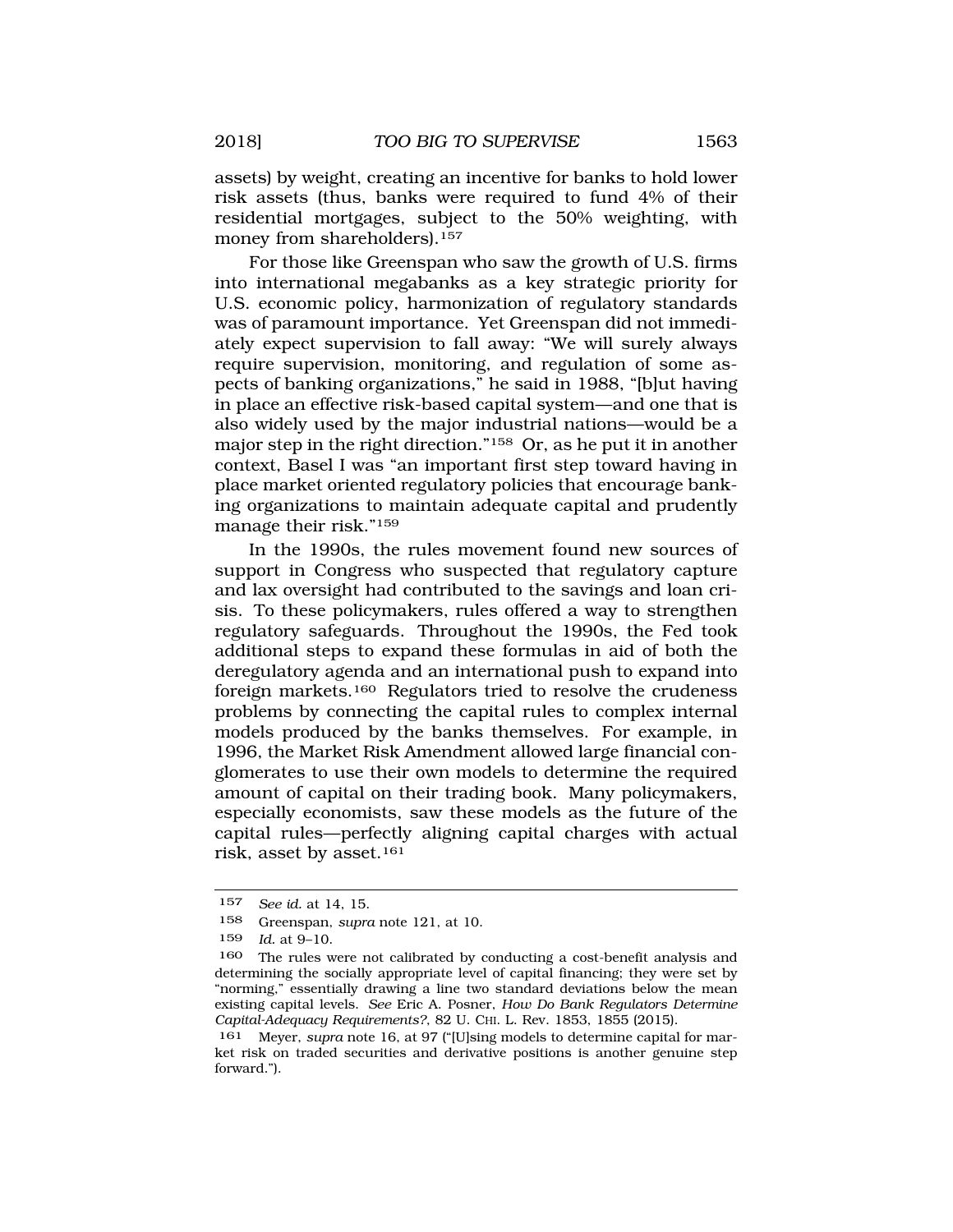<span id="page-37-0"></span>By the mid-1990s, capital regulation anchored a new shareholder-centric legal regime. The Fed thought that the capital rules were a much less disruptive "intervention" than traditional oversight, more narrowly tailored to "correcting" the "market failures" precipitated by the safety net. "The key to engendering market incentives," Greenspan explained, "is to require that those owners who would profit from an institution's success have the appropriate amount of their own capital at risk."162 As he put it, "[the owners of depository institutions] who stand to gain substantially if the institution is successful must also stand to lose substantially if outcomes are not so favorable."163 Capital requirements were the cleanest and most straightforward solution: "There is no better way to ensure that owners exert discipline on the behavior of their firm than to require that they have a large stake in that enterprise."164 In other words, if we "fortify the natural 'shock absorbers' of the financial system—capital and liquidity," we can "make better use of market and market-like incentives to discourage excessive risk-taking at individual [depository] institutions."165 Ultimately, capital regulation would "offset the moral hazard incentives" of the safety net.<sup>166</sup>

With this corrective in place, policymakers decided that most other restrictions could be lifted.167 And, once the bans were shorn away, the capital rules stood as the central pillars around which a new supervisory regime was constructed.

## 3. *Proceduralizing Oversight*

In the late 1990s, the Fed designed a new supervisory program for LCBOs to facilitate market discipline and minimize government intervention in banking. Unlike traditional substantive oversight, which the Fed believed would be harmful and inadequate for these conglomerates, risk-focused supervision used capital requirements and procedural oversight to harness the salutary forces of the market.

- 164 *Id.*
- 165 *Id.*

<sup>162</sup> Alan Greenspan, Chairman of the Bd. of Governors of the Fed. Reserve Sys., Remarks to the American Bankers Association: Innovation and Regulation of Banks in the 1990s 5 (Oct. 11, 1988) (transcript available at [https://fraser.st](http:https://fraser.st) louisfed.org/content/?item\_id=8394&filepath=/files/docs/historical/green span/Greenspan\_19881011.pdf) [<https://perma.cc/MY5F-4DTQ>].

<sup>163</sup> *Id.* 

<sup>166</sup> Greenspan, *supra* note 99, at 2.

<sup>167</sup> Greenspan, *supra* note 123, at 11.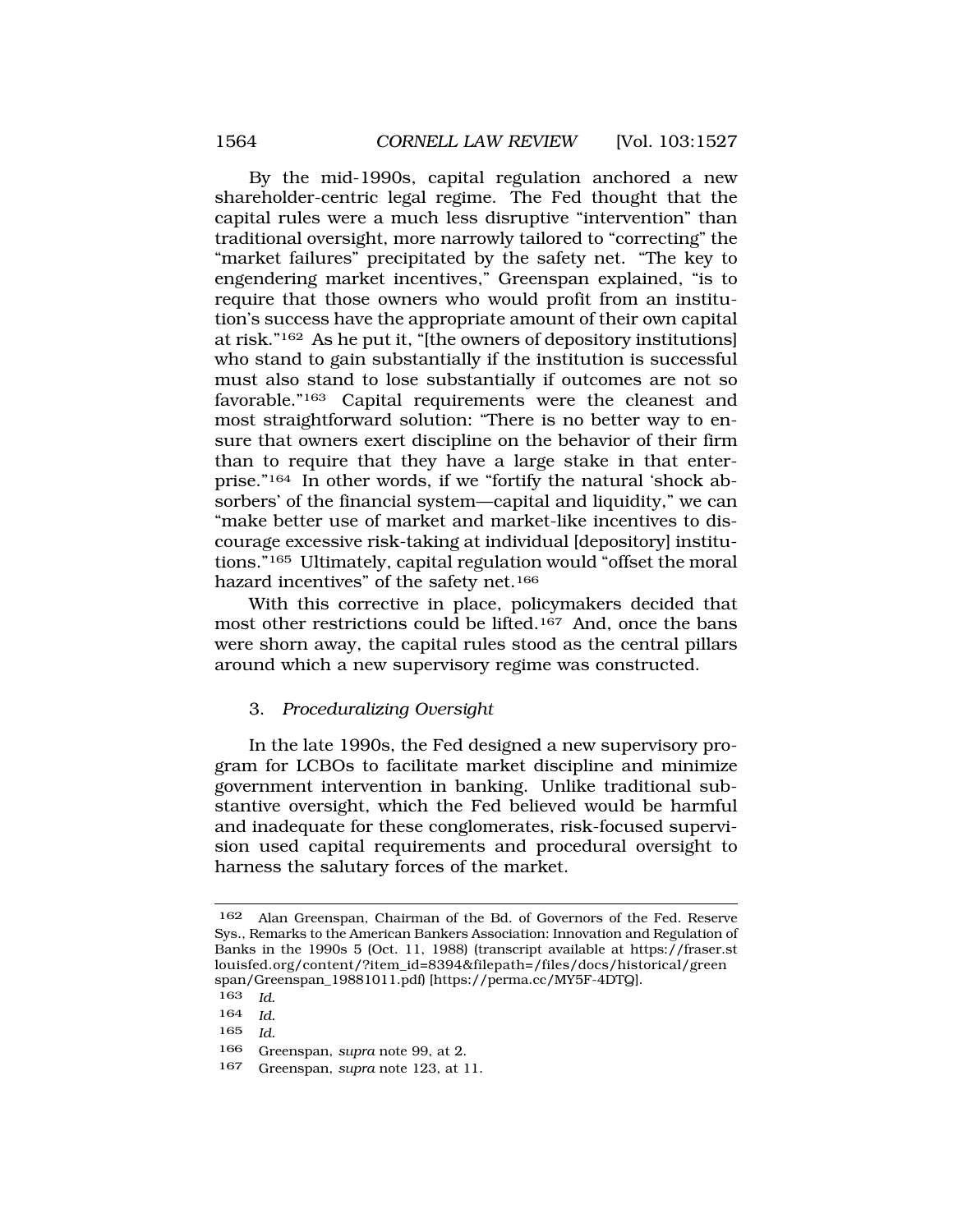<span id="page-38-0"></span>The decline of discretionary oversight proceeded in three phases. First, the risk-based capital formulas were finalized. Second, the OCC created a program called "risk-based supervision," leaving more oversight of outcomes to the market. Third, Glass-Steagall was repealed and the Fed developed RFS, an even more process-focused system of supervision for overseeing the largest conglomerates. Bank examinations did not end, but what it took to fail one changed dramatically.

#### a. *Formulas Finalized*

Greenspan first publicly expressed doubts about traditional supervision in 1992, soon after the risk-based capital requirements went into effect. "[I]n our view," he explained, "sound banks," meaning those well-capitalized under the Basel rules, "need not be subject to intrusive supervision."168 By "intrusive supervision," he meant the sort of substantive oversight that had existed up until that point—extensive transaction testing and a full review of a bank's investments and activities. Even before the industry had evolved into its modern form, Greenspan decided that the Basel rules reduced the need for supervisors to reach their own conclusions about leverage and asset risk.169

### b. *Risk-Based Supervision*

Following the repeal of the McFadden Act restrictions, the OCC announced a new program for overseeing large banks called risk-based supervision (RBS). Risk-based supervision was embraced, in part, because the savings and loan crisis had discredited the traditional approach to bank oversight. Eugene Ludwig, the new head of the OCC, sold the program to Congress as a step forward, an effort to stay ahead of the curve. In his words, RBS "identifies those activities and products that pose the greatest risk to an institution and evaluates the effec-

<sup>168</sup> Greenspan, *supra* note 99, at 2.

<sup>169</sup> It was several more years before Greenspan split fully from the traditional framework. *See* Alan Greenspan, Chairman of the Bd. of Governors of the Fed. Reserve Sys., Remarks before the 30th Annual Conference of Bank Structure and Competition: Optimal Bank Supervision in a Changing World 10–11, (May 12, 1994) (transcript available at <https://fraser.stlouisfed.org/title/452/item/8507>) [<https://perma.cc/HVX6-QAP2>] (noting that "the core of bank supervision must continue to be the on-site evaluation of the individual bank" and that the "basic 'unit of supervision'" had to be the "evaluation and stress-testing of the bank's overall risk position").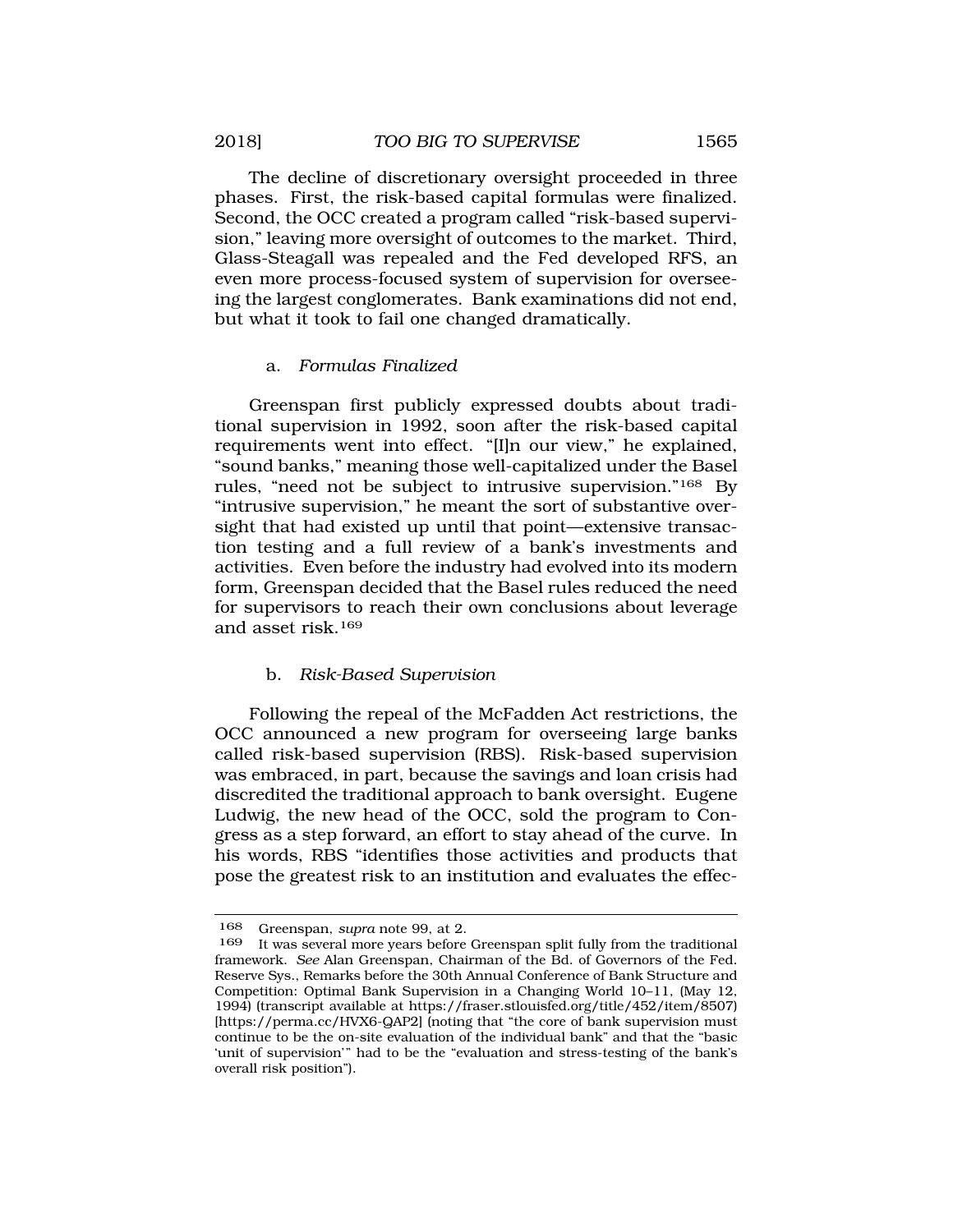tiveness of the institution's policies and processes to control the risks associated with those products and activities."170

Supervisors, of course, had long considered these aspects of bank activities, especially governance, as part of safety and soundness (the "M" in CAMELS is for management). For example, examiners traditionally considered underwriting policies because intervening to address an inappropriate underwriting policy is better than waiting to act until a bank's assets are underperforming. These processes are related to and precede outcomes. The OCC—and others171—emphasized how increasing procedural oversight would be more preventative, "strategic[ ]," and "forward-looking."172 For example, in 1995, Ludwig argued that the root causes of two recent bank failures, Daiwa and Barings, emanated from a "failure to separate the risk management and control functions from the risk-taking function and an inadequate level of oversight by senior management."173 He suggested that, for large banks, this is why the OCC would be placing "great emphasis on the need for . . . strong internal controls."174

But at the same time, Ludwig pulled back on-site, handson bank examinations from large firms and "directed a concerted effort to streamline [ ] supervision and lower its cost."175 "I strongly believe," he told Congress, "the key for bank supervisors . . . is to identify the risks incurred by banks, to assess their systems for managing those risks, and to ensure that the

<sup>170</sup> *Testimony Before the Subcomm. on Fin. Insts. & Consumer Credit of the H. Comm. on Banking & Fin. Servs.*, 104th Cong. 3 (1995) (testimony of Eugene A. Ludwig, Comptroller of the Currency) (transcript available at <https://www.occ> .treas.gov/news-issuances/congressional-testimony/1995/pub-test-1995-133- written.pdf) [\[https://perma.cc/CM3G-CFU8](https://perma.cc/CM3G-CFU8)].<br><sup>171</sup> GAO assessed the new approach and found that "risk-focused examina-

tions are intended to be more forward looking, focusing on banks' management practices and controls to manage current and future risks. Prior to the adoption of a risk-focused approach, examinations were more retrospective. Examiners assessed a bank's overall safety and soundness by testing transactions that were based on past decisions and past management practices." U.S. GOV'T ACCOUNTABIL-ITY OFFICE, GAO/GGD-00-48, RISK-FOCUSED BANK EXAMINATIONS: REGULATORS OF LARGE BANKING ORGANIZATIONS FACE CHALLENGES 5 (2000).

<sup>172</sup> *Testimony Before the Subcomm. on Fin. Insts. & Consumer Credit of the H. Comm. on Banking & Fin. Servs.*, 105th Cong. (1997) (testimony of Eugene A. Ludwig, Comptroller of the Currency) (transcript available at <https://www.occ> .treas.gov/news-issuances/congressional-testimony/1997/pub-test-1997-90 written.pdf) [\[https://perma.cc/K9SP-DCCF](https://perma.cc/K9SP-DCCF)].

<sup>173</sup> Ludwig, *supra* note 170, at 6. 174 *Id.* at 7.

Testimony Before the H. Comm. on Banking & Fin. Servs., 104th Cong. 2 (1996) (testimony of Eugene A. Ludwig, Comptroller of the Currency) (transcript available at <https://www.occ.treas.gov/news-issuances/congressional-testi>mony/1996/pub-test-1996-32-written.pdf) [\[https://perma.cc/G86U-DTH8](https://perma.cc/G86U-DTH8)].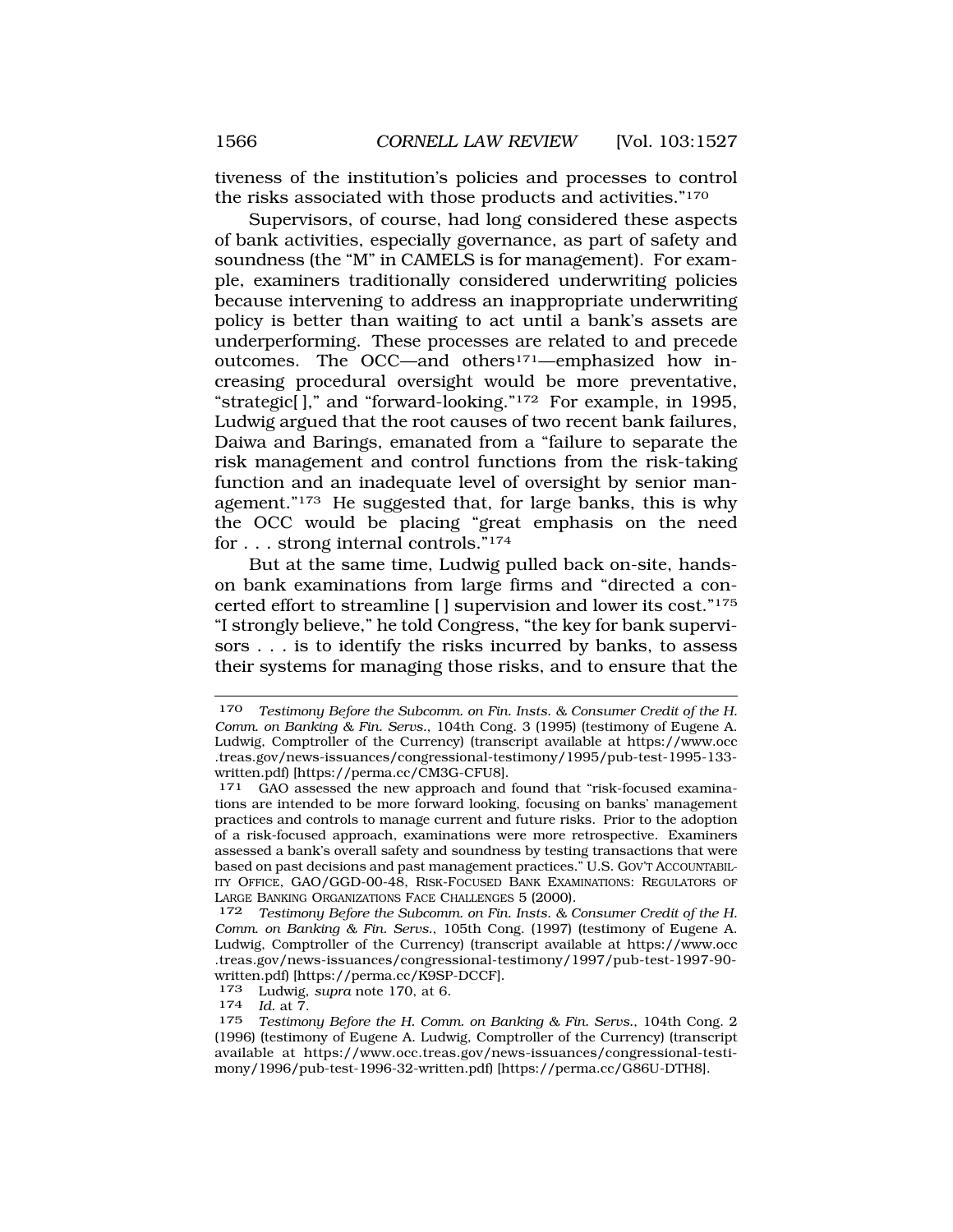<span id="page-40-0"></span>banks' risk management systems are, in fact, identifying, measuring, monitoring and controlling risks."<sup>176</sup> As the OCC's analysis increasingly began and ended with the process and never turned to the results (e.g., whether underwriting standards were too low or whether capital was strained), supervision became a very different exercise. Ludwig welcomed this: "[a]s the banking industry adapts to a dynamic economy," he explained, "so too must bank supervision evolve."177

## c. *Risk-Focused Supervision*

Following the roll-out of Ludwig's more process-centric approach to bank supervision, the Fed developed RFS—an even more process-centric approach designed especially with LCBOs in mind.

Greenspan first articulated this framework at a conference in Sweden. "Within the United States," he explained, "the Federal Reserve and other bank supervisors are placing growing importance on a bank's risk management process and . . . are also working to develop supervisory tools and techniques that utilize available technology and that help supervisors perform their duties with less disruption to banks."178 For example,

rather than evaluate a high percentage of a bank's loans and investment products by reviewing individual transactions, we will increasingly seek to ensure that the management process itself is sound, and that adequate policies and controls exist. While still important, the amount of transaction testing, especially at large banks, will decline.<sup>179</sup>

Whereas supervisors' primary priority had traditionally been forming an independent view of safety and soundness, Greenspan saw "[e]ncouraging and promoting sound qualitative risk management and internal controls" as "a high priority of bank supervisors."180 In fact, for the largest firms, he now viewed substantive oversight as potentially damaging:

We supervisors will be appreciably more involved in evaluating individual bank risk management processes, than afterthe-fact results. In doing so, however, we must be assured that with rare and circumscribed exceptions we do not substitute supervisory judgments for management decisions. That is the road to moral hazard and inefficient bank man-

180 *Id.* 

<sup>176</sup> Ludwig, *supra* note 172, at 5. 177 *Id.* 

<sup>178</sup> Greenspan, *supra* note 7, at 13.

<sup>179</sup> *Id.* at 14.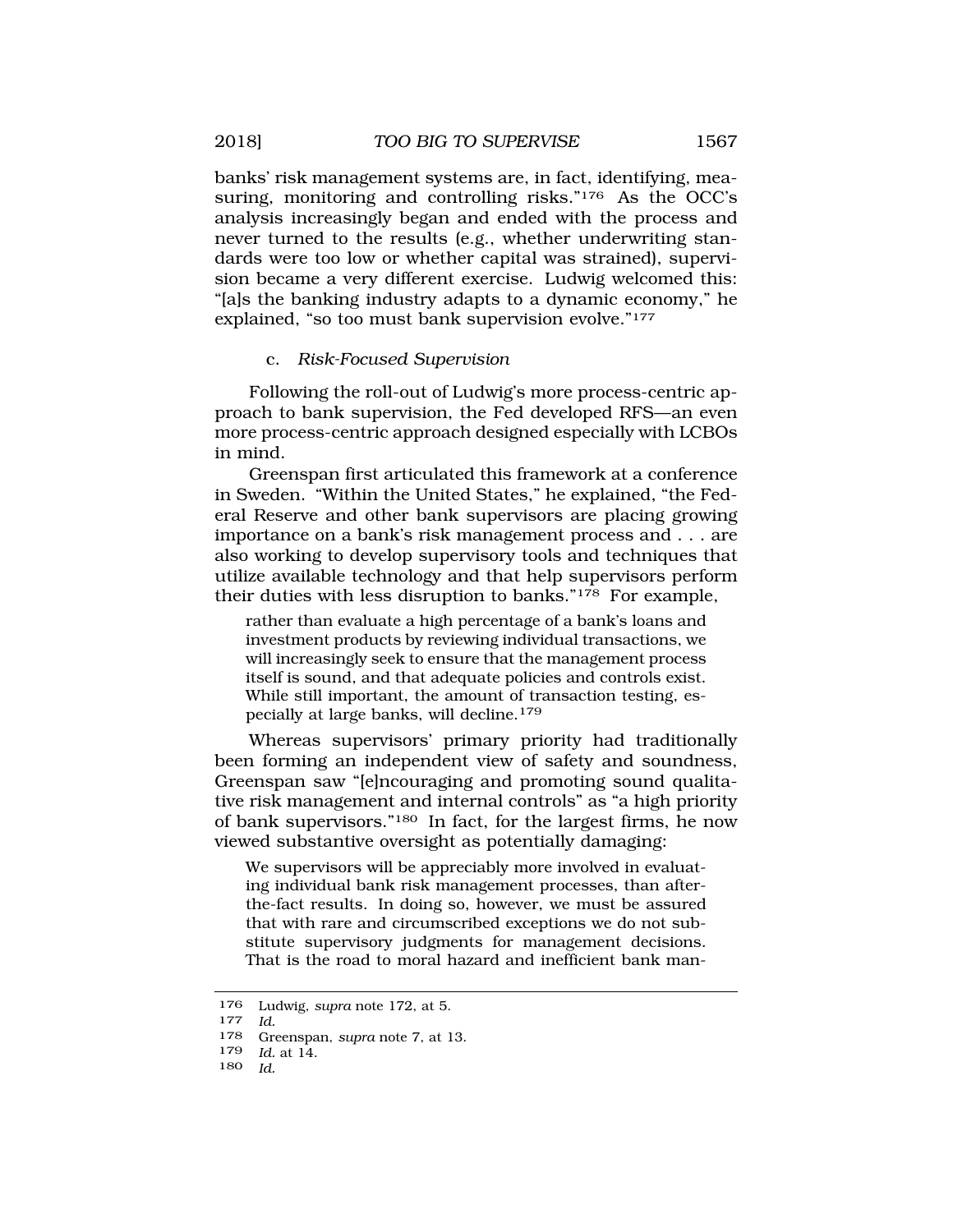agement. Fortunately, the same technology and innovation that is driving supervisors to focus on management processes will, through the development of sophisticated market structures and responses, do much of our job of ensuring safety and soundness. We should be careful not to impede the process.<sup>181</sup>

Greenspan, in a series of public remarks, gave a range of reasons for minimizing substantive oversight, including (1) banks' expansion into new activities, which had "begun to render obsolete much of the bank examination regime established in earlier decades";182 (2) technological change, which allowed supervisors to piggy-back on bank's quantitatively rigorous assessments of risk;<sup>183</sup> (3) the tendency of bank shareholders to look out for their own interests; (4) the need to promote market discipline and ensure that shareholders manage risks appropriately;184 and (5) "scarce examination resources," "most effectively employed by focusing on risk management *processes*."185 The Fed also argued that supervisors would no longer be able to keep up with the bankers they regulated. Substantive oversight, Greenspan explained:

<sup>181</sup> *Id.* at 15–16.

Alan Greenspan, Chairman, Bd. of Governors of the Fed. Reserve Sys., Remarks Before the Annual Meeting and Conference of the Conference of State Bank Supervisors: Our Banking History (May 2, 1998) (transcript available at [https://fraser.stlouisfed.org/content/?item\\_id=8636&filepath=/files/docs/his](https://fraser.stlouisfed.org/content/?item_id=8636&filepath=/files/docs/his)torical/greenspan/Greenspan\_19980502.pdf) [\[https://perma.cc/JW92-ZTSY](https://perma.cc/JW92-ZTSY)] [hereinafter Greenspan, Our Banking History]. As Greenspan explained elsewhere: "In recent years, the focus of supervisory efforts in the United States has been on the internal risk measurement and management processes of banks. This emphasis on internal processes has been driven partly by the need to make supervisory policies more risk-focused in light of the increasing complexity of banking activities." Alan Greenspan, Chairman, Bd. of Governors of the Fed. Reserve Sys., Remarks Before the Conference on Capital Regulation in the 21st Century: The Role of Capital in Optimal Banking Supervision and Regulation (Feb. 26, 1998) (transcript available at [https://fraser.stlouisfed.org/content/](https://fraser.stlouisfed.org/content) ?item\_id=8629&filepath=/files/docs/historical/greenspan/Green-

span\_19980226.pdf) [\[https://perma.cc/8TNA-M2PE\]](https://perma.cc/8TNA-M2PE).<br>183 See Greenspan\_supra pote 169 at 1 ("IT the tech 183 *See* Greenspan, *supra* note 169, at 1 ("[T]he technological characteristics of banking products and services are changing profoundly. As a result, the ways in which we conduct bank supervision must also change.").

<sup>184</sup> Greenspan explained: "To cite the most obvious and painful example, without federal deposit insurance, private markets presumably would never have permitted thrift institutions to purchase the portfolios that brought down the industry insurance fund and left taxpayers responsible for huge losses." Our Banking History, *supra* note 182, at 7.

<sup>185</sup> Alan Greenspan, Chairman, Bd. of Governors of the Fed. Reserve Sys., Remarks at the Annual Meeting and Conference of the Conference of State Bank Supervisors: Financial Reform and the Importance of the State Charter (May 3, 1997) (transcript available at [https://fraser.stlouisfed.org/content/?item\\_id=85](https://fraser.stlouisfed.org/content/?item_id=85) 98&filepath=/files/docs/historical/greenspan/Greenspan\_19970503.pdf [[https://perma.cc/7BHR-A3W6\]](https://perma.cc/7BHR-A3W6)) (emphasis in original).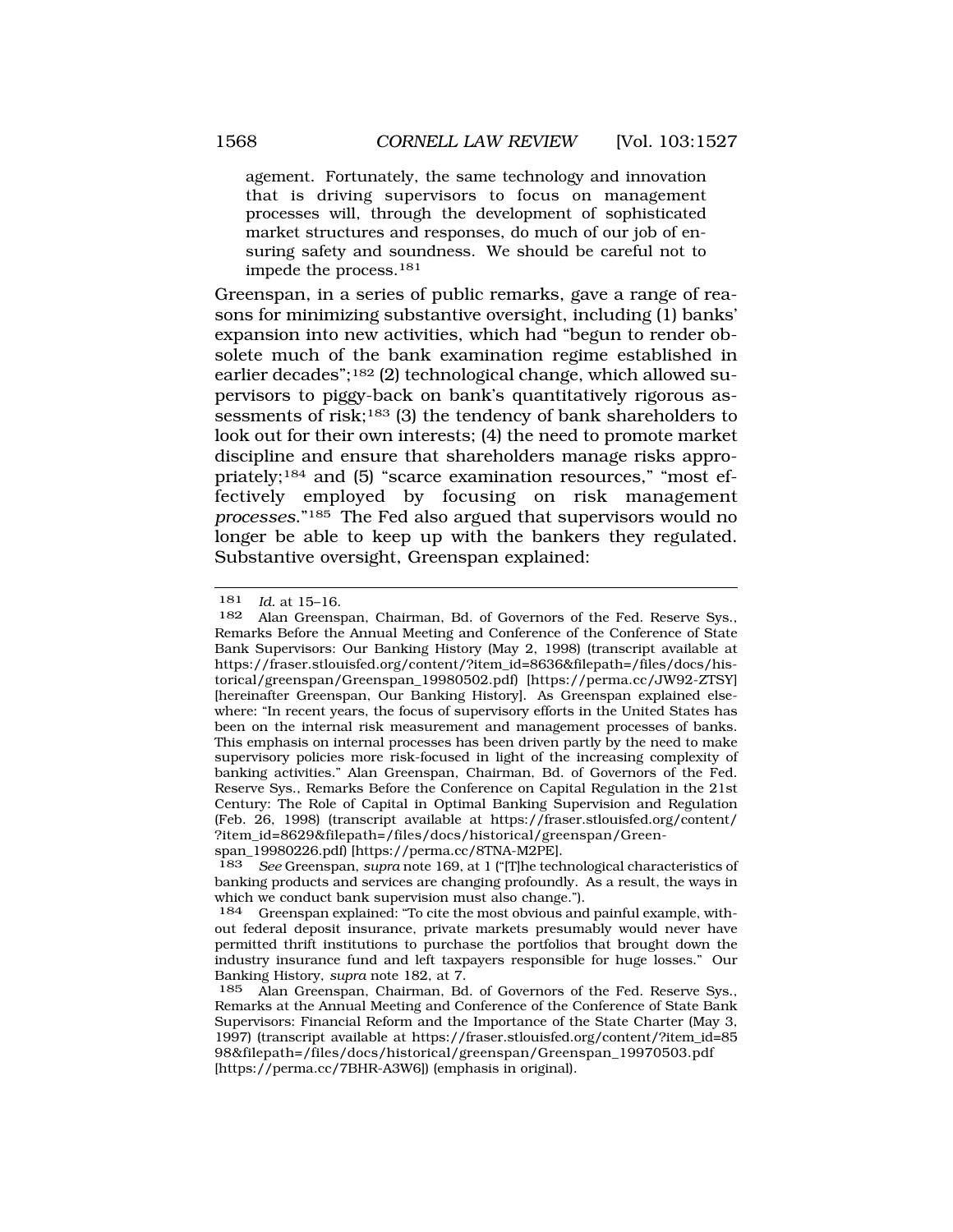requires that regulators be able to attract and retain a highly trained and capable staff . . . [but] I am concerned about our ability to continue to do this, given what appears to be a widening gap between the returns that the brightest financial minds can make in the private marketplace compared to what they can make in government.<sup>186</sup>

To convert these ideas into a minimally invasive, marketfriendly regime for overseeing large banks, the Fed launched a task force, called the F-6, composed of three Reserve Bank presidents, three Board Governors, and chaired by Governor Meyer.187 The F-6 developed RFS for independently testing and comparing internal control systems and risk management practices at LCBOs.188 As Greenspan explained the purpose of the new approach:

[I]n contemplating the growing complexity of our largest banking organizations, it seems to us that the supervisors have little choice but to try to rely more—not less—on market discipline—augmented by more effective public disclosures to carry an increasing share of the oversight load. This is, of course, only feasible for those, primarily large, banking organizations that rely on uninsured liabilities in a significant way.189

In addition to avoiding the damaging effects of government intervention, the Fed thought this new policy was needed because LCBOs were too complex to supervise traditionally; as Meyer put it, "market discipline" "must play a greater role."190

Herein lies the need for procedural discretionary oversight. "[M]arkets," Meyer explained, "cannot operate well without transparency."191 A "prerequisite for market discipline is [the] more rapid dissemination of information by the regulators and,

<sup>186</sup> Greenspan, *supra* note 169, at 12.

<sup>187</sup> Meyer, *supra* note 16, at 98 (discussing the work of Mark Flannery and Charlie Calomiris on market discipline).

<sup>188</sup> *See* SUPERVISORY LETTER, SR 99-15, *supra* note 8. The policy built on a 1995 letter setting out a similar program for supervising trading activities, and the policy was further developed in subsequent letters. *See e.g.*, BD. OF GOVERNORS OF THE FED. RESERVE SYS., FED. RESERVE, SR 00-13, FRAMEWORK FOR FINANCIAL HOLDING COMPANY SUPERVISION (2000) (providing guidance concerning the purpose and scope of the Federal Reserve's supervision of financial holding companies); BD. OF GOVERNORS OF THE FED. RESERVE SYS., FED. RESERVE, SR 95-51, RATING THE ADE-QUACY OF RISK MANAGEMENT PROCESSES AND INTERNAL CONTROLS AT STATE MEMBER BANKS AND BANK HOLDING COMPANIES (Nov. 14, 1995) (providing supervisory guidance to state member banks and holding companies with \$50 billion or more in total assets).

<sup>189</sup> Evolution of Bank Supervision, *supra* note 103.

<sup>190</sup> Meyer, *supra* note 16, at 99.

<sup>191</sup> *Id.* at 100.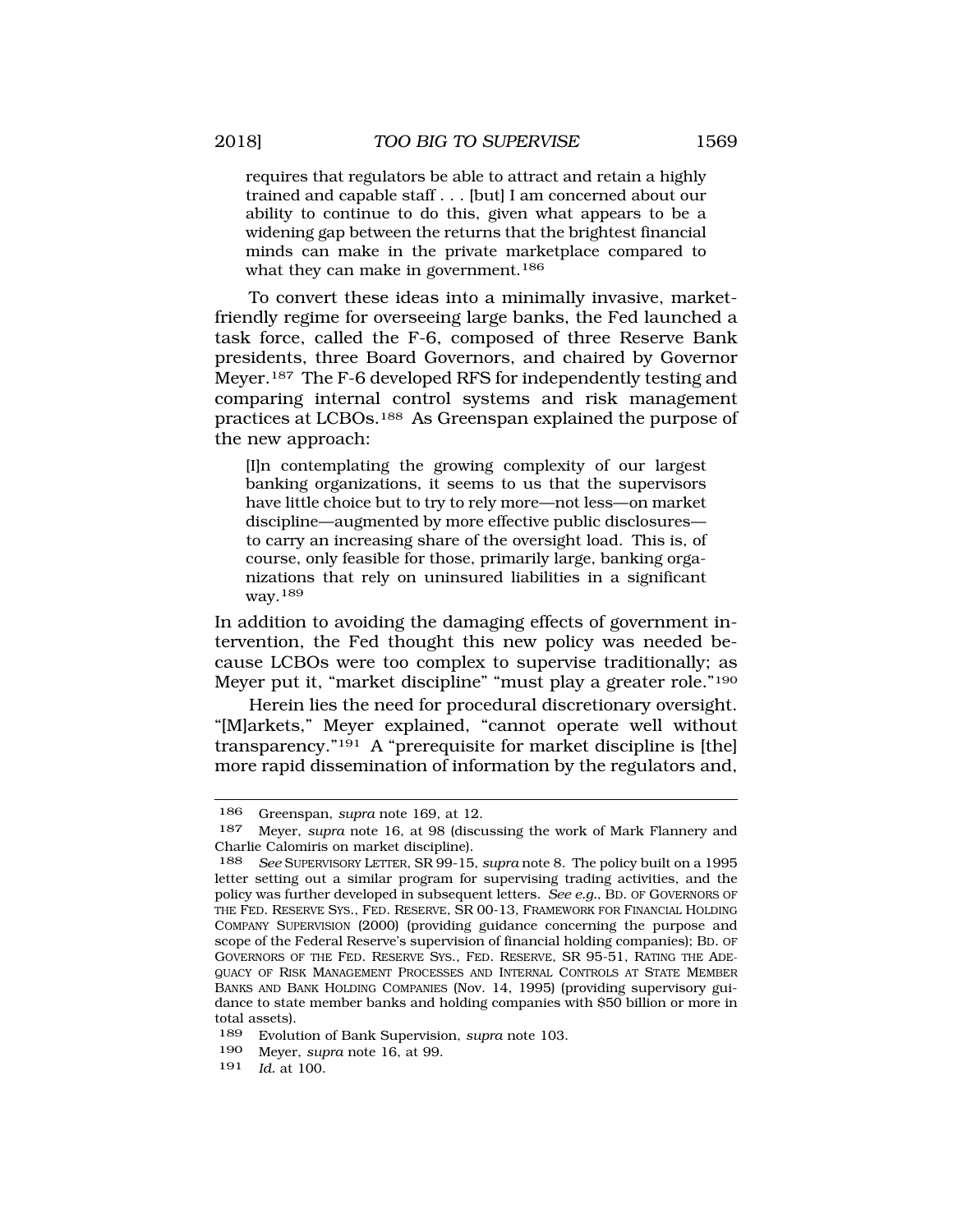more importantly, the direct provision to market participants of critical and timely information about risk exposures by the LCBOs themselves."192 This is of particular concern in banking, a notoriously opaque business, in which insiders can shift investments quickly and easily without public notice.193 Thus, supervisors' new task would be to ensure that managers disseminated relevant information to shareholders quickly by "reviewing an LCBO's disclosures to confirm that the organization's policy is consistent with best practices and to confirm that the bank's actual disclosures are consistent with its own policy."194

The risk-focused approach emphasized procedural elements even further removed from actual risk-taking. For example, rather than examine the underwriting policy itself, supervisors focused on the process of drafting and approving the underwriting policy. Supervisors would no longer decide for themselves whether the policy reflected an excessive risk appetite. Instead, they would consider whether the board was involved in reviewing the policy and whether control functions were involved in applying it. They might look at whether the firm produced projections of potential losses using state-ofthe-art modeling technology or whether those forecasts were shared with the board in a timely manner. This sort of oversight was designed to ensure that the market could police risktaking. RFS was necessary because "[p]ublic disclosure is not going to be easy for bankers because it may well bring new pressures that they may not like in the short run."195

RFS, then, was a logical extension of the emphasis on capital regulation, which sought to put shareholders in the driver's seat by addressing the "need[ ] for larger shock absorbers and for increased private incentives to monitor and control risk."196 This need to replace traditional supervisory oversight with mar-

<sup>192</sup> *Id.* 

<sup>193</sup> *See* SUPERVISORY LETTER, SR 99-15, *supra* note 8 ("Given the speed with which risk profiles can change the Federal Reserve's approach to LCBOs . . . plac[es] increased emphasis on an organization's internal systems and controls for managing risk."); *see also* Robert Charles Clark, *The Soundness of Financial Intermediaries*, 86 YALE L.J. 1, 14–15 (1976) (arguing that "a financial intermediary's assets consist of intangible claims" and that "[a]bsent special regulation, it would be easy for the management . . . to sell off its intangible assets and replace them with new claims that in the aggregate constitute a portfolio with a radically different level of risk" meaning that "financial intermediaries can shift their aggregate risk levels more readily than other corporations").

<sup>194</sup> Meyer, *supra* note 16, at 102.

<sup>195</sup> *Id.* 

Greenspan, *supra* note 162, at 5.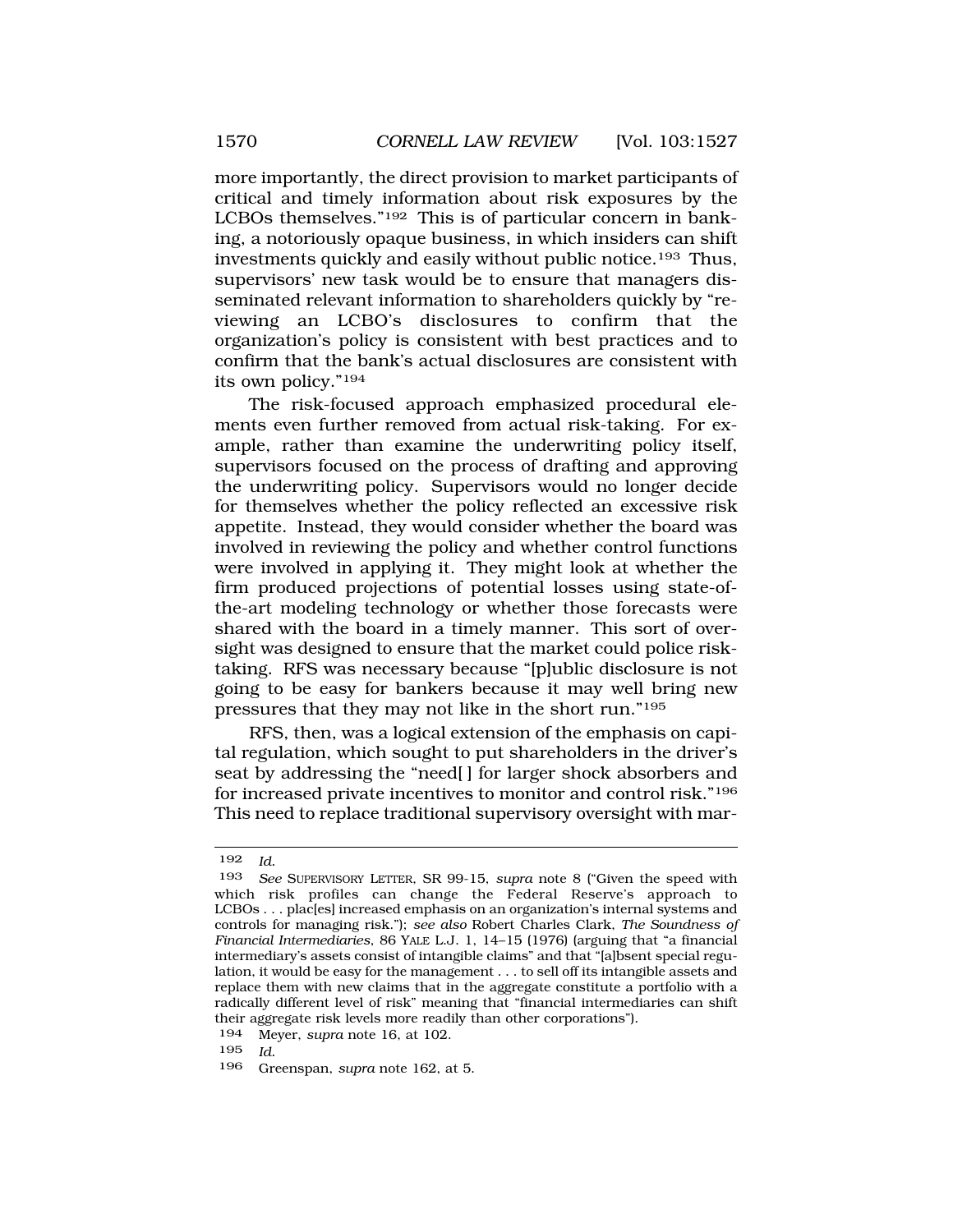<span id="page-44-0"></span>ket oversight was "the fundamental reason. why increasing the amount of capital in the depository institution system has been a major goal of . . . regulatory policy."197 As the Financial Crisis Inquiry Commission explained it, the OCC and the Fed "acted something like consultants, working with banks to assess the adequacy of their systems."198

## d. *Propagation*

Other agencies adopted the Fed's approach to overseeing LCBOs, including the OCC. In its *Large Bank Supervision: Comptroller's Handbook*, the OCC explained that their examiners would no longer "attempt to restrict risk-taking but rather [to] determine whether banks identify and effectively manage the risks they assume."199 Treasury Secretary Rubin praised these "actions . . . to focus supervisors much more strongly on banks' assessment of market risk and their systems for evaluating that risk."200

The acclaim was not universal. In 2000, the General Accounting Office (GAO) produced an assessment of risk-focused examinations and noted several shortcomings:

Regulators face a number of challenges in supervising and examining large, complex banks. Since a risk-focused approach requires that examiners make judgments that may result in some bank operations receiving minimal scrutiny, the possibility exists that some risks may not be appropriately identified. . . . [R]egulators [also] face challenges in ensuring that their assessments of risk are sufficiently independent of the bank's risk-management systems and are mindful of industrywide risk trends.<sup>201</sup>

Nonetheless, the formula-driven, risk-focused approach appeared to be working. The banking industry grew much larger and more profitable, and, as a result, became better capitalized. The U.S. exported its model overseas through the Basel Committee. The Basel II accord, which the US never technically adopted, provided a three-pillared framework for banking oversight: "market discipline," meaning private moni-

<sup>197</sup>*Id.*<br>198 *See FIN. CRISIS INQUIRY COMM'N, supra* note 20, at 307.<br>199 **OEECE OF THE COMPTROLLER OF THE CLIRENCY** *supra* no

<sup>199</sup> OFFICE OF THE COMPTROLLER OF THE CURRENCY, *supra* note 16, at 3.

Robert E. Rubin, Treasury Sec'y, U.S. Dep't of the Treasury, Remarks on Reform of the International Financial Architecture to the School of Advanced International Studies (Apr. 21, 1999) (transcript available at <https://www.trea> [sury.gov/press-center/press-releases/Pages/rr3093.aspx](https://sury.gov/press-center/press-releases/Pages/rr3093.aspx) [[https://perma.cc/](http:https://perma.cc) 9GPM-DV9V]).

<sup>201</sup> U.S. GOV'T ACCOUNTABILITY OFFICE, *supra* note 171, at 7.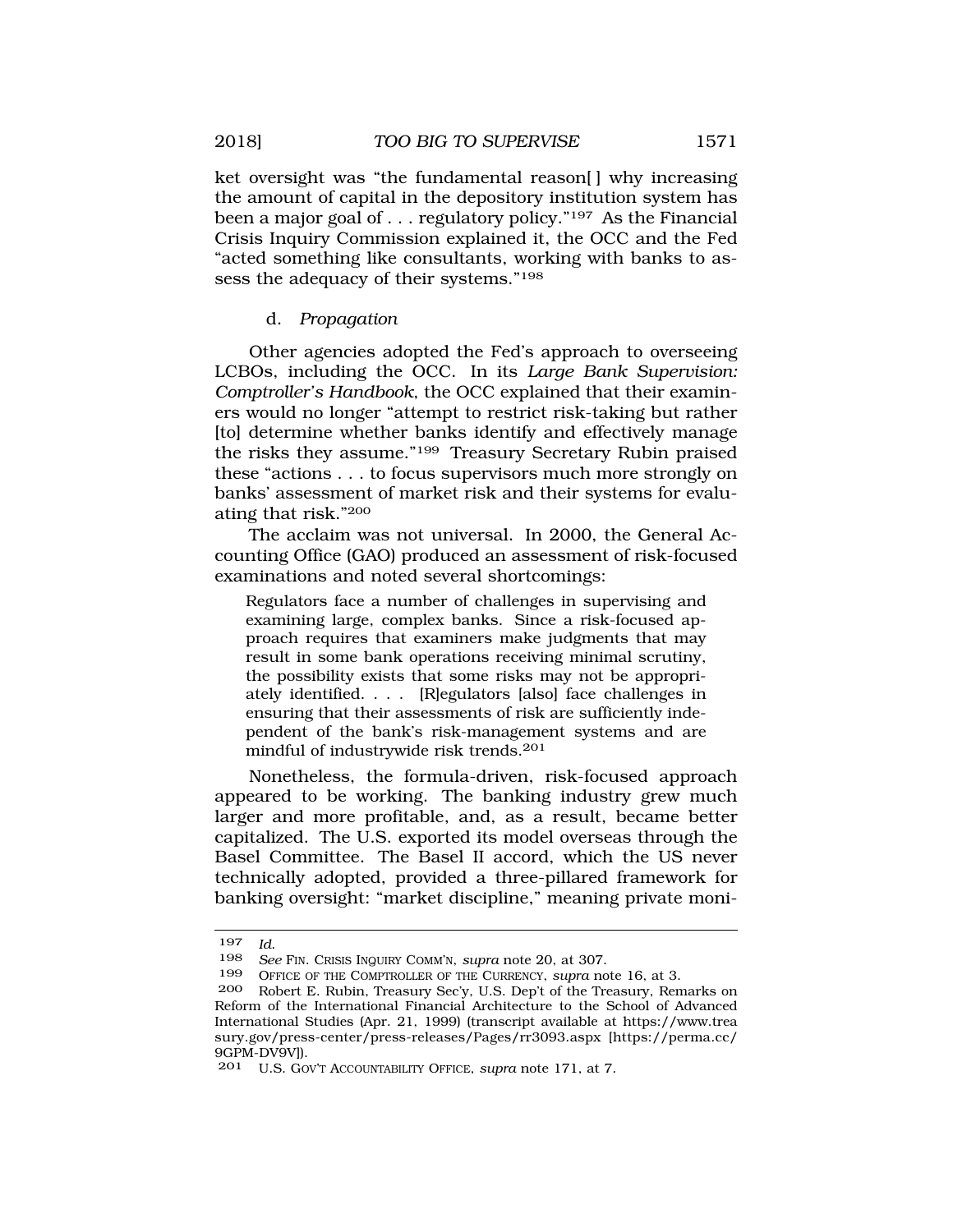toring by shareholders and creditors, "supervision," meaning compliance verification and procedural oversight to facilitate market discipline, and "capital regulation," meaning risk-based capital requirements to ensure that shareholders have enough skin in the game to adequately oversee bank executives.202

RFS, in other words, was the irreducible rump of safety and soundness—the aspects of discretionary judgment that the banking agencies decided to preserve as the proper purview of government officials after converting traditional supervisory wisdom about bank risk and leverage into rules (and outsourcing the rest). Capital requirements, in the new regime, are not merely, or even primarily, efforts to increase firms' loss absorbing capacity.203 Rather, they are central columns in a legal architecture designed to facilitate private sector oversight.204

On his way out in 2006, Greenspan summarized the transformation: "[s]upervision has become increasingly less invasive and increasingly more systems- and policy-oriented. These changes have been induced by evolving technology, increased complexity, and lessons learned from significant banking crises, not to mention constructive criticism from the banking community."205

Ben Bernanke, who succeed Greenspan as Chairman in 2006, adopted his predecessor's approach. He advocated for further regulatory relief, because, as he noted, "[m]inimizing the regulatory burden on banks is very important."206 "The

<sup>202</sup> *See generally*, BASEL COMM. ON BANKING SUPERVISION, BANK FOR INT'L SETTLE-MENTS, International Convergence of Capital Measurement and Capital Standards: A Revised Framework (2004) (setting forth the "Basel II" framework and explaining the three pillars).

<sup>203</sup> *See*, *e.g.*, Posner, *supra* note 160, at 1854 ("Bank regulators care about capital adequacy because their mandate is to prevent bank panics and contagions. A bank with a high ratio of capital to assets will, all else equal, be better able to withstand a sudden loss  $\dots$ ").<br>204 This legal ordering was intention

<sup>204</sup> This legal ordering was intentionally deregulatory: "Increased government regulation," as Greenspan put it, "is inconsistent with a banking system that can respond to the kinds of changes that have characterized recent years, changes that are expected to accelerate in the years ahead." Evolution of Bank Supervision, *supra* note 103.

<sup>205</sup> Alan Greenspan, Chairman, Bd. of Governors of the Fed. Reserve Sys., Remarks Before the Independent Community Bankers of America National Convention: Bank Regulation (Mar. 11, 2005) (transcript available at https:// [www.federalreserve.gov/boarddocs/speeches/2005/20050311/default.htm\)](www.federalreserve.gov/boarddocs/speeches/2005/20050311/default.htm) [<https://perma.cc/TZ6K-B7H2>].

Ben S. Bernanke, Chairman, Bd. of Governors of the Fed. Reserve Sys., Remarks Before the Annual Convention of the American Bankers Association and the Annual Convention of America's Community Bankers: Bank Regulation and Supervision; Balancing Benefits and Costs (Oct. 16, 2006) (transcript available at [https://fraser.stlouisfed.org/content/?item\\_id=8944&filepath=/files/docs/his](https://fraser.stlouisfed.org/content/?item_id=8944&filepath=/files/docs/his) torical/bernanke/bernanke\_20061016.pdf) [\[https://perma.cc/B4V2-QK84\]](https://perma.cc/B4V2-QK84).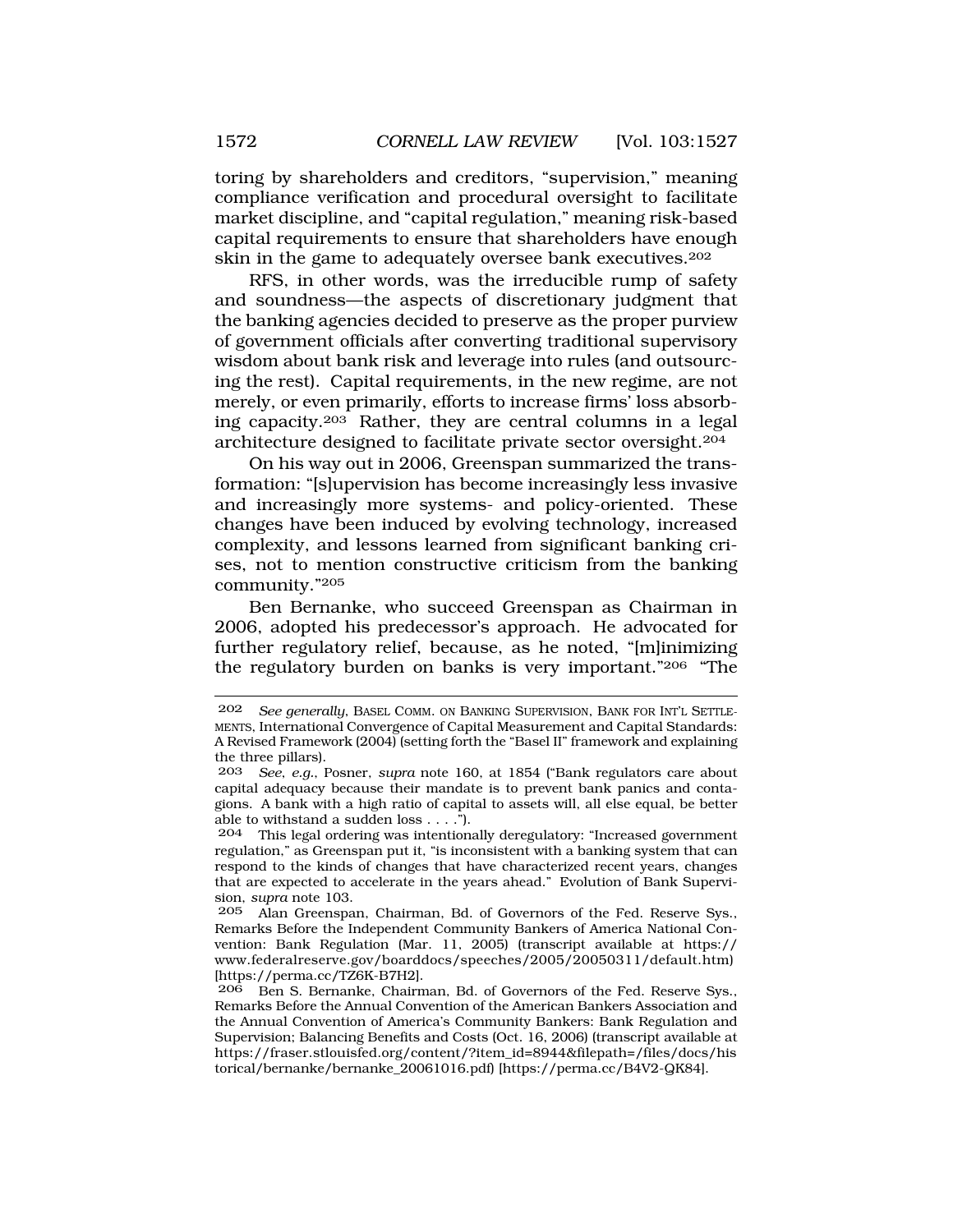objective" of the banking agencies, he said, was "to address weaknesses in management and internal controls *before* financial performance suffers rather than being satisfied with identifying what went wrong after the fact." $20\overline{7}$  "At the heart of the modern bank examination," he explained, "is an assessment of the quality of a bank's procedures for evaluating, monitoring, and managing risk, and of the bank's internal models for determining economic capital."208 Even "supervisory policies regarding prompt corrective action," he pointed out, "are linked to a bank's leverage and risk-based capital ratios."209 Indeed, the banking agencies had explicitly tied safety and soundness to the capital formulas, converting a discretionary exercise to a rules-based one. As Bernanke put it: "Capital regulation is the cornerstone of . . . [our] efforts to maintain a safe and sound banking system."210 Had he made the equivalent statement about monetary policy—the Taylor Rule is the cornerstone of our efforts to maintain price stability and maximum sustainable employment—people surely would have taken greater notice.211

Instead, these policy changes have been largely overlooked.<sup>212</sup> And supervision has become far less important.<sup>213</sup> What was once a banking system predicated on the close substantive oversight of institutions performing critical monetary functions became a system composed of massive conglomerates offering a wide range of financial products and services.

<sup>207</sup> Ben S. Bernanke, Chairman, Bd. of Governors of the Fed. Reserve Sys., Remarks at the Stonier Graduate School of Banking: Modern Risk Management and Banking Supervision (June 12, 2006) (transcript available at <https://fra>ser.stlouisfed.org/content/?item\_id=8935&filepath=/files/docs/historical/ bernanke/bernanke\_20060612.pdf) [\[https://perma.cc/6DEK-JCX8](https://perma.cc/6DEK-JCX8)] (emphasis in original).

 $\frac{208}{209}$  *Id.* 

<sup>209</sup> Bernanke, *supra* note 206.

<sup>210</sup> *Id.* 

<sup>211</sup> *See generally* John B. Taylor, *Discretion Versus Policy Rules in Practice*, 39 CARNEGIE-ROCHESTER CONF. SERIES ON PUB. POL'Y 195 (1993) (advocating monetary policy by rule).

<sup>212</sup> *But see generally* FINANCIAL SUPERVISION IN THE 21ST CENTURY (A. Joanne Kellermann, Jakob de Haan & Femke de Vries eds., 2013) (assessing European supervisors' practices and methods); Donato Masciandaro & Marc Quintyn, *The Evolution of Financial Supervision: The Continuing Search for the Holy Grail*, *in* 50 YEARS OF MONEY AND FINANCE: LESSONS AND CHALLENGES 263 (Morten Balling & Ernest Gnan eds., 2013) (comparing supervisory approaches in advanced economies); Eric J. Pan, *Understanding Financial Regulation*, 2012 UTAH L. REV. 1897 (discussing supervision as one of the available banking law tools).

<sup>213</sup> During the five years preceding the crisis, for example, the ten biggest recipients of bailout dollars were not subject to a single safety and soundness enforcement action. Nor were firms with over \$50 billion in assets subject to enforcement actions between September 2005 and September 2008.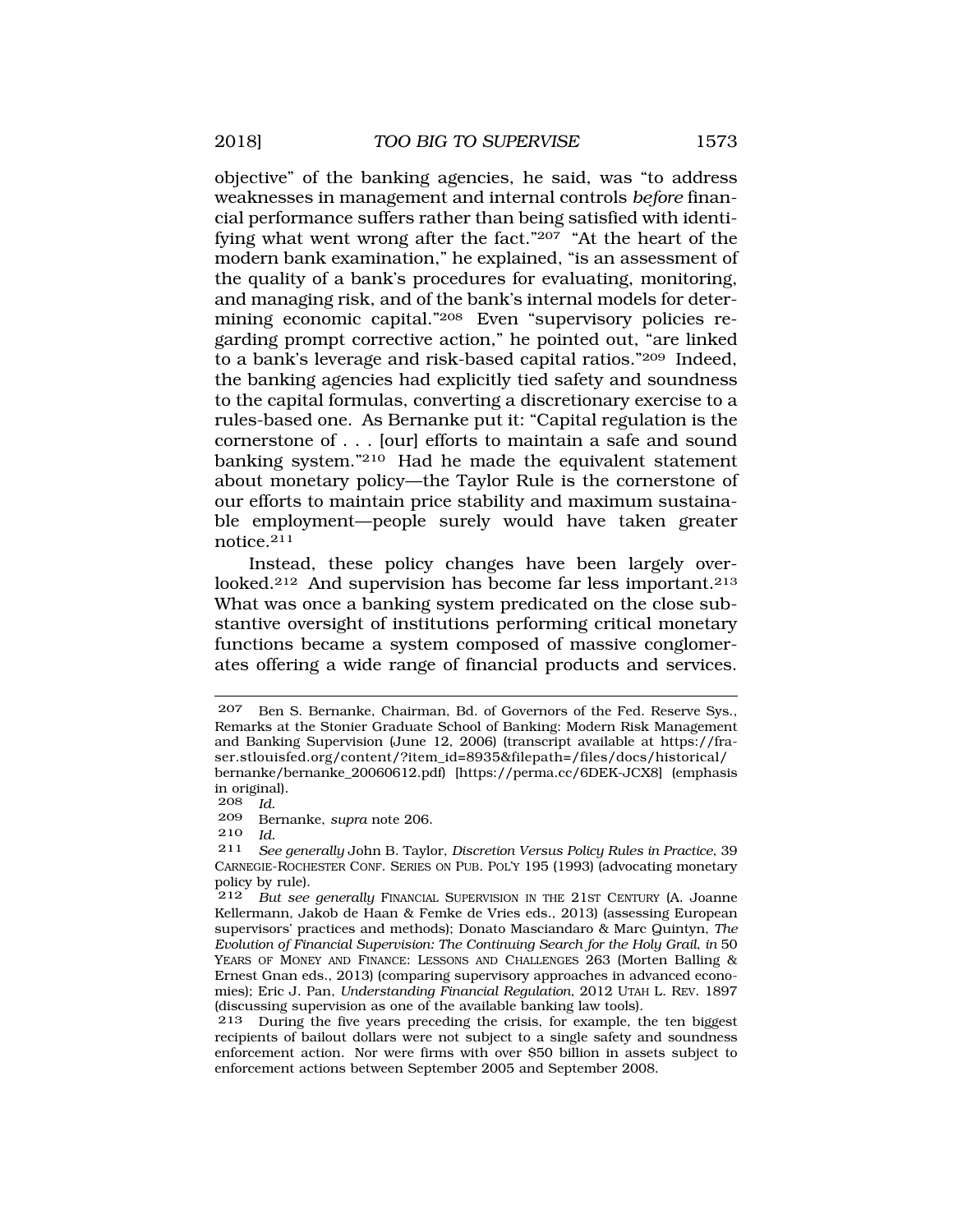<span id="page-47-0"></span>These new banks, too sprawling to be supervised through traditional methods, were governed instead by formulas designed to facilitate market discipline. Policymakers thought that LCBOs would function most effectively if they were protected from state interference. Unfortunately, they were wrong.

#### III

#### DISCRETIONARY OVERSIGHT POST-CRISIS

Following the 2008 crisis, many policy makers repudiated the market-based philosophy that characterized the pre-crisis regulatory regime. Congress and the agencies made significant changes to the broader financial system by reforming the derivatives markets and enhancing consumer protections. But in banking law, post-crisis supervisory policy continues to reflect pre-crisis ideas. Specifically, the dramatic methodological and conceptual changes made during the Deregulatory Era (i.e., the shift from bans to formulas and substantive to procedural oversight) have been left largely undisturbed.

This Part examines post-crisis supervisory policy and considers some of the forces preventing supervisors from preventing returning to Quiet Period methods of substantive oversight. It also examines the development of annual Fed stress testing (which I consider a form of substantive oversight) and some of the potential consequences of watering down these stress tests and reverting to an entirely rules-based regime.

#### A. Supervisory Policy Post Crisis

Although "market discipline" was largely rejected following the 2008 financial crisis, pre-crisis methods—namely, formulas and procedural oversight—remain, with one exception, the legal tools banking agencies use to oversee financial conglomerates.

### 1. *The Repudiation of Market Oversight*

In 2011, reflecting on the 2008 financial collapse, Janet Yellen, who succeeded Bernanke as Fed Chair, noted that "our system of regulation and supervision was fatally flawed."214 "The notion," she explained, "that financial markets should be as free as possible from regulatory fetters . . . evolved into a conviction that those markets could, to a very considerable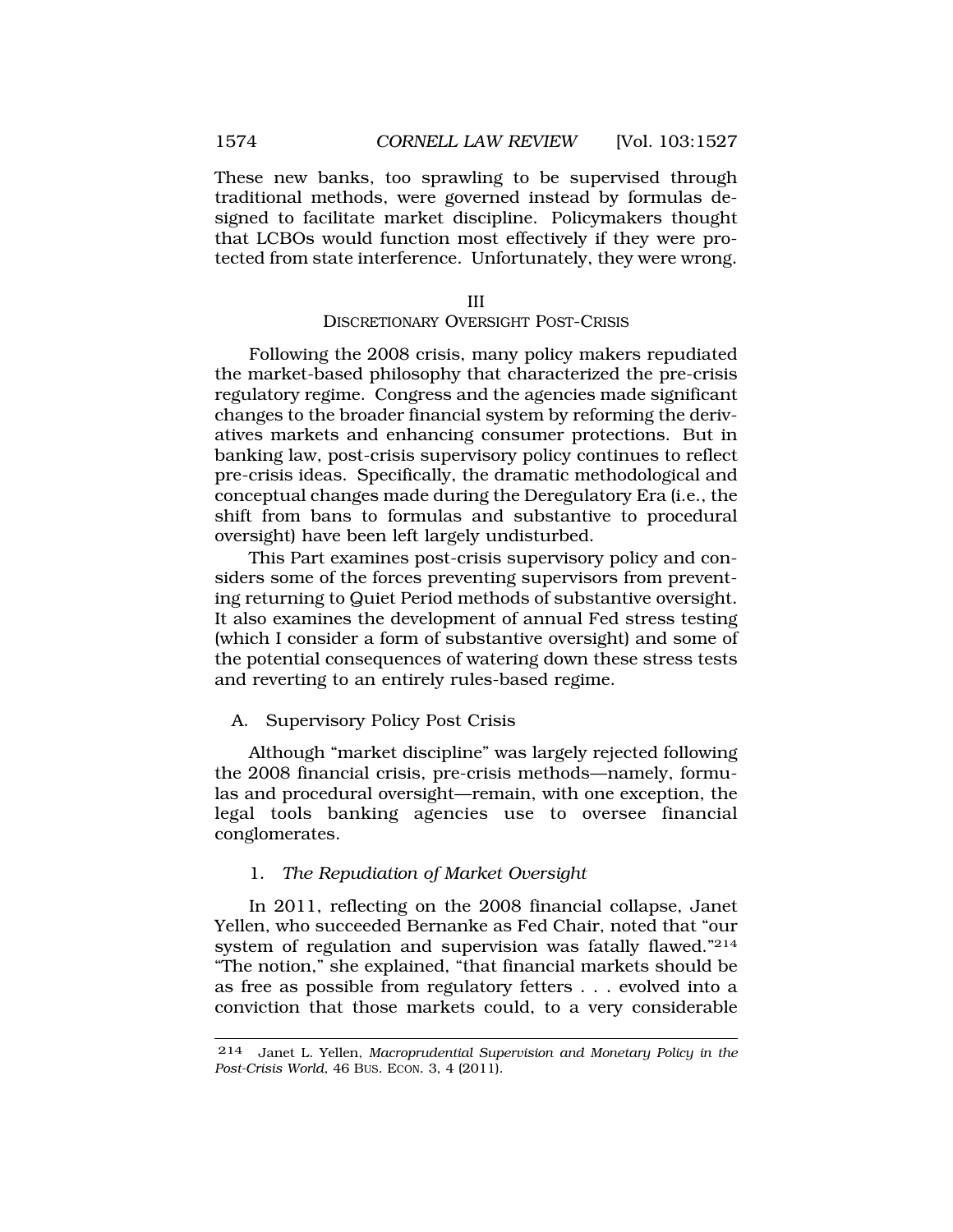extent, police themselves."215 Bill Dudley, the President of the Federal Reserve Bank of New York, the division of the Fed with day-to-day supervisory responsibility for twelve of the sixteen largest financial institutions in the U.S., resurfaced the traditional wisdom that "[f]inancial firms exist, in part, to benefit the public, not simply their shareholders, employees and corporate clients."216

This thinking is reflected in the development of a new philosophy, known as macroprudential regulation, which has emerged following the crisis. Macroprudential regulation eschews the notion that what is good for shareholders is good for the public at large. Instead, it holds that "actions that may seem desirable or reasonable from the perspective of individual institutions may result in unwelcome system outcomes."217

On this view, RFS, which seeks to promote market discipline, may hasten rather than hinder the onslaught of panic and distress. That is because "multiple individually rational decisions can aggregate into a collectively self-defeating—even calamitous—outcome."218 For example, a bank may seek to tighten its lending standards during a downturn to strengthen its balance sheet. But if all banks tighten their lending standards during a downturn, they will exacerbate the economic contraction, leading to a further deterioration in the value of each bank's loan portfolio. (The exact opposite can happen during a boom, potentially fueling a credit-induced asset bubble.)

Macroprudential policy has its roots in monetary policy, which seeks to address similar problems affecting inflation and

<sup>215</sup> *Id.* 

<sup>216</sup> William C. Dudley, President & Chief Exec. Officer, Fed. Reserve Bank of N.Y., Remarks at the Workshop on Reforming Culture and Behavior in the Financial Services Industry: Enhancing Financial Stability by Improving Culture in the Financial Services Industry (Oct. 20, 2014) (transcript available at https:// <www.newyorkfed.org/newsevents/speeches/2014/dud141020a.html> [https:// perma.cc/9X2P-6CES]).

<sup>217</sup> Andrew Crockett, Gen. Manager of the Bank for Int'l Settlements & Chairman of the Fin. Stability Forum, Bank for Int'l Settlements, Remarks Before the Eleventh International Conference of Banking Supervisors: Marrying the Microand Macro-Prudential Dimensions of Financial Stability (Sept. 20, 2000) (transcript available at<https://www.bis.org/review/r000922b.pdf> [\[https://perma.cc/](http:https://perma.cc) 3AG7-VA3Q]) (distinguishing in a systematic way for the first time the difference between the two approaches).

<sup>218</sup> Robert Hockett, *The Macroprudential Turn: From Institutional 'Safety and Soundness' to Systematic 'Financial Stability' in Financial Supervision*, 9 VA L. & BUS. REV. 201, 207 (2015).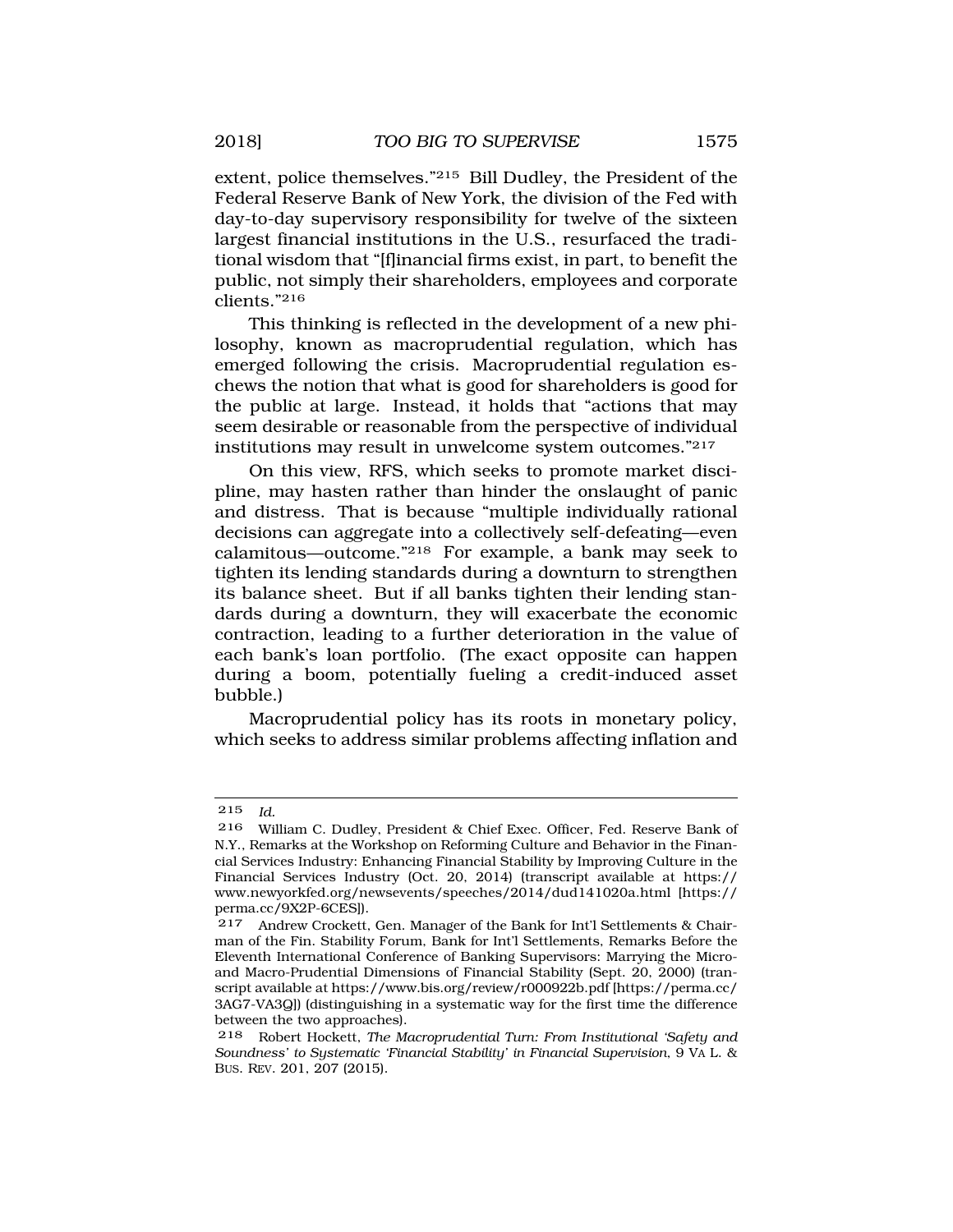<span id="page-49-0"></span>the money supply.219 Specifically, when people's choices to spend or save all skew in the same direction, they can lead to vicious cycles of rising prices or crippling deflation. To correct these problems, the Fed routinely adjusts interest rates to lower asset values and tamp down on inflation, or vice-versa. Similarly, effective macroprudential policy requires the government to reduce risk-taking activity by banks in boom times and encourage it in downturns. The soundness of individual institutions, of course, is still important,<sup>220</sup> but market discipline on its own can be quite harmful. Importantly, macroprudential policy requires government officials to make complex discretionary judgments in response to rapidly changing events.

### 2. *The Persistence of Procedural Oversight*

This philosophical reorientation has only partially infiltrated the level of fundamental methods. Supervisory and regulatory policy, with one critical exception discussed below, still rely on elaborate balance sheet formulas combined with procedural oversight.

### a. *Formulas*

Following the 2008 collapse, regulators recognized that the capital rules as written were insufficient to align bank activities with the public interest. Key aspects of safety and soundness judgments had been missing and had not been enforced through substantive oversight. To that end, the agencies promulgated a flurry of new formulas to govern other aspects of bank balance sheets such as the liquidity coverage ratio, a formula requiring banks to hold a certain percentage of liquid assets to cover potential funding shortfalls; $^{221}$  the net stable

220 *See* Hockett, *supra* note 218, at 212.

Liquidity Coverage Ratio: Liquidity Risk Management Standards, 79 Fed. Reg. 61,440 (Oct. 10, 2014) (to be codified at 12 C.F.R. pt. 249).

<sup>219</sup> *See* Donald Kohn, Robert S. Kerr Senior Fellow in Econ. Studies & External Member of the Fin. Policy Comm. of the Bank of Eng., Brookings Inst., Remarks to the Federal Reserve Board's Boston Conference: Implementing Macroprudential and Monetary Policies; The Case for Two Committees (Oct. 2, 2015) (transcript available at <https://www.brookings.edu/on-the-record/implementing-macropru> dential-and-monetary-policies-the-case-for-two-committees) [\[https://perma.cc/](http:https://perma.cc) 87TE-6997] (discussing the need to create a macroprudential policy committee to parallel to the Fed's monetary policy committee); William. McChesney Martin, Jr., Chairman, Bd. of Governors of the Fed. Reserve Sys., Address Before the New York Group of the Investment Bankers Association of America (Oct. 19, 1955) (transcript available at [https://fraser.stlouisfed.org/content/?item\\_id=7800&file](https://fraser.stlouisfed.org/content/?item_id=7800&file) path=/files/docs/historical/martin/martin55\_1019.pdf) [[https://perma.cc/](http:https://perma.cc) T4HY-6D9B] (outlining how monetary policy makers exercise discretion in their roles).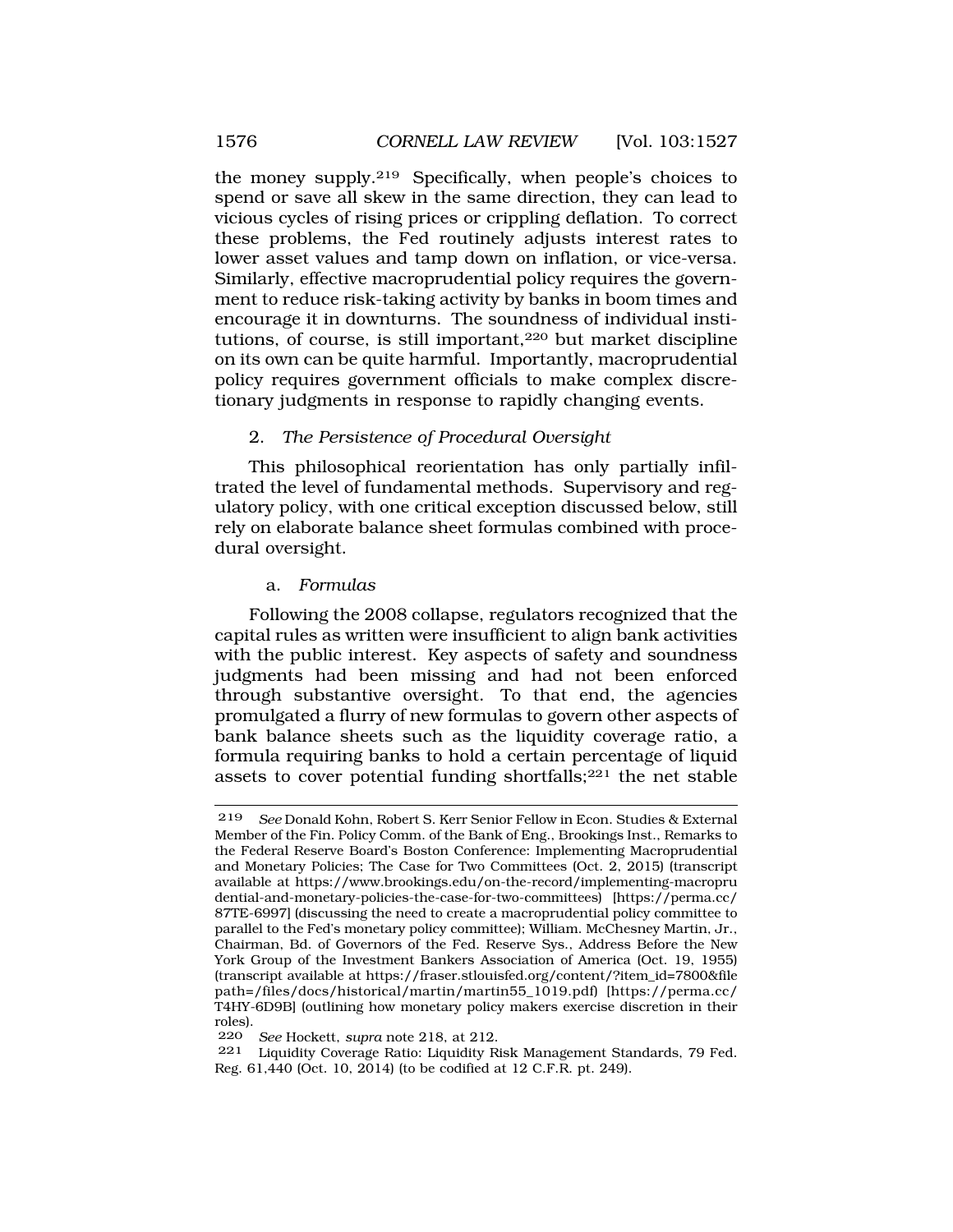<span id="page-50-0"></span>funding ratio, a formula requiring banks to maintain a certain minimum percentage of long-term liabilities to reduce the likelihood of runs;222 and the G-SIB surcharge, a formula requiring larger, more complex firms to fund themselves with additional capital to compensate for the risks their distress poses to financial stability.223 These new rules all reflect aspects of safety and soundness that are not aligned with shareholder interests.

Regulators also strengthened and expanded the risk-based capital requirements and implemented an enhanced supplementary leverage ratio. These steps are consistent with the pre-crisis strategy of incentivizing market participants to oversee firms. They also increased loss absorbing capacity, reducing the likelihood of systemic crises.

### b. *Procedural Oversight*

Rules remain the primary methods by which the agencies regulate outcomes. And RFS remains the official policy of the Fed and the OCC.<sup>224</sup> Oddly, official Fed reviews of supervisory practice following the crisis did not consider the inconsistencies between the procedural approach, based on market discipline, and the post-crisis consensus that market discipline does not effectively advance monetary stability. As mentioned earlier, the OCC's *Large Bank Supervision: Comptroller's Handbook*, revised as recently as May 2017, still includes the statement that OCC supervisors "do not attempt to restrict risktaking but rather determine whether banks identify and effectively manage the risks they assume."225

And, senior agency leaders continue to emphasize their procedural remit. In 2014, Governor Tarullo, one of the primary architects of the post-crisis regulatory regime, described day-to-day supervision of large firms as focused on risk man-

<sup>222</sup> Net Stable Funding Ratio: Liquidity Risk Measurement Standards and Disclosure Requirements, 81 Fed. Reg. 35, 124 (proposed June 1, 2016) (to be codified at 12 C.F.R. pt. 249).

<sup>223</sup> Regulatory Capital Rules: Implementation of Risk-Based Capital Surcharges for Global Systemically Important Bank Holding Companies, 80 Fed. Reg. 49, 082 (Aug. 14, 2015) (to be codified at 12 C.F.R. pts. 208 & 217).

<sup>224</sup> BD. OF GOVERNORS OF THE FED. RESERVE SYS., THE FEDERAL RESERVE SYSTEM: PURPOSES & FUNCTIONS 63 (9th ed. 2005) ("The goal of the risk-focused supervision process is to identify the greatest risks to a banking organization and assess the ability of the organization's management to identify, measure, monitor, and control these risks."); *see also* OFFICE OF THE COMPTROLLER OF THE CURRENCY, *supra* note 16 at 2–3.

<sup>225</sup> *Id.* at 3.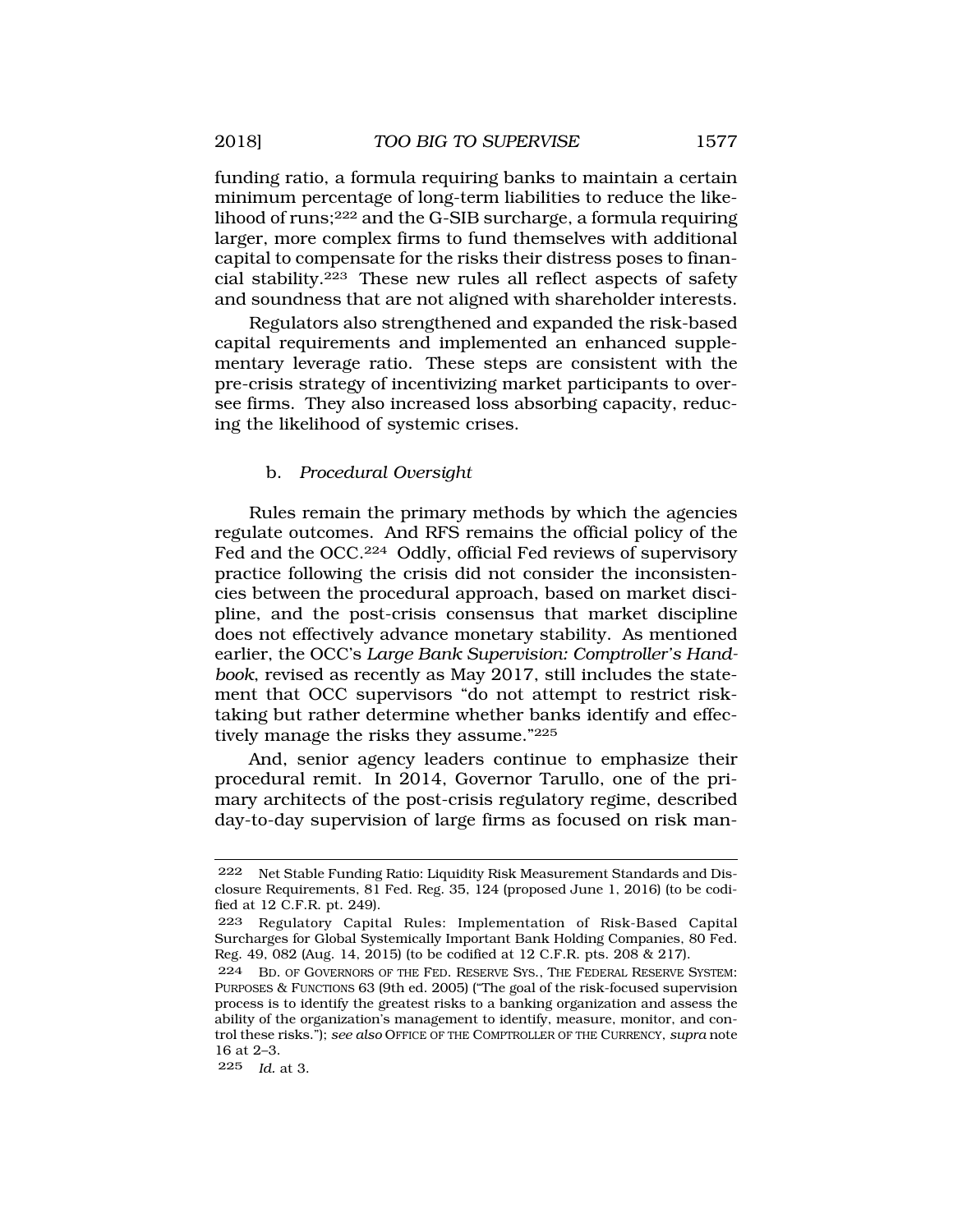agement.226 Another senior supervisory official described the practice almost exactly as Governor Meyer had over a decade ago: "[s]upervision focuses on monitoring, oversight and enforcing compliance with law, and [setting] supervisory expectations for firms' governance, internal processes and controls, and financial condition."227 The official further noted: "[o]ne of our fundamental responsibilities is to ensure that each institution has in place the appropriate risk identification and risk management processes that are necessary for prudent banking."228 Or as a recent Fed compendium argued:

Examiners look at key aspects of a supervised firm's businesses and risk management functions to assess the adequacy of the firm's systems and processes for identifying, measuring, monitoring, and controlling the risks the firm is taking. . . . In addition [supervision] evaluates the adequacy of a firm's capital and liquidity.<sup>229</sup>

In other words, supervisors check to see if a bank's risk management professionals reviewed investments and shared important information with their boards. Although an important part of risk-focused supervision is continuous monitoring, the stated purpose of the monitoring is not to correct excessive risks as soon as possible: it is to "develop and maintain an understanding of the organization, its risk profile, and associated policies and practices."230 These are the same process checks that Greenspan and Meyer developed to facilitate market discipline.

Even in addressing the most egregious case of post-crisis "moral hazard," an episode popularly known as the London Whale, the banking agencies explained the problem in proce-

<sup>226</sup> Daniel K. Tarullo, Member, Bd. of Governors of the Fed. Reserve Sys., Remarks at the Association of American Law Schools Midyear Meeting: Corporate Governance and Prudential Regulation 15 (June 9, 2014) (transcript available at [https://fraser.stlouisfed.org/content/?item\\_id=476716&filepath=/files/docs](https://fraser.stlouisfed.org/content/?item_id=476716&filepath=/files/docs)/ historical/federal%20reserve%20history/bog\_members\_statements/tarullo2014 0609a.pdf) [\[https://perma.cc/MVP8-CJVN](https://perma.cc/MVP8-CJVN)] ("Neither we nor shareholders should be comfortable with a process in which strategic decisions are made in one silo, risk-appetite setting in another, and capital planning in yet a third. . . .").

<sup>227</sup> Kevin Stiroh, Exec. Vice President, Fed. Reserve Bank of N.Y., Remarks at the SIFMA Internal Auditors Society Education Luncheon: The Theory and Practice of Supervision (Apr. 11, 2016) (transcript available at <https://www.newyork> [fed.org/newsevents/speeches/2016/sti160411\)](https://fed.org/newsevents/speeches/2016/sti160411) [\[https://perma.cc/ENA2-434T\]](https://perma.cc/ENA2-434T). 228 *Id.* 

<sup>229</sup> *See* Eisenbach, *supra* note 21, at 60.

BD. OF GOVERNORS OF THE FED. RESERVE SYS., FED. RESERVE, SR 08-9 / CA 08-12, SUPERVISORY LETTER ON CONSOLIDATED SUPERVISION OF BANK HOLDING COMPA-NIES AND THE COMBINED U.S. OPERATIONS OF FOREIGN BANKING ORGANIZATIONS (Oct. 16, 2008).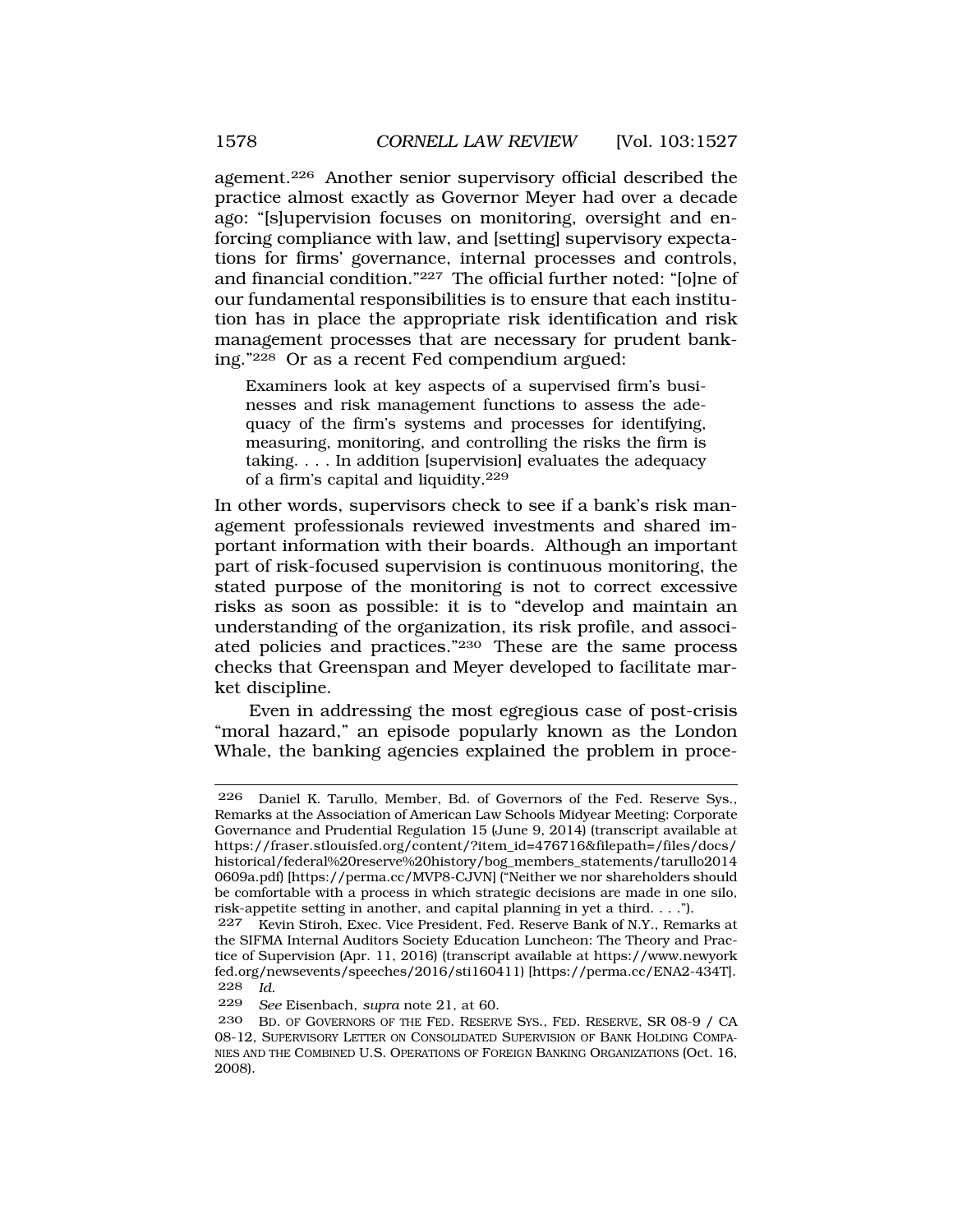dural terms. Although JP Morgan Chase had lost \$6 billion<sup>231</sup> on a twelve-figure bet on exotic derivatives in its commercial banking subsidiary,232 the Fed and OCC faulted JP Morgan merely for failing to adequately supervise their traders, <sup>233</sup> properly value their investments,234 "implement adequate controls,"235 and "ensure significant information . . . was provided in a timely and appropriate manner to the examiners."236 Officials made no mention of the excessive risk-taking or other substantive failings by the bank's employees and executives.

The persistence of RFS is consistent with the Fed's stated preference for using rules to govern permissible outcomes. As one Fed paper puts it:

The Federal Reserve's prudential supervisory activities are closely related to its role as a regulator of these firms. . . . The two activities are linked because an important part of prudential supervision is verifying compliance with regulation, although as much of the preceding discussion [describing risk-focused supervision] suggests, the scope of supervision is much broader than compliance alone. . . . In particular, information about industry practice and institutional activities that is gained through prudential supervision can be used in developing regulations governing those activities. Regulation based on in-depth knowledge of industry practice can better achieve desired policy outcomes while reducing unintended consequences. . . . In other words, regulation guides supervisory activities, and supervision in turn pro-

<sup>231</sup> To put the loss in perspective, JP Morgan typically makes a profit of around \$5 billion per quarter across its entire business. *See, e.g.*, BD. OF GOVERNORS OF THE FED. RESERVE SYS., CONSOLIDATED FINANCIAL STATEMENTS FOR HOLDING COMPA-NIES—FR Y-9C: JPMORGAN CHASE & CO. 3 (Jun. 24, 2016) (reporting nearly \$22 billion in annual net income). The Whale losses stand out for occurring in a benign credit market when interest rates were stable and interbank lending conditions were normal.

<sup>232</sup> *See* Stephanie Ruhle et al., *JPMorgan Trader's Positions Said to Distort Credit Indexes*, BLOOMBERG NEWS (Apr. 6, 2012, 10:43 AM), <https://www.bloom> [berg.com/news/articles/2012-04-05/jpmorgan-trader-iksil-s-heft-is-said-to](https://berg.com/news/articles/2012-04-05/jpmorgan-trader-iksil-s-heft-is-said-to)distort-credit-indexes [\[https://perma.cc/84YP-ZWRF\]](https://perma.cc/84YP-ZWRF).

<sup>233</sup> Order of Assessment of a Civil Money Penalty Issued Upon Consent Pursuant to the Federal Deposit Insurance Act, as Amended 4, JPMorgan Chase & Co., No. 13-031-CMP-HC (Sept. 18, 2013) ("JPMC exercised inadequate oversight . . . .") [hereinafter Federal Reserve Board Order]; Consent Order for a Civil Money Penalty 3, JP Morgan Chase Bank, N.A., No. AA-EC-2013-75 (Sept. 18 2013) ("The Bank's oversight and governance . . . were inadequate . . . .") [hereinafter OCC Order].

<sup>234</sup> OCC Order, *supra* note 233, at 3 ("The Bank's valuation control processes and procedures . . . were insufficient to provide a rigorous and effective assessment of valuation").

<sup>235</sup> Federal Reserve Board Order, *supra* note 233, at 4 ("JPMC . . . failed to implement adequate controls . . . . "). 236 *Id.* at 4.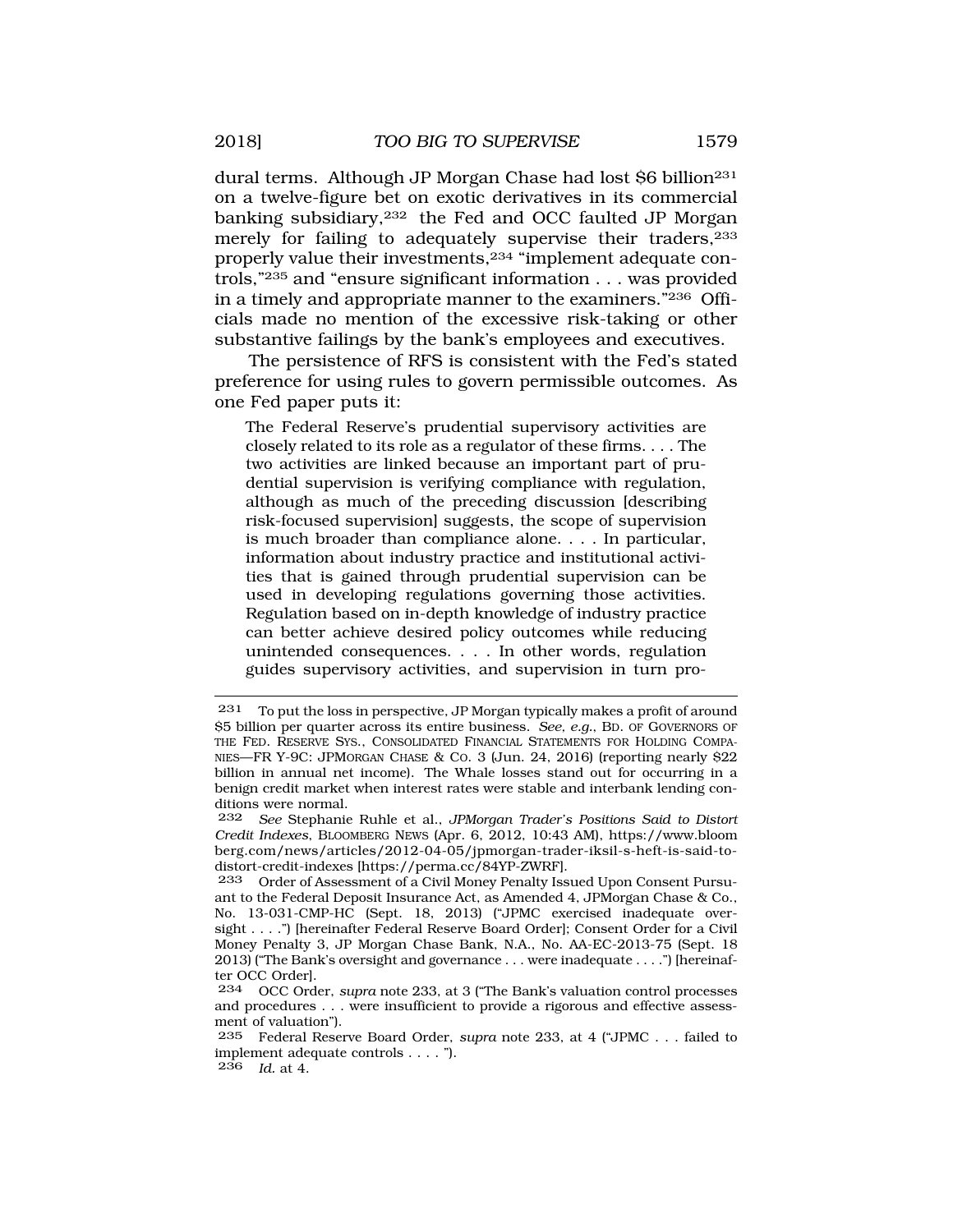<span id="page-53-0"></span>vides information that allows the Federal Reserve to develop and maintain regulations that more effectively address its public policy objectives.<sup>237</sup>

On this view, rule-writing is used to influence outcomes and supervision to check whether the rules are being followed and achieving their goals.

#### 3. *Stress Testing as Substantive Oversight*

At the same time, the Fed has implicitly acknowledged that the formula-based system of procedural oversight is, on its own, insufficient. As Tarullo put it, though "fostering sound risk–management practices serves the overlapping interests of both shareholders and regulators," the "divergence of interests comes not in the architecture of risk management but in substantive decisions on risk appetite."238 Therefore, he argues that "prudential regulation [must] influence the processes of risk-taking within regulated financial firms as a complementary tool to capital requirements and other substantive measures."239 The Fed has taken some steps to revive targeted substantive oversight along these lines.

#### a. *CCAR*

The most significant change in the post-crisis approach to overseeing the banking system has been the Fed's use of stress testing, particularly through a program it calls the Comprehensive Capital Analysis and Review (CCAR). Stress testing is a forward-looking, risk-mitigation exercise that uses a hypothetical macroeconomic path for the next six to eight quarters, historical data, and regression analysis to forecast capital and liquidity outcomes for individual institutions under adverse conditions.240 Supervisors independently project values for each line of a bank's business, calculate the bank's hypothetical future interest income and fee income, its noninterest expense and charge-off rates. In cases where historical data is potentially unreliable or features limited variation, supervisors may manually impose shocks to mimic past crises in other asset classes. All these variables are then added together to paint a holistic picture of a bank's financial health.241

<sup>237</sup> Eisenbach et al., *supra* note 21, at 60.

<sup>238</sup> Tarullo, *supra* note 227, at 10.<br>239 *Id* at 9-10.

<sup>239</sup> *Id.* at 9–10.

See FIN. STABILITY OVERSIGHT COUNCIL, 2011 ANNUAL REPORT 134 (2011).

<sup>241</sup> *See* BEVERLY HIRTLE ET AL., FED. RESERVE BANK OF N.Y., STAFF REPORT NO. 663, ASSESSING FINANCIAL STABILITY: THE CAPITAL AND LOSS ASSESSMENT UNDER STRESS SCENARIOS (CLASS) MODEL (rev. 2015).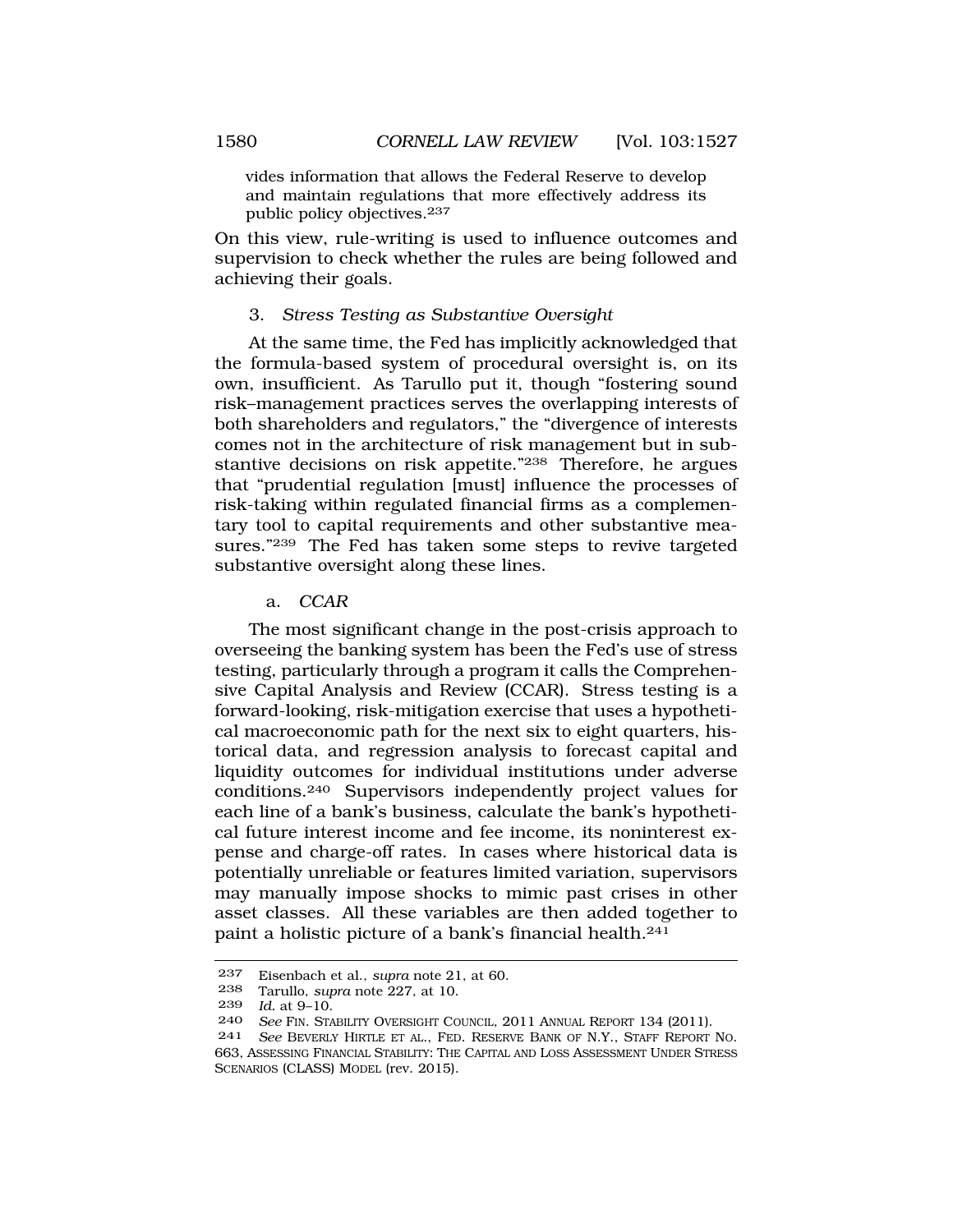<span id="page-54-0"></span>The Fed pioneered stress testing during the crisis, <sup>242</sup> and the Dodd-Frank Act required the Fed to continue these stress tests for large institutions going forward.243 Drawing on safety and soundness authority and the ISLA, the Fed then developed CCAR, a more stringent regime used to determine whether to allow large banks to pay dividends to shareholders or conduct share repurchases. $244$  Over the last several years, many banks have been forced to reduce their payouts and alter their business strategies to comply with these new supervisory requirements.245

Consistent with the turn toward macroprudential policy described above, CCAR allows policy makers to increase the severity of stressed scenarios and limit the ability of banks to raise their leverage in periods of expansion. CCAR also serves microprudential goals, and in those respects, it closely resembles Quiet Period oversight. For example, it helps to address regulatory arbitrage and controls for uncertainty by allowing supervisors to incorporate new scenarios not originally envisioned when the rules were written.

### b. *CCAR as a Rule*

CCAR is designed to be a discretionary exercise, with the power to, as former Chairman William McChesney Martin put it, take away the punch bowl "just when the party [is] really warming up."246 Unsurprisingly, banks have resisted CCAR, and some members of Congress are pushing the Fed to eliminate it entirely.247 Those who are proposing less radical steps are targeting the very aspects of the exercise that are discretionary. They argue that the Fed should be forced to publish its

<sup>242</sup> *See* FIN. STABILITY OVERSIGHT COUNCIL, *supra* note 240, at 134–35 (characterizing stress testing as a forward-looking risk mitigation tool).<br> $243 \text{ }$  See 12 U S C 8 5365(a)(1) (2012)

<sup>243</sup> *See* 12 U.S.C. § 5365(a)(1) (2012).

<sup>244</sup> *See* 12 C.F.R. § 225.8 (2015) (although the Fed does not specify the statutory authority for this specific provision of Regulation Y, known as the "capital planning" rule, any plausible reading of the statutes that the Fed does specify as providing their authority for promulgating Part 225 overall, such as 12 C.F.R. § 225.1 (2015) ("Authority, purpose, and scope"), indicates that § 225.8 is promulgated pursuant to 12 U.S.C. § 1818 and 12 U.S.C. § 3907, the latter section having been enacted by the ILSA to buttress capital actions under § 1818.

<sup>245</sup> Barney Jopson & Alistair Gray, *Deutsche Bank and Santander Fail Fed Stress Tests Again*, FIN. TIMES (June 29, 2016), [https://www.ft.com/content/](https://www.ft.com/content) 9a018afe-3e37-11e6-9f2c-36b487ebd80a [\[https://perma.cc/HC2T-HFDG\]](https://perma.cc/HC2T-HFDG). 246 Martin, Jr. *supra* note 219, at 12.

<sup>247</sup> *See* Elizabeth Dexheimer & Jesse Hamilton, *Yellen Urged to Abolish Stress Tests as GOP Pursues Banks' Wish List*, BLOOMBERG NEWS, (Feb. 10, 2017, 9:58 AM), <https://www.bloomberg.com/news/articles/2017-02-10/yellen-urged-to>nix-stress-tests-as-gop-pursues-banks-wish-list [<https://perma.cc/4LL6-XTCA>].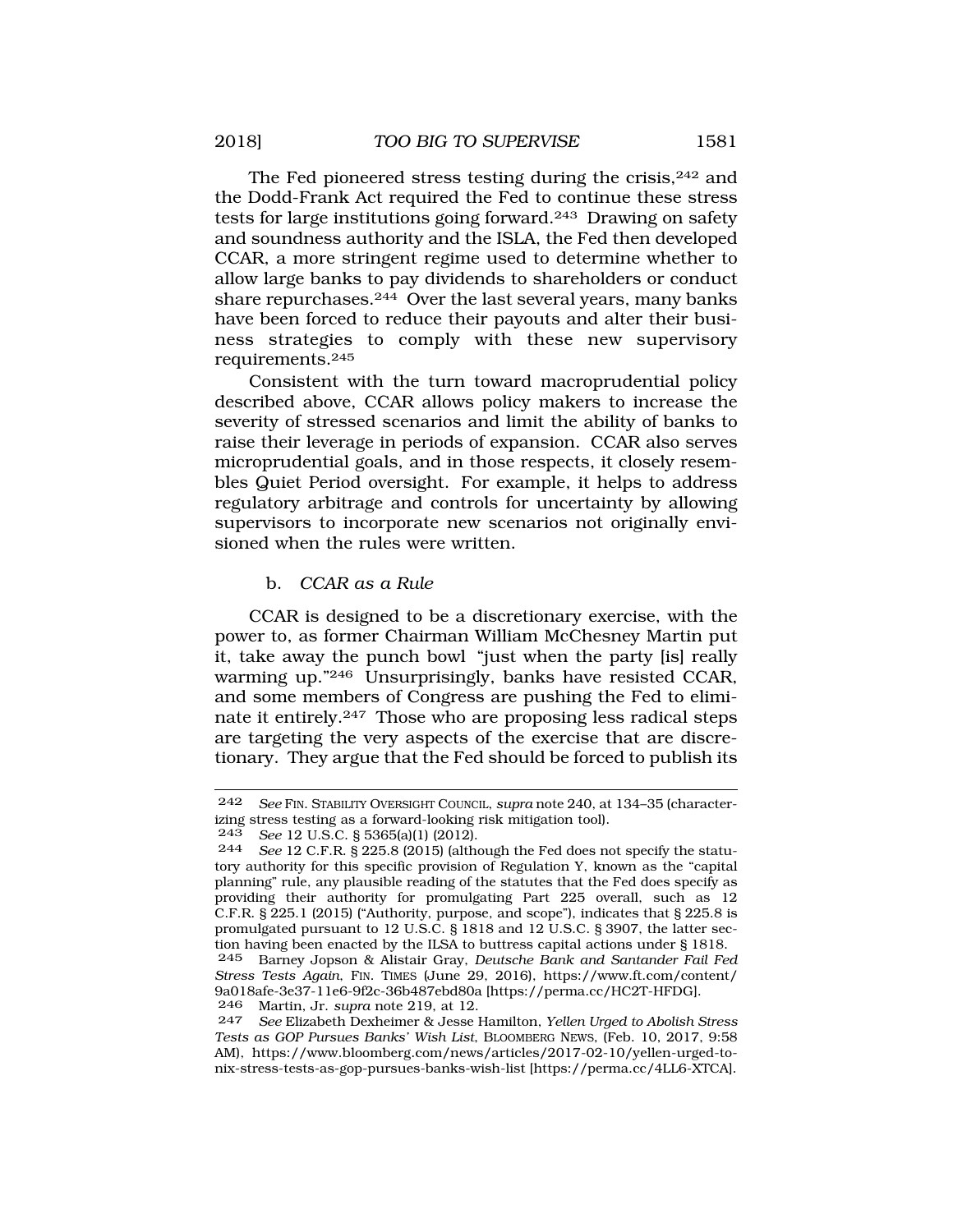scenarios in advance for notice and comment and to publish the supervisory models that anchor the exercise. The Treasury Department endorsed these recommendations and also recommended that the Fed drastically downsize the exercise.<sup>248</sup>

The current administration envisions stress tests that are essentially additions to the Basel III risk-based capital rules: another form of asset weighting that determines *ex ante* how much equity financing a firm must use in its business. But this would eliminate the benefits of substantive oversight that the current program provides. There is no reason to think that macroprudential policy can be conducted in concert with the industry, just as there is no reason to think that monetary policy can be conducted by publishing proposals to raise the Federal funds rate for notice and comment.

Indeed, the Treasury Department's rationale for objecting to CCAR threatens to eliminate all substantive oversight. As the Treasury explains,

Subjective assumptions built into the Federal Reserve's CCAR models have resulted in an improperly calibrated stress test, which risks skewing capital requirements and bank activity away from what market-based decisions would otherwise dictate and in favor of activity favored by regulators resulting in excess capital retained by banks, which reduces lending capacity.<sup>249</sup>

The Treasury's current thinking is a version of Greenspan's market oversight philosophy. Part of Treasury's concern may derive from the fact that today's financial conglomerates are engaging in nonmonetary activities for which there may be serious policy reasons to question a broad government role. But rolling back CCAR to reduce the government's influence over the nonmonetary activities of systematically important financial institutions (SIFIs) also means that the government is unable to exercise discretion over the monetary aspects of these banks' activities, those which are backstopped by the government's full faith and credit.

It is worth briefly noting that efforts to constrain post-crisis agency discretion are not limited to the CCAR program. Other reforms that introduced substantive oversight have faced sig-

<sup>248</sup> U.S. DEP'T OF THE TREASURY, A FINANCIAL SYSTEM THAT CREATES ECONOMIC OPPORTUNITIES: BANKS AND CREDIT UNIONS 53 (2017) (recommending that "the Federal Reserve subject its stress-testing and capital planning review frameworks to public notice and comment, including with respect to its models, economic scenarios, and other material parameters and methodologies"). 249 *Id.*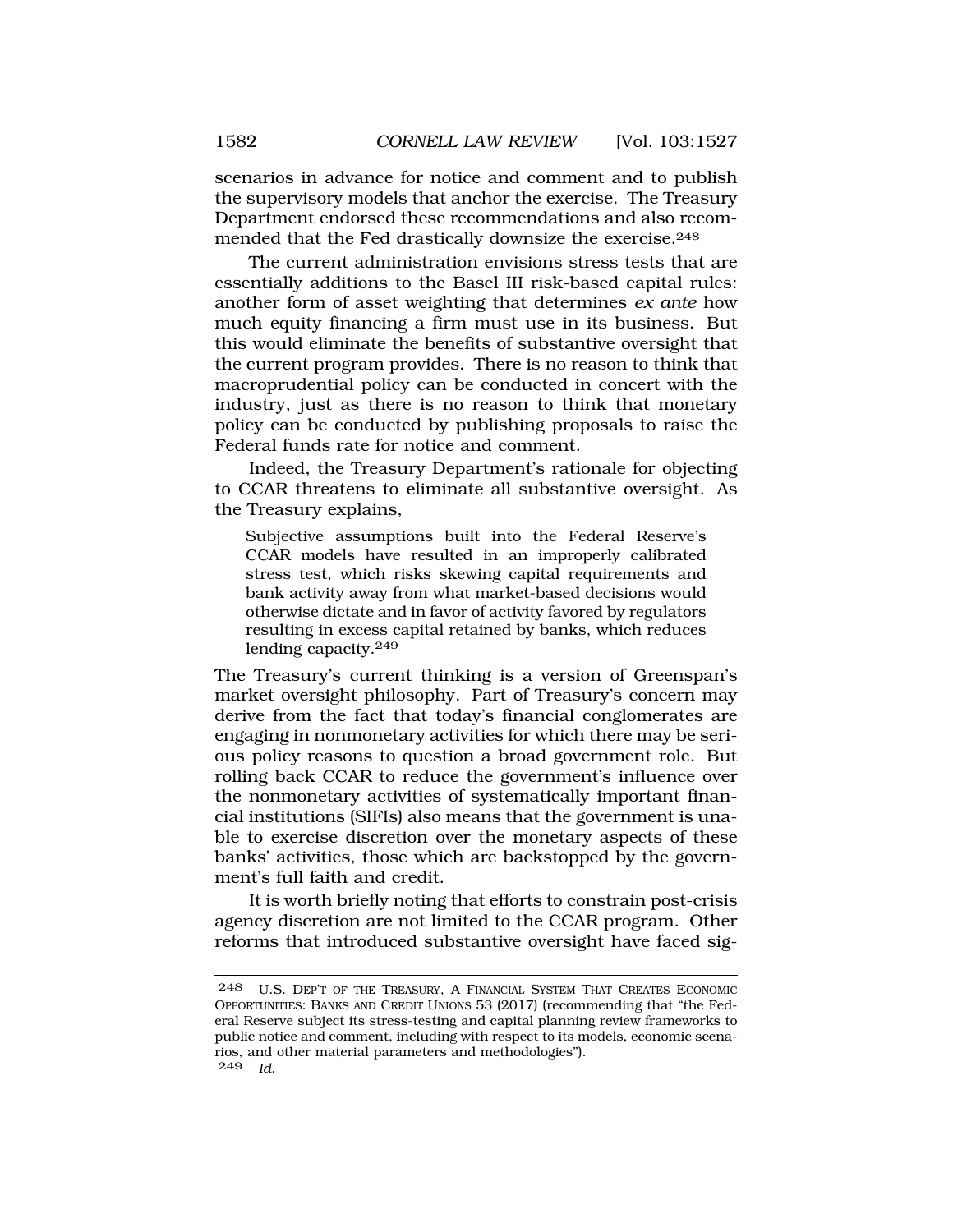<span id="page-56-0"></span>nificant industry opposition. For example, the Treasury Department has also recommended that the Consumer Financial Protection Bureau (CFPB) scale back its use of its discretionary authority to prohibit "unfair, deceptive, or abusive acts or practices."250 The industry has targeted the Financial Stability Oversight Council's (FSOC) non-bank designations process in an effort to prevent the government from using its discretion to expand oversight to systemically important firms.251 The OCC is facing criticism for raising its CAMELS ratings following the crisis, and both the Fed and the OCC are under pressure to reduce their oversight of senior bank managers and directors.252 Given the political and legal pressures that SIFIs exert on government actors, are today's conglomerates simply too big and complex to supervise?

### B. Practical Constraints on Supervising SIFIs

Substantive oversight is difficult—it requires technical expertise and institutional independence. The dual role of SIFIs as monetary institutions and full service financial intermediaries makes substantive oversight more difficult; it demands expertise in areas that are technically complex, and it is more politically challenging for the agencies to justify intensive government oversight of financial activity that is not closely related to basic government monetary objectives. By contrast, rules offer benefits; they clarify permissible outcomes in advance, thereby reducing costs to industry and easing enforcement.

The socially optimal mix of tools, then, is not necessarily the same as the optimal mix of tools from the perspective of the bankers, legislators, and regulators involved in formulating a legal regime. There are at least four reasons why supervisors of

<sup>250</sup> *Id.* at 81.

<sup>251</sup> For example, the industry has challenged the FSOC's exercise of its authority to designate non-bank financial institutions for enhanced prudential supervision by the Federal Reserve. *See e.g.*, MetLife, Inc. v. Fin. Stability Oversight Council, 177 F. Supp. 3d 219, 242 (D.D.C. 2016) (finding "fundamental violations of established administrative law"); *see also* PHH Corp. v. CFPB, 839 F.3d 1, 8 (D.C. Cir. 2016) (seeking to strike down a Dodd-Frank provision that provided that the President could only remove the CFPB's director for cause).<br>252 See Examination of the Federal Financial Requlatory Sustem and

See Examination of the Federal Financial Regulatory System and Opportuni*ties for Reform Before the Subcomm. on Fin. Insts. & Consumer Credit of the H. Comm. on Fin. Servs.*, 115th Cong. (2017) (testimony of Greg Baer, President, The Clearing House Association) (transcript available at <https://financialser>[vices.house.gov/uploadedfiles/hhrg-115-ba15-wstate-gbaer-20170406.pdf](https://vices.house.gov/uploadedfiles/hhrg-115-ba15-wstate-gbaer-20170406.pdf)  [[https://perma.cc/2D2D-JB5Y\]](https://perma.cc/2D2D-JB5Y)) (suggesting CCAR, CAMELs ratings, and board engagement are deleterious).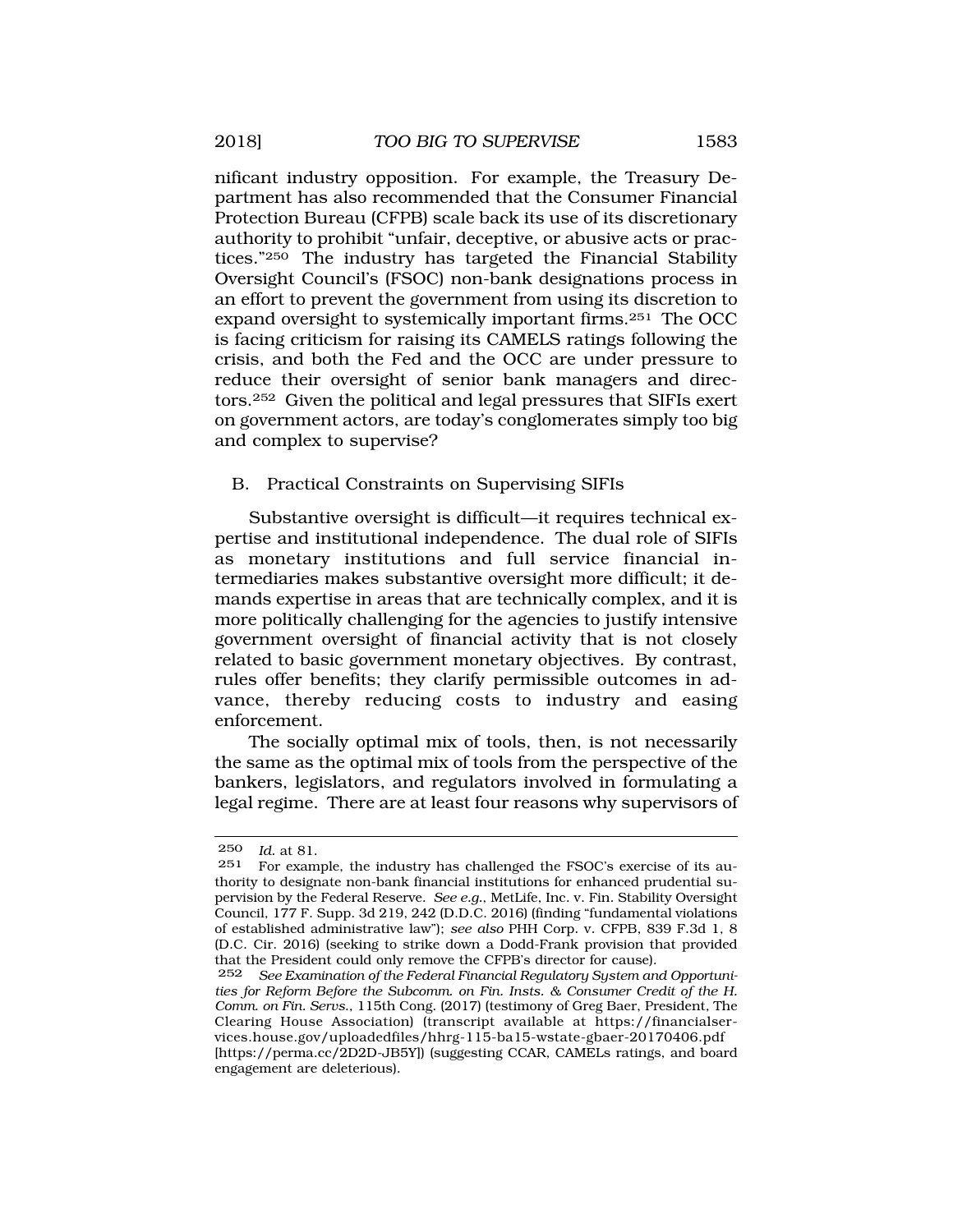banks might *choose* to focus on compliance instead of outcomes.

The first is ideological—some policymakers oppose discretionary action because they subscribe to a certain political philosophy concerning the proper relationship between private business and the state. Under this view, call it *rule absolutism*, regulators should be permitted to write rules to advance safety and soundness, but bankers should be allowed, indeed encouraged, to take whatever steps they see fit to maximize their profits as long as they comply with the rules. The problem with discretionary oversight, then, is not its goals but its methods. By making law at the point of application it jeopardizes firstorder liberty interests.

The absolutist view has a certain appeal: it preserves a sense of fairness and non-arbitrariness, reduces the power of government officials, and minimizes chilling effects. It is particularly attractive with respect to the nonmonetary financial activities of SIFIs. The theoretical case for having these functions disciplined by the market is far stronger than the case for having monetary functions governed in that manner. Yet because the two are combined and the former is subsidized by the central bank, it is impossible to oversee them separately. On the other hand, a rules-only regime for monetary institutions can be quite costly if the rules are poorly crafted or banks seek to evade them. For absolutists, the only acceptable response to this problem is for the government to write better rules. The burden, in other words, is on the state to get the rules right, not on the market to infer the state's purposes.

The second reason is practical—supervisors may believe that it is simply too technically challenging to assess the permissibility of certain private activity. Again, this is a problem with respect to the nonmonetary activities of financial conglomerates. For example, LCBOs have hundreds of thousands of employees in dozens of countries. They buy and sell bespoke financial instruments in opaque markets. Accordingly, the costs of discretionary oversight may outweigh its benefits. Agencies may pursue procedural oversight because it is more tractable. Assuming the same technical difficulties apply to rule writing, adherents to this view may be fatalists, believing, for example, that banks will inevitably extract public wealth and impose costs on others. They may also be structural reformers, advocating for reduced complexity and new activities restrictions.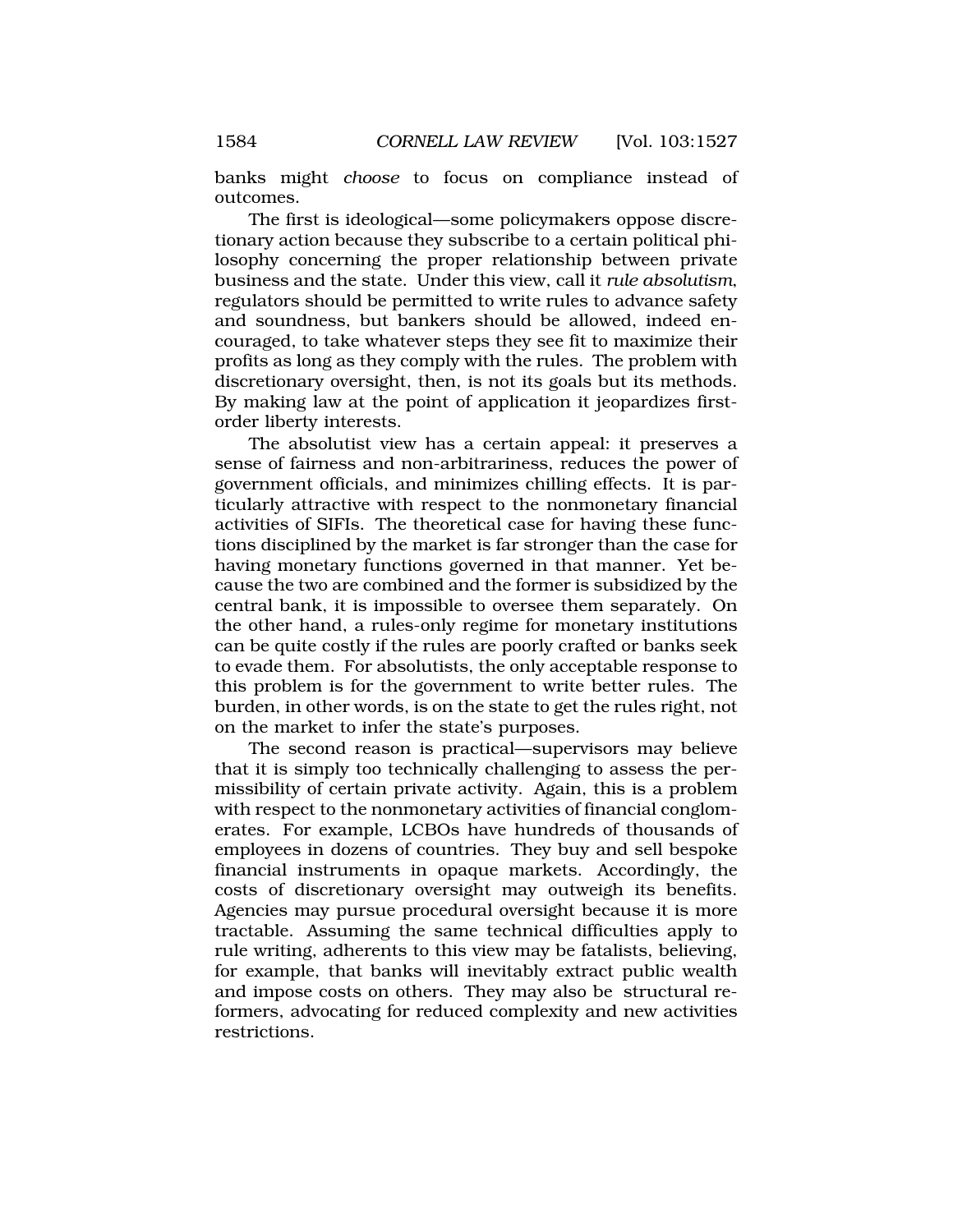The third reason is professional. Many regulatory agencies are run by lawyers and administrators. Unlike financiers, who are well-equipped to think about risk-taking and risk management, lawyers are trained to think about controls and compliance. It is much easier for lawyers to police processes, than it is for them to assess the extent of a bank's financial exposures.253

The fourth reason is political.254 Substantive oversight is contentious. Procedural oversight, like rules, generally does not require deciding fundamental, value-laden issues over and over. Regulators, bankers, and the public may agree on the value of the process, despite disagreeing on the desirability and acceptability of various outcomes. It is likely to be far less difficult to fault a bank for failing to conduct a timely audit of its books, or failing to inform the board about significant highrisk ventures, than to analyze a set of trades and force the bank to divest them.255 This is particularly problematic in the case of nonmonetary activities, which are much harder for the government to assess and which have not historically been subject to the same sort of government oversight and control.

Because substantive oversight constrains profitable outcomes, it can create conflict over the distinction between permissible and impermissible activities, and lead to lawsuits. Banks may mount a political campaign against their supervisors, and agencies are vulnerable to punishment by Congress through hearings, funding cuts, and the appointment of new political leadership. The individuals who bring enforcement actions may face professional consequences for challenging powerful industry interests, and senior Washington officials may balk at the exercise of discretion by regional Reserve Banks and local OCC offices.

Richard Spillenkothen, who was the senior supervisory official at the Fed during the Deregulatory Era, noted that part of the reason for RFS was that it "was less confrontational."256

<sup>253</sup> I am indebted to Professor Macey for drawing my attention to this dynamic. 254 *See* John C. Coffee, Jr., *The Political Economy of Dodd-Frank: Why Financial Reform Tends to be Frustrated and Systemic Risk Perpetuated*, 97 CORNELL L. REV. 1019, 1022 (2012).

<sup>255</sup> *See* Dan M. Kahan, *The Secret Ambition of Deterrence*, 113 HARV. L. REV. 413, 416 (1999) (arguing that citizens defend their positions in deterrence terms not because these arguments have an impact on their policy choices but because the alternative rhetoric is a highly contentious expressive idiom, which social norms, strategic calculation, and liberal morality all condemn).

<sup>256</sup> RICHARD SPILLENKOTHEN, NOTES ON THE PERFORMANCE OF PRUDENTIAL SUPERVI-SION IN THE YEARS PRECEDING THE FINANCIAL CRISIS BY A FORMER DIRECTOR OF BANKING SUPERVISION AND REGULATION AT THE FEDERAL RESERVE BOARD 24 (2010) [http://fcic-](http://fcic)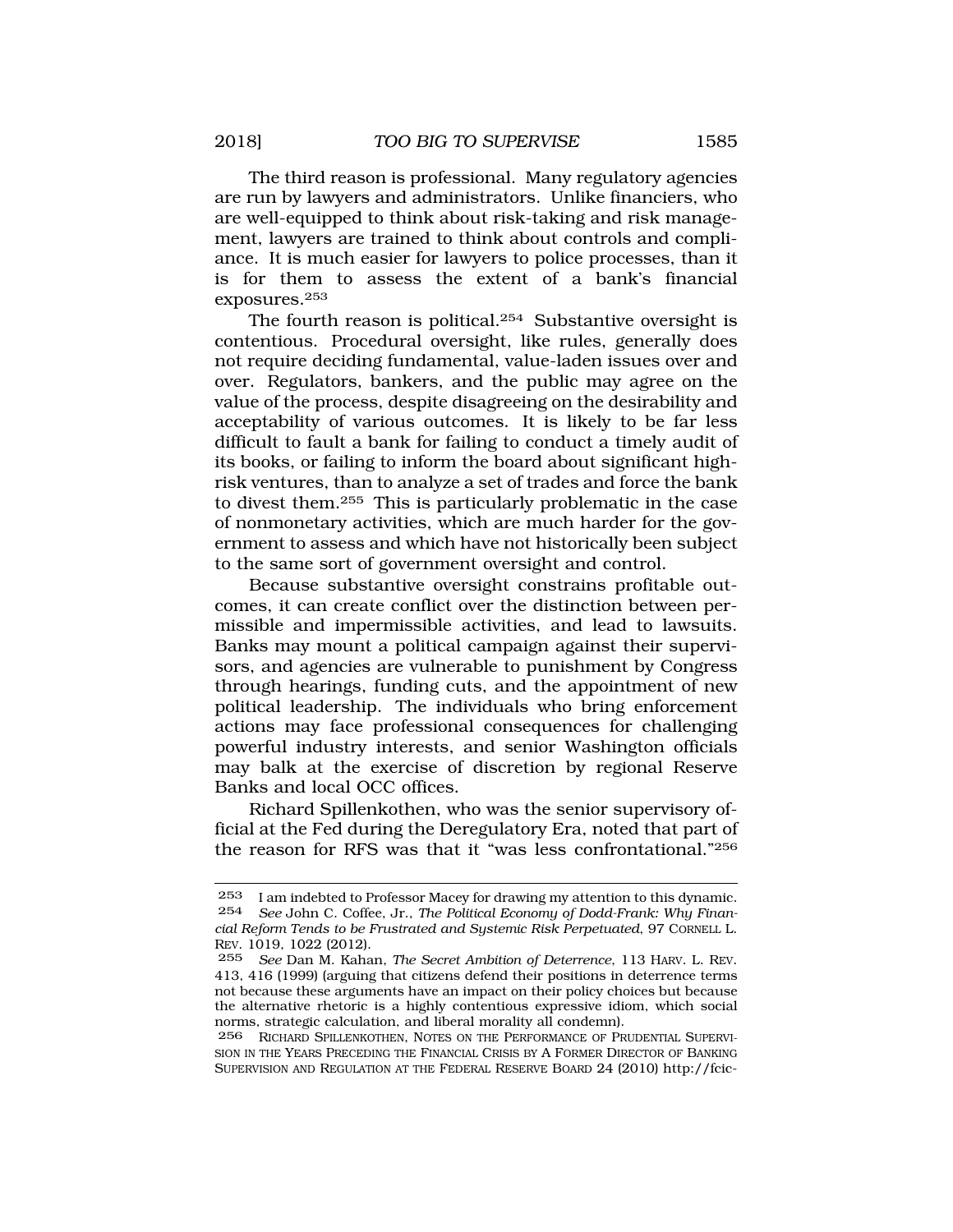There was "a desire," he explained, "not to inject an element of contentiousness into what was felt to be a constructive or equable relationship with management."257 Thus, even if supervisors have the necessary technical expertise and believe that rules are not sufficient to ensure safe banking, they may shy away from incurring these costs.258

One reason substantive oversight of LCBOs has reappeared in the form of CCAR is that CCAR shields agencies from some of these pressures. For example, CCAR is centralized in Washington, with Fed Governors making the major decisions; it uses econometric models and draws on the expertise of dozens of Ph.D. economists; it assesses all the major firms simultaneously, creating winners at the same time as it creates losers; it publicly releases the results; it relies upon the authority of the central bank qua central bank; and it has its roots in a widely-lauded crisis-response mechanism that is credited with mitigating the financial panic in 2008.

Outside of CCAR, we might expect supervisors, facing political, professional, and legal risks from the exercise of discretion, to be drawn to the bureaucratic safe harbor offered by procedural interpretations of safety and soundness and the inarguable clarity of bright-line rules. Proceduralism, after all, reduces conflict between supervisors in the field and senior officials in Washington, as well as with bank executives, Congressional representatives opposed to supervisory discretion, and agency lawyers, who themselves prefer the certainty of rules.

### C. Consequences of a Rules-Only Regime

As memory of the crisis recedes and political winds shift, we might expect these pressures and drivers of proceduralism to increase further. This could be cause for concern as Martin, Yellen, Dudley, and others have suggested that we need macroprudential discretion to properly oversee monetary affairs. A system without discretion is incompatible with the

static.law.stanford.edu/cdn\_media/fcic-docs/2010-05-31%20FRB%20Richard% 20Spillenkothen%20Paper-%20Observations%20on%20the%20Performance%20 of%20Prudential%20Supervision.pdf [<https://perma.cc/7J4F-Q8RE>].

<sup>257</sup> *Id.*  Some literature suggests that these costs may be insurmountable, depending on the size and political power of the industry. *See generally* Gary S. Becker, *A Theory of Competition Among Pressure Groups for Political Influence*, 98 Q.J. ECON. 371 (1983); Jonathan R. Macey, *The Political Science of Regulating Bank Risk*, 49 OHIO ST. L.J. 1277 (1989); Saule T. Omarova, *Bankers, Bureaucrats, and Guardians: Toward Tripartism in Financial Services Regulation*, 37 J. CORP. L. 621 (2012).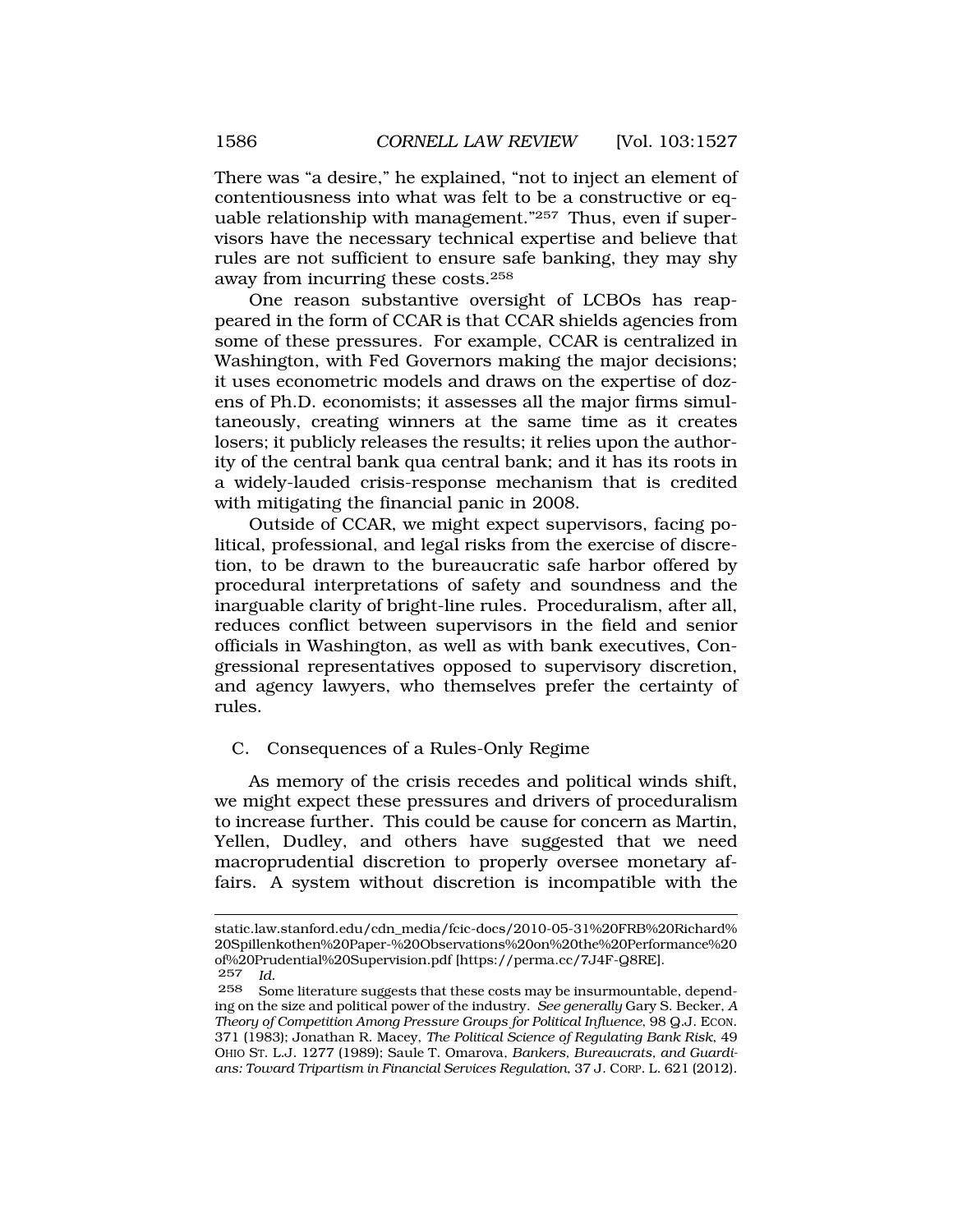government backstop provided to banks as monetary institutions. Without substantive oversight, we might expect to see, for example:

- 1. More Regulatory Arbitrage. The existence of deposit insurance and liquidity insurance incentivizes bankers to defeat rules. With access to nonmonetary financial instruments such as high-risk securities and derivatives, it is almost trivially easy for firms to design ways to outsmart static rules. Rules cannot possibly be written to cover the wide range of risks SIFIs can engage in.
- 2. Staleness. Rules can only be written in advance. The attempt to hard code differences between assets and liabilities on a bank's balance sheet is unlikely to account for changes in markets and economic conditions.
- 3. Cultural Deterioration. A rules-based regime, in which regulated actors do not expect substantive oversight may, perversely, incentivize greater risk-taking and loop-holing behavior, leading to decreased compliance and increased misconduct.259
- 4. Depleted Regulatory Morale. The absence of substantive oversight may drain meaning from the underlying norms and lead to confusion about the purpose of the legal regime, reducing compliance with the rules.260
- 5. Increased Inefficiency. In the absence of substantive oversight, excessive proceduralism may encourage wasteful process-development by banks to satisfy supervisors.
- 6. Less Macroprudential Discretion. Macroprudential efforts will be hampered if supervisors are not able to use CCAR and other tools to restrict lending during expansionary periods.

<sup>259</sup> *See* FIN. STABILITY B., STOCKTAKE OF EFFORTS TO STRENGTHEN GOVERNANCE FRAMEWORKS TO MITIGATE MISCONDUCT RISKS 60 (2017); Tom R. Tyler & Steven L. Blader, *Can Businesses Effectively Regulate Employee Conduct? The Antecedents of Rule Following in Work Settings*, 48 ACAD. MGM. J. 1143, 1144 (2005).

<sup>260 &</sup>quot;Regulatory morale" is a term I am drawing from the tax literature, which discusses a concept called "tax morale." *See generally* Ronald G. Cummings et al., *Tax Morale Affects Tax Compliance: Evidence from Surveys and an Artefactual Field Experiment*, 70 J. ECON. BEHAVIOR & ORG. 447 (2009); Erzo F.P. Luttmer & Monica Singhal, *Tax Morale*, 28 J. ECON. PERSP. 149 (2014); *see also* TOM R. TYLER, WHY PEOPLE OBEY THE LAW (1990) (arguing that the perceived legitimacy of the legal regime drives compliance with it).